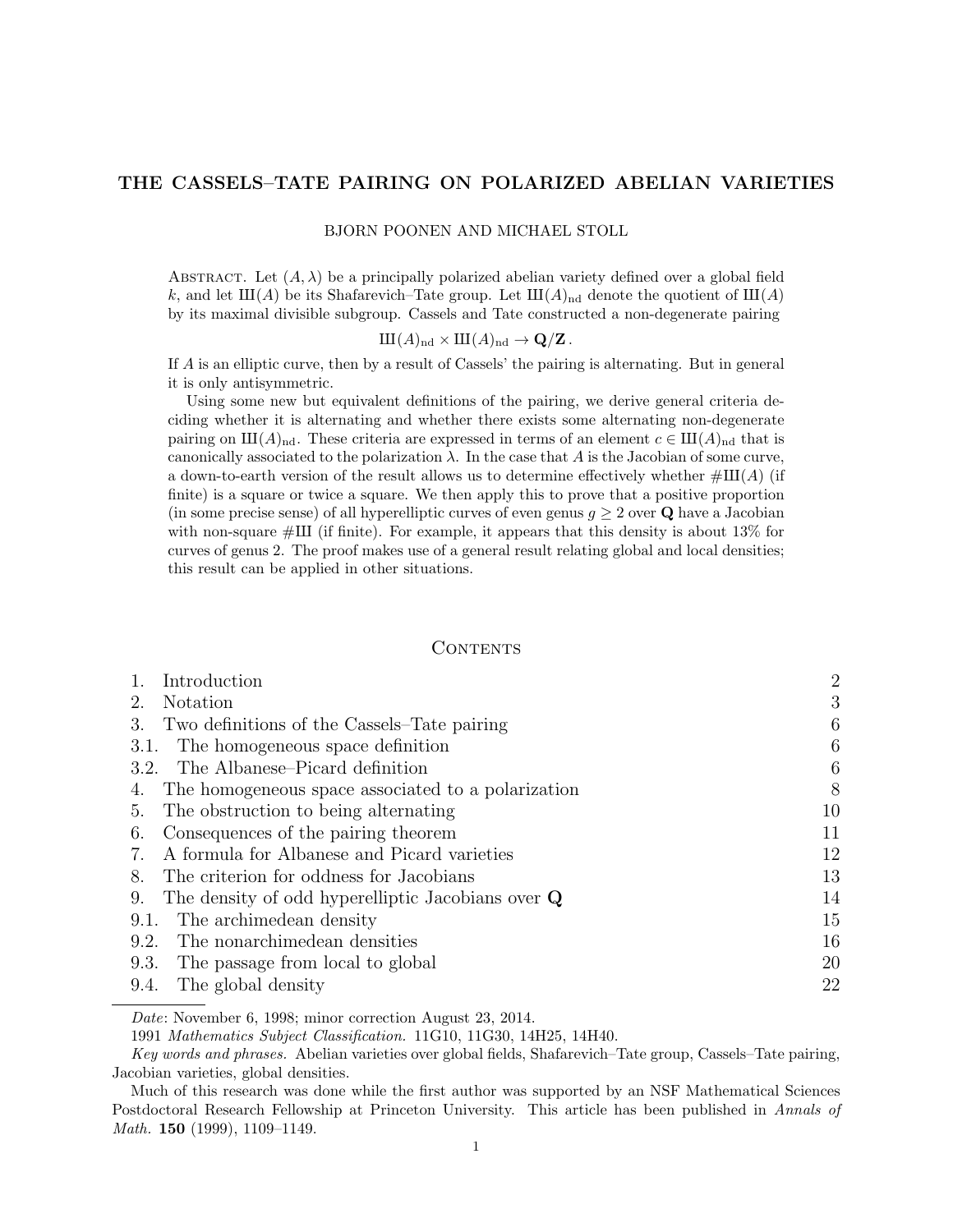| Examples of Shafarevich–Tate groups of Jacobians<br>10.     | 23 |
|-------------------------------------------------------------|----|
| Jacobians of Shimura curves<br>10.1.                        | 23 |
| 10.2. Explicit examples                                     | 24 |
| 11. An open question of Tate about Brauer groups            | 26 |
| 12. Appendix: other definitions of the Cassels–Tate pairing | 27 |
| 12.1. The Albanese–Albanese definition                      | 27 |
| 12.2. The Weil pairing definition                           | 27 |
| 12.3. Compatibility                                         | 28 |
| Acknowledgements                                            | 31 |
| References                                                  | 31 |

### 1. INTRODUCTION

The study of the Shafarevich–Tate group  $III(A)$  of an abelian variety A over a global field k is fundamental to the understanding of the arithmetic of A. It plays a role analogous to that of the class group in the theory of the multiplicative group over an order in k. Cassels  $[Ca]$ , in one of the first papers devoted to the study of  $III$ , proved that in the case where E is an elliptic curve over a number field, there exists a pairing

 $III(E) \times III(E) \longrightarrow \mathbf{Q}/\mathbf{Z}$ 

that becomes nondegenerate after one divides  $III(E)$  by its maximal divisible subgroup. He proved also that this pairing is alternating; i.e., that  $\langle x, x \rangle = 0$  for all x. If, as is conjectured,  $III(E)$  is always finite, then this would force its order to be a perfect square. Tate [Ta2] soon generalized Cassels' results by proving that for abelian varieties A and their duals  $A<sup>0</sup>$ in general, there is a pairing

$$
\mathop{\mathrm{III}}\nolimits(A) \times \mathop{\mathrm{III}}\nolimits(A^{\vee}) \longrightarrow \mathbf{Q}/\mathbf{Z},
$$

that is nondegenerate after dividing by maximal divisible subgroups. He also proved that if  $III(A)$  is mapped to  $III(A^{\vee})$  via a polarization *arising from a k-rational divisor on A* then the induced pairing on  $III(A)$  is alternating. But it is known that when dim  $A > 1$ , a krational polarization need not come from a k-rational divisor on A. (See Section 4 for the obstruction.) For principally polarized abelian varieties in general<sup>1</sup>, Flach [Fl] proved that the pairing is antisymmetric, by which we mean  $\langle x, y \rangle = -\langle y, x \rangle$  for all x, y, which is slightly weaker than the alternating condition.

It seems to have been largely forgotten that the alternating property was never proved in general: in a few places in the literature, one can find the claim that the pairing is always alternating for Jacobians of curves over number fields, for example. In Section 10 we will give explicit examples to show that this is not true, and that  $\#\text{III}(J)$  need not be a perfect square even if  $J$  is a Jacobian of a curve over  $\mathbf{Q}$ <sup>2</sup>

<sup>1</sup>Actually Flach considers this question in a much more general setting.

<sup>2</sup>This is perhaps especially surprising in light of Urabe's recent results [Ur], which imply for instance for the analogous situation of a proper smooth geometrically integral surface  $X$  over a finite field  $k$  of characteristic p, that if the prime-to-p part of  $Br(X)$  is finite, the order of this prime-to-p part is a square. (There exist "examples" of non-square Brauer groups in the literature, but Urabe explains why they are incorrect.) See Section 11 for more comments on the Brauer group.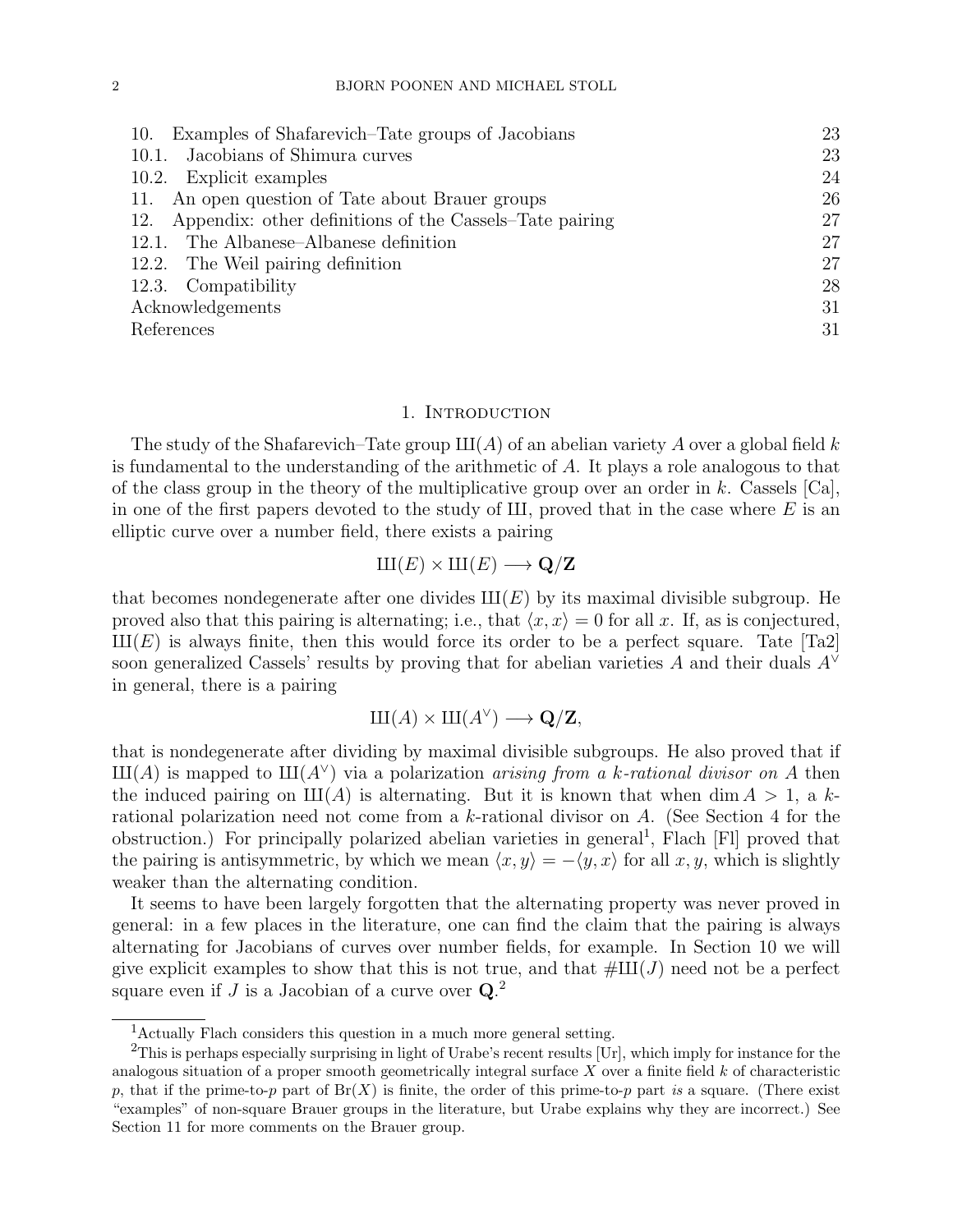One may ask what properties beyond antisymmetry the pairing has in the general case of a principally polarized abelian variety  $(A, \lambda)$  over a global field k. For simplicity, let us assume here that  $III(A)$  is finite, so that the pairing is nondegenerate. Flach's result implies that  $x \mapsto \langle x, x \rangle$  is a homomorphism  $\text{III}(A) \to \mathbf{Q}/\mathbf{Z}$ , so by nondegeneracy there exists  $c \in \text{III}(A)$ such that  $\langle x, x \rangle = \langle x, c \rangle$ . Since Flach's result implies  $2\langle x, x \rangle = 0$ , we also have  $2c = 0$  by nondegeneracy. It is then natural to ask, what is this element  $c \in \text{III}(A)[2]$  that we have canonically associated to  $(A, \lambda)$ ? An intrinsic definition of c is given in Section 4, and it will be shown<sup>3</sup> that c vanishes (i.e., the pairing is alternating) if and only if the polarization arises from a k-rational divisor on A. This shows that Tate's and Flach's results are each best possible in a certain sense.

Our paper begins with a summary of most of the notation and terminology that will be needed, and with two definitions of the pairing. (We give two more definitions and prove the compatibility of all four in an appendix.) Sections 4 and 5 give the intrinsic definition of  $c$ , and show that it has the desired property. (Actually, we work a little more generally:  $\lambda$  is not assumed to be principal, and in fact it may be a difference of polarizations.) Section 6 develops some consequences of the existence of  $c$ ; for instance if  $A$  is principally polarized and  $III(A)$  is finite, then its order is a square or twice a square according as  $\langle c, c \rangle$  equals 0 or  $\frac{1}{2}$  in Q/Z. We call A even in the first case and odd in the second case.

The main goal of Sections 7 and 8 is to translate this into a more down-to-earth criterion for the Jacobian of a genus g curve X over k:  $\langle c, c \rangle = N/2 \in \mathbb{Q}/\mathbb{Z}$  where N is the number of places v of k for which X has no  $k_v$ -rational divisor of degree  $g-1$ . Section 9 applies this criterion to hyperelliptic curves of even genus  $g$  over  $Q$ , and shows that a positive proportion  $\rho_g$  of these (in a sense to be made precise) have odd Jacobian. It also gives an exact formula for  $\rho_q$  in terms of certain local densities, and determines the behavior of  $\rho_q$  as g goes to infinity. The result relating the local and global densities is quite general and can be applied to other similar questions. Numerical calculations based on the estimates and formulas obtained give an approximate value of 13% for the density  $\rho_2$  of curves of genus 2 over Q with odd Jacobian.

Section 10 applies the criterion to prove that Jacobians of certain Shimura curves are always even. It gives also a few other examples, including an explicit genus 2 curve over **Q** for whose Jacobian we can prove unconditionally that  $\langle c, c \rangle = \frac{1}{2}$  $\frac{1}{2}$  and  $\overline{\text{III}} \cong \textbf{Z}/2\textbf{Z}$ , and another for which III is finite of square order, but with  $\langle , \rangle$  not alternating on it.

Finally, Section 11 addresses the analogous questions for Brauer groups of surfaces over finite fields, recasting a an old question of Tate in new terms.

# 2. NOTATION

Many of the definitions in this section are standard. The reader is encouraged to skim this section and the next, and to proceed to Section 4.

If S is a set, then  $2<sup>S</sup>$  denotes its power set.

Suppose that M is an abelian group. For each  $n \geq 1$ , let  $M[n] = \{m \in M : nm = 0\}$ . Let  $M_{\text{tors}} = \bigcup_{n=1}^{\infty} M[n] = \bigoplus_{p} M(p)$ , where for each prime p,  $M(p) = \bigcup_{n=1}^{\infty} M[p^n]$  denotes the p-primary part of the torsion subgroup of  $M$ . Let  $M_{\text{div}}$  be the maximal divisible subgroup of M. If  $M[p]$  is finite for every prime p, then  $M_{\text{div}} = \bigcap_{n=1}^{\infty} nM$ . Denote by  $M_{\text{nd}}$  the quotient

<sup>&</sup>lt;sup>3</sup>The statement of this result needs to be modified slightly if the finiteness of  $III(A)$  is not assumed.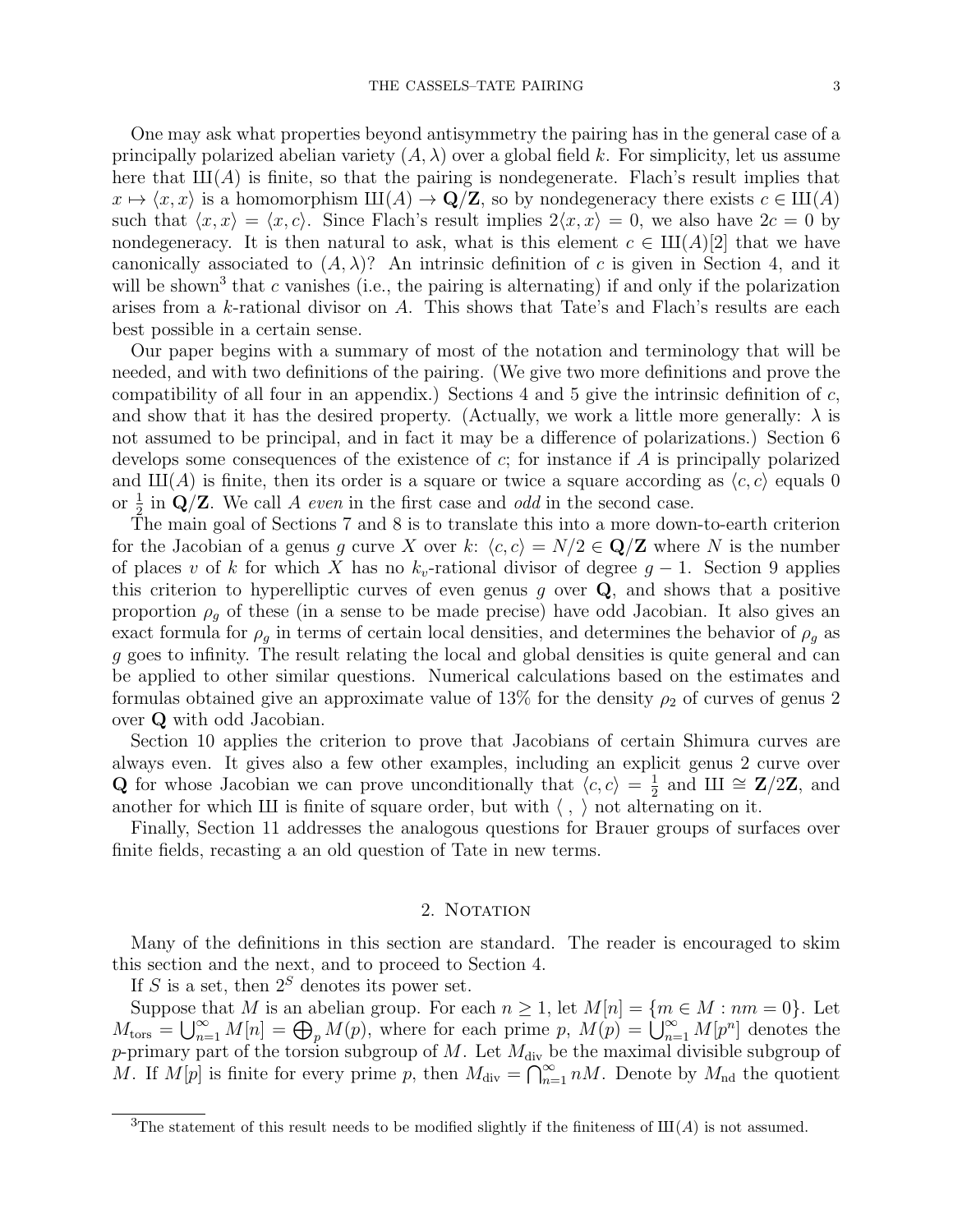$M/M_{\rm div}$ . (The subscript nd stands for "non-divisible part.") If

$$
\langle , \rangle : M \times M' \longrightarrow \mathbf{Q}/\mathbf{Z}
$$

is a bilinear pairing between two abelian groups, then for any  $m \in M$ , let  $m^{\perp} = \{m' \in M':$  $\langle m, m' \rangle = 0$ , and for any subgroup  $V \subseteq M$ , let  $V^{\perp} = \bigcap_{v \in V} v^{\perp}$ . When  $M = M'$ , we say that  $\langle , \rangle$  is antisymmetric if  $\langle a, b \rangle = -\langle b, a \rangle$  for all  $a, b \in M$ , and alternating if  $\langle a, a \rangle = 0$  for all  $a \in M$ . Note that a bilinear pairing  $\langle , \rangle$  on M is antisymmetric if and only if  $m \mapsto \langle m, m \rangle$ is a homomorphism. If a pairing is alternating, then it is antisymmetric, but the converse is guaranteed on  $M(p)$  only for odd p.

If k is a field, then  $\bar{k}$  and  $k^{\text{sep}}$  denote algebraic and separable closures, and  $G_k = \text{Gal}(\bar{k}/k) =$  $Gal(k^{\text{sep}}/k)$  denotes its absolute Galois group. If k is a global field, then  $M_k$  denotes the set of places of k. If moreover  $v \in M_k$ , then  $k_v$  denotes the completion, and  $G_v = \text{Gal}(k_v^{\text{sep}}/k_v)$ denotes the absolute Galois group of  $k_v$ .

Suppose that  $G$  is a profinite group acting continuously on an abelian group  $M$ . We use  $C^i(G, M)$  (resp.  $Z^i(G, M)$  and  $H^i(G, M)$ ) to denote the group of continuous *i*-cochains (resp. *i*-cocyles and *i*-cohomology classes) with values in the G-module M. If k is understood, we use  $C^i(M)$  as an abbreviation for  $C^i(G_k, M)$ , and similarly for  $Z^i(M)$  and  $H^i(M)$ . If  $\alpha \in C^{i}(G_k, M)$ , then  $\alpha_v \in C^{i}(G_v, M)$  denotes its local restriction.<sup>4</sup> If v is a place of a global field, we use inv<sub>v</sub> to denote the usual monomorphism  $H^2(G_v, k_v^{\text{sep}*}) = Br(k_v) \to \mathbf{Q}/\mathbf{Z}$  (which is an isomorphism if  $v$  is nonarchimedean).

Varieties will be assumed to be geometrically integral, smooth, and projective, unless otherwise specified. If X is a variety over k, let  $k(X)$  denote the function field of X. If K is a field extension of k, then  $X_K$  denotes  $X \times_k K$ , the same variety with the base extended to Spec K. Let  $Div(X) = H^0(G_k, Div(X_{k^{\text{sep}}}))$  denote the group of (k-rational) Weil divisors on X. If  $f \in k(X)^*$  or  $f \in k(X)^*/k^*$ , let  $(f) \in Div(X)$  denote the associated principal divisor. If  $D \in Div(X \times Y)$ , let  $^tD \in Div(Y \times X)$  denote its transpose. Let  $Pic(X)$  denote the group of invertible sheaves (= line bundles) on X, let  $Pic^0(X_{k^{\text{sep}}})$  denote the subgroup of  $Pic(X_{k^{\text{sep}}})$ of invertible sheaves algebraically equivalent to 0, and let  $Pic^0(X) = Pic(X) \cap Pic^0(X_{k^{sep}})$ . In older terminology, which we will find convenient to use on occasion,  $H^0(\text{Pic}(X_{k^{\text{sep}}}))$  is the group of k-rational divisor classes, and  $Pic(X)$  is the subgroup of divisor classes that are actually represented by k-rational divisors. Define the Néron-Severi group  $NS(X)$  =  $Pic(X)/ Pic^{0}(X)$ . If  $D \in Div(X)$ , let  $\mathcal{L}(D) \in Pic(X)$  be the associated invertible sheaf. Let  $Div^0(X)$  be the subgroup of  $Div(X)$  mapping into  $Pic^0(X)$ . If  $\lambda \in H^0(NS(V_{k^{\text{sep}}}))$ , let  $Pic^{\lambda}_{V/k}$ denote the component of the Picard scheme  $\text{Pic}_{V/k}$  corresponding to  $\lambda$ . If k has characteristic  $p > 0$ , and dim  $V \geq 2$ , then these schemes need not be reduced [Mu1, lecture 27], but in any case the associated reduced scheme  $Pic^{\lambda}_{V/k, \text{red}}$  is a principal homogeneous space of the Picard variety  $\text{Pic}^0_{V/k, \text{red}}$ , which is an abelian variety over k. Also,  $\text{Pic}^{\lambda}_{V/k, \text{red}}(k^{\text{sep}})$  equals the preimage of  $\lambda$  under  $Pic(V_{k^{\text{sep}}}) \to NS(V_{k^{\text{sep}}})$  with its  $G_k$ -action.

Let  $\mathcal{Z}(X)$  (resp.  $\mathcal{Z}^{i}(X)$ ) denote the group of 0-cycles on X (resp. the set of 0-cycles of degree *i* on X). For any  $i \in \mathbb{Z}$ , let  $\text{Alb}_{X/k}$  denote the degree *i* component of the Albanese scheme. Let  $\mathcal{Y}^0(X)$  denote the kernel of the natural map  $\mathcal{Z}^0(X) \to \textbf{Alb}_{X/k}^0(k)$ . Then

<sup>&</sup>lt;sup>4</sup>We will be slightly sloppy in writing this, because we often will intend the " $M$ " in  $C^{i}(G_k, M)$  to be a proper subgroup of the " $M$ " in  $C^i(G_v, M)$ ; for instance these two M's may be the  $k^{\text{sep}}$ -points and  $k_v^{\text{sep}}$ -points of a group scheme A over k, in which case we abbreviate by  $C^i(G_k, A)$  and  $C^i(G_v, A)$  even though the two A's represent different groups of points.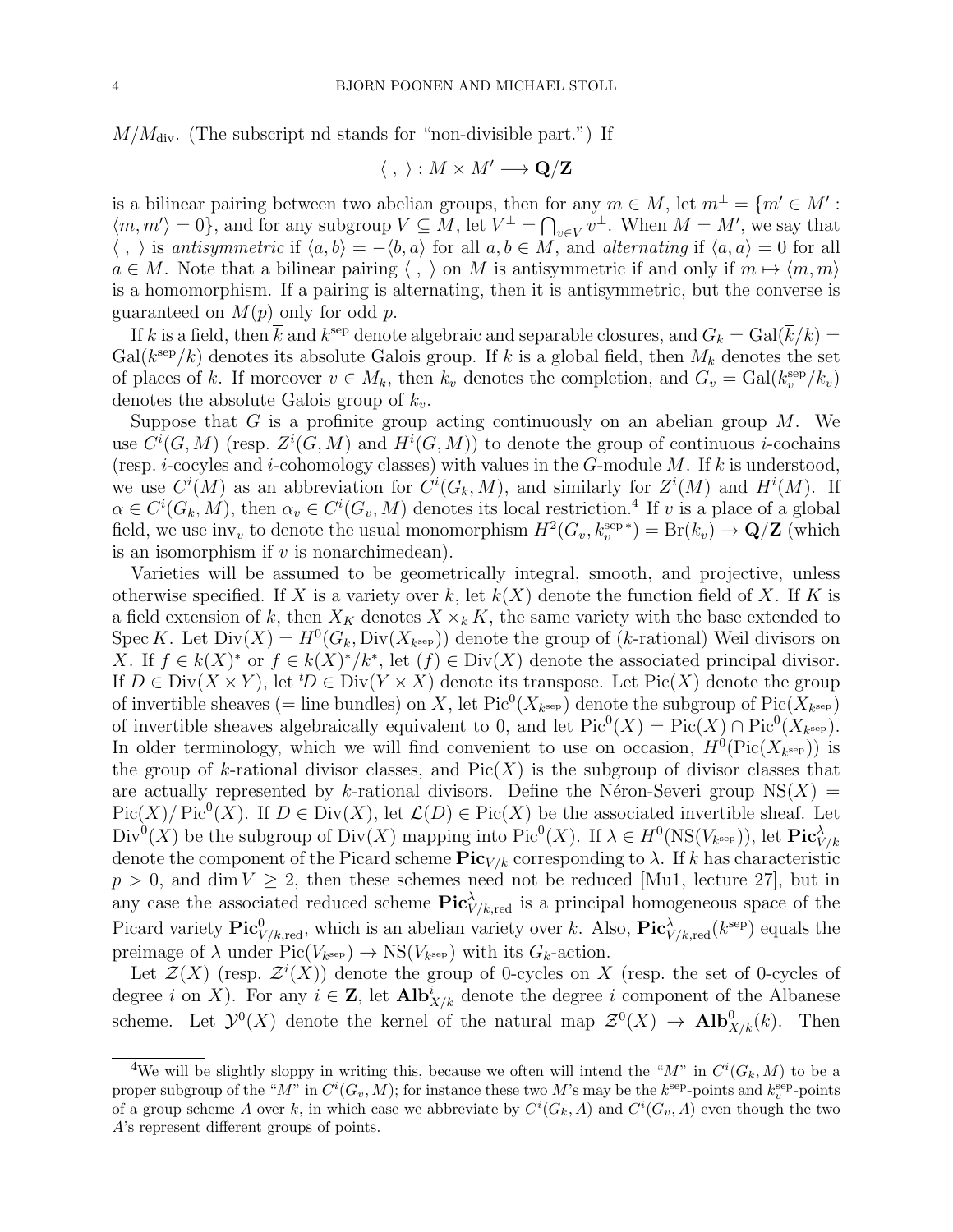$\text{Alb}_{X/k,\text{red}}^i$  is a principal homogeneous space of the Albanese variety  $\text{Alb}_{X/k,\text{red}}^0$  and its  $\overline{k}$ points correspond ( $G_k$ -equivariantly) to elements of  $\mathcal{Z}^i(X_{\overline{k}})$  modulo the action of  $\mathcal{Y}^0(X_{\overline{k}})$ .

If X is a curve (geometrically integral, smooth, projective, as usual) and  $i \in \mathbf{Z}$ , let  $Pic^{i}(X)$ denote the set of elements of  $Pic(X)$  of degree i, and let  $Pic<sup>i</sup><sub>X/k</sub>$  be the degree i component of the Picard scheme, which is a principal homogeneous space of the Jacobian  $Pic^0_{X/k}$  of X. (Since dim  $X = 1$ , these are already reduced.) Points on  $\text{Pic}^i_{X/k}$  over  $\overline{k}$  correspond to divisor classes of degree i on  $X_{\overline{k}}$ . It will be important to keep in mind that the injection  $Pic<sup>i</sup>(X) \to Pic<sup>i</sup><sub>X/k</sub>(k)$  is not always surjective. (In other words, k-rational divisor classes are not always represented by k-rational divisors.)

If A is an abelian variety, then  $A^{\vee} = Pic_{A/k, red}^{0} = Pic_{A/k}^{0}$  denotes the dual abelian variety. If X is a principal homogeneous space of A, then for each  $a \in A(k)$ , we let  $t_a$  denote the translation-by-a map on X, and similarly if  $x \in X(k)$ , then  $t_x$  is the trivialization  $A \to X$ mapping 0 to x. If  $D \in \text{Div } A$ , let  $D_x = t_x D \in \text{Div } X$ . (Note: if  $a \in A(k)$ , then  $t_a^* D = D_{-a}$ .) If  $\mathcal{L} \in \text{Pic } X$ , then  $\phi_{\mathcal{L}}$  denotes the homomorphism  $A \to A^{\vee}$  mapping a to  $t_a^* \mathcal{L} \otimes \mathcal{L}^{-1}$ . (There is a natural identification  $\text{Pic}^0_{X/k} = A^{\vee}$ .) We may also identify  $\phi_{\mathcal{L}}$  with the class of  $\mathcal{L}$  in  $NS(X)$ . If  $D \in Div X$ , then define  $\phi_D = \phi_{\mathcal{L}(D)}$ . A polarization on A (defined over k) is a homomorphism  $A \to A^{\vee}$  (defined over k) which over  $k^{\text{sep}}$  equals  $\phi_{\mathcal{L}}$  for some ample  $\mathcal{L} \in Pic(X_{k^{\text{sep}}})$ . (One can show that this gives the same concept as the usual definition, in which  $\bar{k}$  is used instead of  $k^{\text{sep}}$ .) A principal polarization is a polarization that is an isomorphism.

If A is an abelian variety over a global field k, then let  $III(A) = III(k, A)$  be the Shafarevich-Tate group of A over k, whose elements we identify with locally trivial principal homogeneous spaces of A (up to equivalence). By [Mi1],  $\text{III}(A)[n]$  is finite for all  $n \geq 1$ .

Suppose that V and W are varieties over a field k, and that D is a divisor on  $V \times W$ . If  $v \in V(k)$ , let  $D(v) \in Div(W_{\overline{k}})$  be the pullback of D under the map  $W \to V \times W$  sending w to  $(v, w)$ , when this makes sense. For  $\mathfrak{a} \in \mathcal{Z}(V_{\overline{k}})$ , define  $D(\mathfrak{a}) \in \text{Div}(W_{\overline{k}})$  by extending linearly, when this makes sense. If  $\mathfrak{a} \in \mathcal{Y}^0(V_{\overline{k}})$  and  $D(\mathfrak{a})$  is defined, then  $D(\mathfrak{a}) = (f)$  for some function f on W. (See the proof of Theorem 10 on p. 171 of  $[La1, VI, §4]$ .) If in addition  $\mathfrak{a}' \in \mathcal{Z}^0(W_{\overline{k}})$ , and if  $f(\mathfrak{a}')$  is defined, we put  $D(\mathfrak{a}, \mathfrak{a}') = f(\mathfrak{a}')$  and say that  $D(\mathfrak{a}, \mathfrak{a}')$  is defined. If  $\mathfrak{a} \in \mathcal{Y}^0(V_{\overline{k}})$  and  $\mathfrak{a}' \in \mathcal{Y}^0(W_{\overline{k}})$ , then we may interchange V and W to try to define  ${}^tD(\mathfrak{a}',\mathfrak{a})$ , and Lang's reciprocity law (p. 171 of [La1] again) states that  $D(\mathfrak{a},\mathfrak{a}')$  and  ${}^tD(\mathfrak{a}',\mathfrak{a})$ are defined and equal, provided that  $\mathfrak{a} \times \mathfrak{a}'$  and D have disjoint supports.

We let  $\mu_{\infty}$  denote the standard Lebesgue measure on  $\mathbb{R}^{d}$ , and let  $\mu_{p}$  denote the Haar measure on  $\mathbf{Z}_p^d$  normalized to have total mass 1. For  $v = (v_1, v_2, \ldots, v_d) \in \mathbf{Z}^d$ , define  $|v| := \max_i |v_i|$ . If  $S \subseteq \mathbb{Z}^d$ , then the *density* of S is defined to be

$$
\rho(S) := \lim_{N \to \infty} (2N)^{-d} \sum_{v \in S, |v| \le N} 1,
$$

if the limit exists. Define the upper density  $\overline{\rho}(S)$  and lower density  $\rho(S)$  similarly, except with the limit replaced by a lim sup or liminf, respectively.

We will use the notations  $A^d$  and  $P^d$  for d-dimensional affine and projective space, respectively.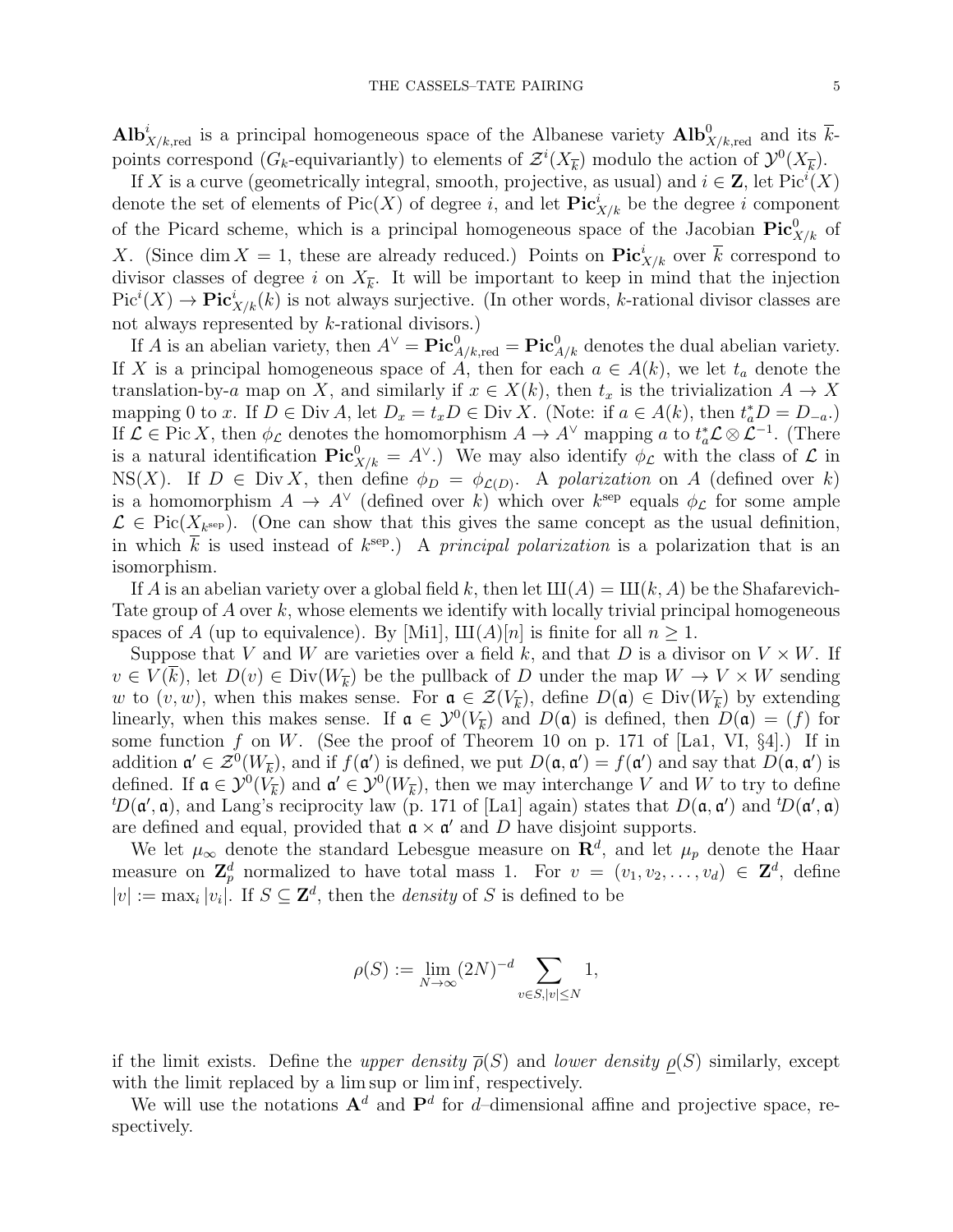#### 3. Two definitions of the Cassels–Tate pairing

In this section, we present the two definitions of the Cassels–Tate pairing that we will use in the paper. The first is well-known [Mi5]. The second appears to be new, but it was partly inspired by Remark 6.12 on page 100 of [Mi5]. In an appendix we will give two other definitions, and show that all four are compatible.

3.1. The homogeneous space definition. Let  $A$  be an abelian variety over a global field k. Suppose  $a \in \mathrm{III}(A)$  and  $a' \in \mathrm{III}(A^{\vee})$ . Let X be the (locally trivial) homogeneous space over k representing a. Then  $Pic^0(X_{k^{\text{sep}}})$  is canonically isomorphic as  $G_k$ -module to  $Pic^{0}(A_{k^{\text{sep}}}) = A^{\vee}(k^{\text{sep}})$ , so a' corresponds to an element of  $H^{1}(Pic^{0}(X_{k^{\text{sep}}}))$ , which we may map to an element  $b' \in H^2(k^{\text{sep}}(X))^*/k^{\text{sep}*})$  using the long exact sequence associated with

$$
0 \longrightarrow \frac{k^{\text{sep}}(X)^*}{k^{\text{sep}}} \longrightarrow \text{Div}^0(X_{k^{\text{sep}}}) \longrightarrow \text{Pic}^0(X_{k^{\text{sep}}}) \longrightarrow 0.
$$

Since  $H^3(k^{\text{sep}*}) = 0$ , we may lift b' to an element  $f' \in H^2(G_k, k^{\text{sep}}(X)^*)$ . Then it turns out that  $f'_{v} \in H^{2}(G_{v}, k_{v}^{\text{sep}}(X)^{\ast})$  is the image of an element  $c_{v} \in H^{2}(G_{v}, k_{v}^{\text{sep}\ast})$ .<sup>5</sup> We define

$$
\langle a, a' \rangle = \sum_{v \in M_k} \text{inv}_v(c_v) \in \mathbf{Q}/\mathbf{Z}.
$$

See Remark 6.11 of [Mi5] for more details. The obvious advantage of this definition over the others is its simplicity.

If  $\lambda: A \to A^{\vee}$  is a homomorphism, then we define a pairing

$$
\langle \; , \; \rangle_{\lambda} : \mathop{\mathrm{III}}\nolimits(A) \times \mathop{\mathrm{III}}\nolimits(A) \longrightarrow \mathbf{Q}/\mathbf{Z}
$$

by  $\langle a, b \rangle_{\lambda} = \langle a, \lambda b \rangle$ .

3.2. The Albanese–Picard definition. Let  $V$  be a variety (geometrically integral, smooth, projective, as usual) over a global field k. Our goal is to define a pairing

(1)  $\langle , \rangle_V : \amalg({\bf Alb}^0_{V/k, \rm red}) \times \amalg({\bf Pic}^0_{V/k, \rm red}) \longrightarrow {\bf Q}/{\bf Z}.$ 

We will first need a partially-defined  $G_k$ -equivariant pairing

(2) 
$$
[\ ,\ ]: \mathcal{Y}^0(V_{k^{\text{sep}}}) \times \text{Div}^0(V_{k^{\text{sep}}}) \longrightarrow k^{\text{sep}}^*.
$$

Temporarily we work instead with a variety  $V$  over a separably closed field  $K$ . Let  $A = \text{Alb}_{V/K, \text{red}}^0$  and  $A' = \text{Pic}_{V/K, \text{red}}^0$ . Let  $\mathfrak P$  denote a Poincaré divisor on  $A \times A'$ . Choose a basepoint  $P_0 \in V(K)$  to define a map  $\phi: V \to A$ . Let  $\mathfrak{P}_0 = (\phi, 1)^* \mathfrak{P} \in \text{Div}(V \times A')$ . Suppose  $y \in \mathcal{Y}^0(V)$  and  $D' \in \text{Div}^0(V)$ . Choose  $z' \in \mathcal{Z}^0(A')$  that sums to  $\mathcal{L}(D') \in \text{Pic}^0(V) = A'(K)$ . Then  $D' - {}^t \mathfrak{P}_0(z')$  is the divisor of some function f' on V. Define

$$
[y, D'] := f'(y) + \mathfrak{P}_0(y, z')
$$

if the terms on the right make sense.

We now show that this pairing is independent of choices made. If we change  $z'$ , we can change it only by an element  $y' \in \mathcal{Y}^0(A')$ , and then  $[y, D']$  changes by  $-t\mathfrak{P}_0(y', y) + \mathfrak{P}_0(y, y') =$ 0, by Lang reciprocity. If we change  $\mathfrak P$  by the divisor of a function F on  $A \times A'$ , then  $[y, D']$ changes by  $F(\phi(y) \times z') - F(\phi(y) \times z') = 0$ . If  $E \in Div(A')$ , and if we change  $\mathfrak{P}$  by  $\pi_2^* E$  $(\pi_2 \text{ being the projection } A \times A' \rightarrow A')$ , then  $[y, D']$  is again unchanged. By the seesaw

<sup>&</sup>lt;sup>5</sup>One can compute  $c_v$  by *evaluating*  $f'_v$  at a point in  $X(k_v)$ , or more generally at an element of  $\mathcal{Z}^1(X_{k_v})$ (provided that one avoids the zeros and poles of  $f'_v$ ).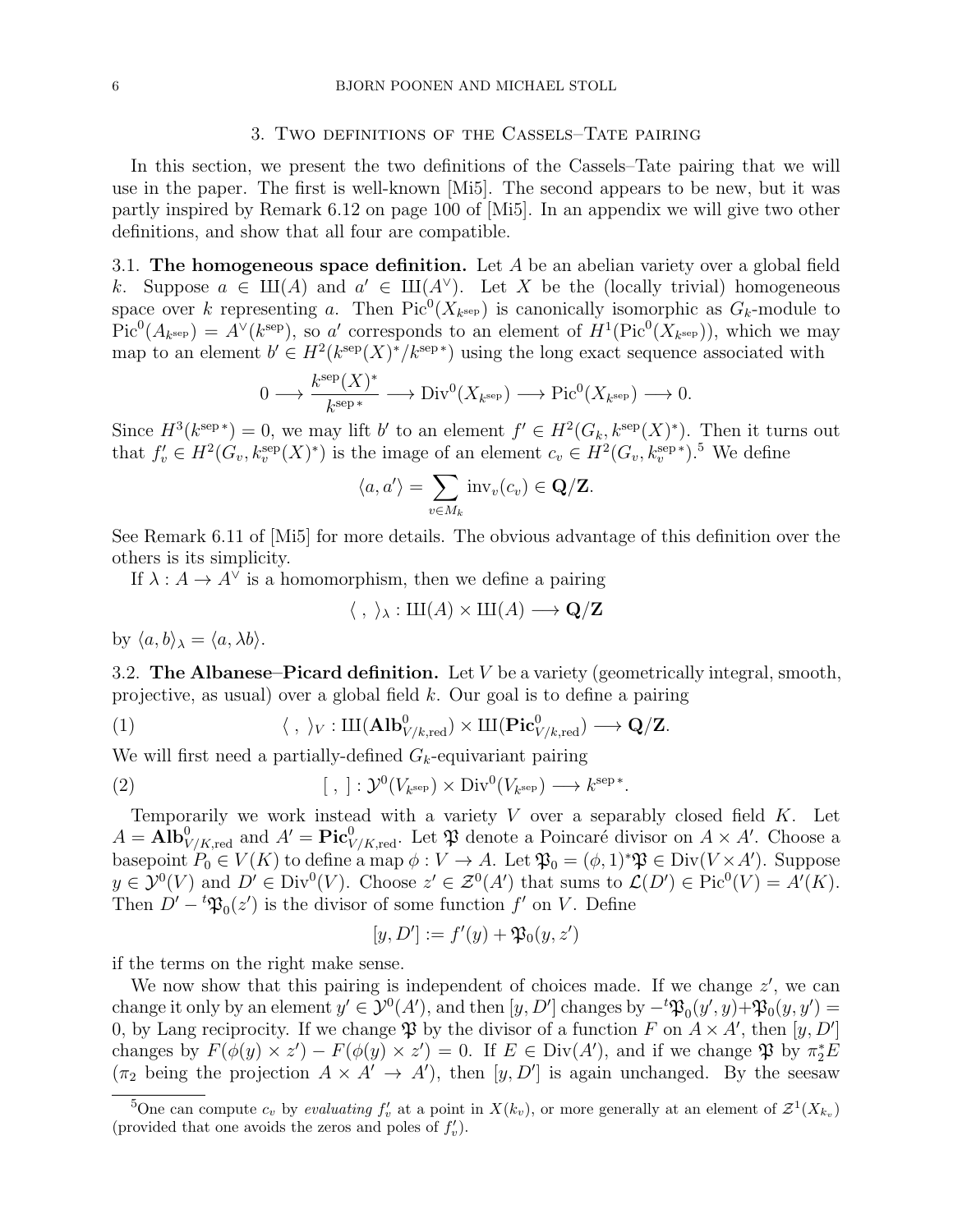principle [Mi4, Theorem 5.1], the translate of  $\mathfrak{P}_0$  by  $(a, 0) \in (A \times A')(K)$  differs from  $\mathfrak{P}_0$  by a divisor of the form  $(F) + \pi_2^* E$ ; therefore the definition of  $[y, D']$  is independent of the choice of  $P_0$ . It then follows that if V is a variety over any field k, then we obtain a  $G_k$ -equivariant pairing (2).

Remark. If V is a curve, then an element of  $\mathcal{Y}^0(V_{k^{\text{sep}}})$  is the divisor of a function, and the pairing (2) is simply evaluation of the function at the element of  $Div^0(V_{k^{sep}})$ .

We now return to the definition of (1). It will be built from the two exact sequences

(3) 
$$
0 \longrightarrow \mathcal{Y}^0(V_{k^{\text{sep}}}) \longrightarrow \mathcal{Z}^0(V_{k^{\text{sep}}}) \longrightarrow A(k^{\text{sep}}) \longrightarrow 0
$$

$$
0 \longrightarrow \frac{k^{\text{sep}}(V)^*}{k^{\text{sep}*}} \longrightarrow \text{Div}^0(V_{k^{\text{sep}}}) \longrightarrow A'(k^{\text{sep}}) \longrightarrow 0
$$

and the two partially-defined pairings

(4) 
$$
[\ , ] : \mathcal{Y}^0(V_{k^{\text{sep}}}) \times \text{Div}^0(V_{k^{\text{sep}}}) \longrightarrow k^{\text{sep}*}
$$

$$
\mathcal{Z}^0(V_{k^{\text{sep}}}) \times \frac{k^{\text{sep}}(V)^*}{k^{\text{sep}*}} \longrightarrow k^{\text{sep}*},
$$

the latter defined by lifting the second argument to a function on  $V_{k<sup>sep</sup>}$ , and "evaluating" on the first argument. We may consider  $\frac{k^{\text{sep}}(V)^{*}}{k^{\text{sep}}*}$  $\frac{\text{eP}(V)^*}{k^{\text{sep}*}}$  to be a subgroup of  $\text{Div}^0(V_{k^{\text{sep}}})$ , and then the two pairings agree on  $\mathcal{Y}^0(V_{k^{\text{sep}}}) \times \frac{k^{\text{sep}}(V)^*}{k^{\text{sep}*}}$  $\frac{\sum_{k} P(V)^*}{k^{\text{sep}*}}$ , so there will be no ambiguity if we let  $\cup$  denote the cup-product pairing on cochains associated to these. We have also the analogous sequences and pairings for each completion of k.

Suppose  $a \in \mathrm{III}(A)$  and  $a' \in \mathrm{III}(A')$ . Choose  $\alpha \in Z^1(A(k^{\text{sep}}))$  and  $\alpha' \in Z^1(A'(k^{\text{sep}}))$ representing a and a', and lift these to  $\mathfrak{a} \in C^1(\mathcal{Z}^0(V_{k^{\text{sep}}}))$  and  $\mathfrak{a}' \in C^1(\text{Div}^0(V_{k^{\text{sep}}}))$  so that for all  $\sigma, \tau \in G_k$ , all  $G_k$ -conjugates of  $\mathfrak{a}_{\sigma}$  have support disjoint from the support of  $\mathfrak{a}'_{\tau}$ . Define

$$
\eta := d\mathfrak{a} \cup \mathfrak{a}' - \mathfrak{a} \cup d\mathfrak{a}' \qquad \in C^3(k^{\text{sep}*}).
$$

We have  $d\eta = 0$ , but  $H^3(k^{\text{sep }*}) = 0$ , so  $\eta = d\epsilon$  for some  $\epsilon \in C^2(k^{\text{sep }*})$ .

Since a is locally trivial, we may for each place  $v \in M_k$  choose  $\beta_v \in A(k_v^{\text{sep}})$  such that  $\alpha_v = d\beta_v$ . Choose  $\mathfrak{b}_v \in \mathcal{Z}^0(V_{k_v^{\text{sep}}})$  mapping to  $\beta_v$  and so that for all  $\sigma \in G_k$ , all  $G_v$ -conjugates of  $\mathfrak{b}_v$  have support disjoint from the support of  $\mathfrak{a}'_{\sigma}$ . Then<sup>6</sup>

$$
\gamma_v := (\mathfrak{a}_v - d\mathfrak{b}_v) \cup \mathfrak{a}'_v - \mathfrak{b}_v \cup d\mathfrak{a}'_v - \epsilon_v \qquad \in C^2(G_v, k_v^{\text{sep} *})
$$

is a 2-cocycle representing some

$$
c_v \in H^2(G_v, k_v^{\text{sep}*}) = \text{Br}(k_v) \xrightarrow{\text{inv}_v} \mathbf{Q}/\mathbf{Z}.
$$

Define

$$
\langle a, a' \rangle_D = \sum_{v \in M_k} \text{inv}_v(c_v).
$$

One checks using  $d(x \cup y) = dx \cup y + (-1)^{\deg x} x \cup dy$  [AW, p. 106] that this is well-defined and independent of choices. In proving independence of the choice of  $\beta_v$  one uses the local triviality of  $a'$ , which has not been used so far.

This definition appears to be the most useful one for explicit calculations when A is a Jacobian of a curve of genus greater than 1. This is because the present definition involves

<sup>&</sup>lt;sup>6</sup>Since it is only the *difference* of the terms  $\mathfrak{a}_v$  and  $d\mathfrak{b}_v$  that is in  $\mathcal{Y}^0(V_{k^{\text{sep}}})$ , it would make no sense to replace  $(\mathfrak{a}_v - d\mathfrak{b}_v) \cup \mathfrak{a}'_v$  by  $\mathfrak{a}_v \cup \mathfrak{a}'_v - d\mathfrak{b}_v \cup \mathfrak{a}'_v$ .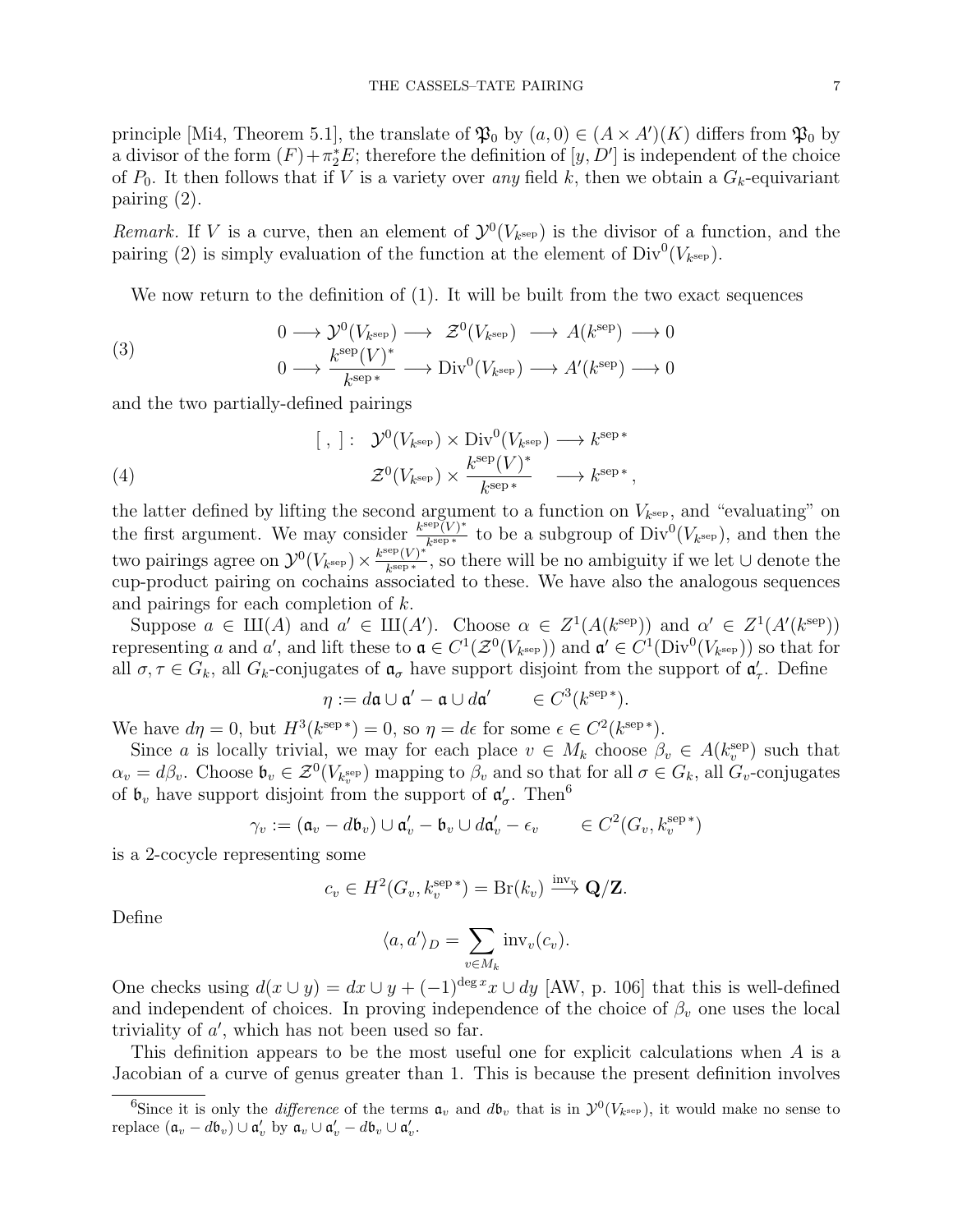only divisors on the curve, instead of  $m^2$ -torsion or homogeneous spaces of the Jacobian, which are more difficult to deal with computationally.

Remark. The reader may have recognized the setup of two exact sequences with two pairings as being the same as that required for the definition of the augmented cup-product (see [Mi5, p. 10]). Here we explain the connection. Suppose that we have exact sequences of  $G_k$ -modules

$$
0 \longrightarrow M_1 \longrightarrow M_2 \longrightarrow M_3 \longrightarrow 0
$$
  

$$
0 \longrightarrow N_1 \longrightarrow N_2 \longrightarrow N_3 \longrightarrow 0
$$
  

$$
0 \longrightarrow P_1 \longrightarrow P_2 \longrightarrow P_3 \longrightarrow 0
$$

and a  $G_k$ -equivariant bilinear pairing  $M_2 \times N_2 \to P_2$  that maps  $M_1 \times N_1$  into  $P_1$ . The pairing induces a pairing  $M_3 \times N_1 \to P_3$ . If  $a \in \text{ker}[H^i(M_1) \to H^i(M_2)]$  and  $a' \in \text{ker}[H^j(N_1) \to H^j(N_2)],$ then a comes from some  $b \in H^{i-1}(M_3)$ , which can be paired with a' to give an element of  $H^{i+j-1}(P_3)$ . If one changes b by an element  $c \in H^{i-1}(M_2)$ , then the result is unchanged, since the change can be obtained by pairing c with the (zero) image of  $a'$  in  $H^j(N_2)$  under the cup-product pairing associated with  $M_2 \times N_2 \rightarrow P_2$ . Thus we have a well-defined pairing<sup>7</sup>

(5) 
$$
\ker \left[ H^i(M_1) \to H^i(M_2) \right] \times \ker \left[ H^j(N_1) \to H^j(N_2) \right] \longrightarrow H^{i+j-1}(P_3).
$$

If we replace each  $M_i$  and  $N_i$  by *complexes* with terms in degrees 0 and 1, replace each  $P_i$ by a complex with a single term, in degree 1, and replace cohomology by hypercohomology, then we obtain a pairing analogous to (5) defined using the augmented cup-product. One obtains the definition of the Cassels–Tate pairing above by noting that:

(1) If  $\mathbb{A}_k$  is the adèle ring of k,

$$
III(A) = \ker \left[ H^1(G_k, A(k^{\text{sep}})) \to H^1(G_k, A(k^{\text{sep}} \otimes_k A_k)) \right]
$$

by Shapiro's lemma;

- (2) The analogous statement holds for  $III(A');$  and
- (3) If  $P_1 = k^{\text{sep}}$  and  $P_2 = (k^{\text{sep}} \otimes_k \mathbb{A}_k)^*$ , then the cokernel  $P_3$  has  $H^2(G_k, P_3) = \mathbf{Q}/\mathbf{Z}$  by class field theory.

### 4. The homogeneous space associated to a polarization

Let A be an abelian variety over a field k. To each element of  $H^0(NS(A_{k^{sep}}))$  we can associate a homogeneous space of  $A^{\vee}$  that measures the obstruction to it arising from a k-rational divisor on A. From

$$
0 \longrightarrow A^{\vee}(k^{\text{sep}}) \longrightarrow Pic(A_{k^{\text{sep}}}) \longrightarrow NS(A_{k^{\text{sep}}}) \longrightarrow 0
$$

we obtain the long exact sequence

(6) 
$$
0 \longrightarrow A^{\vee}(k) \longrightarrow Pic(A) \longrightarrow H^{0}(NS(A_{k^{\text{sep}}})) \longrightarrow H^{1}(A^{\vee}(k^{\text{sep}})) \longrightarrow H^{1}(Pic(A_{k^{\text{sep}}})).
$$

(We have  $H^0(\text{Pic}(A_{k^{\text{sep}}})) = \text{Pic }A$  because  $A(k) \neq \emptyset$ .) For  $\lambda \in H^0(\text{NS}(A_{k^{\text{sep}}}))$ , define  $c_{\lambda}$  to be the image of  $\lambda$  in  $H^1(A^{\vee}(k^{\text{sep}}))$ . By the proof of Theorem 2 in Section 20 of [Mu3], we have  $2\lambda = \phi_{\mathcal{L}}$  where  $\mathcal{L} = (1, \lambda)^* \mathcal{P} \in \text{Pic } A$  is the pullback of the Poincaré bundle  $\mathcal{P}$  on  $A \times A^{\vee}$  by  $(1, \lambda) : A \to A \times A^{\vee}$ . Hence  $2c_{\lambda} = 0$ .<sup>8</sup>

<sup>7</sup>The "diminished cup-product"?!

<sup>&</sup>lt;sup>8</sup>One could also obtain this by using the fact that multiplication by  $-1$  on A induces  $(-1)^2 = +1$  on  $NS(A_{k^{sep}})$  and  $-1$  on  $H^1(A^{\vee}(k^{sep}))$ .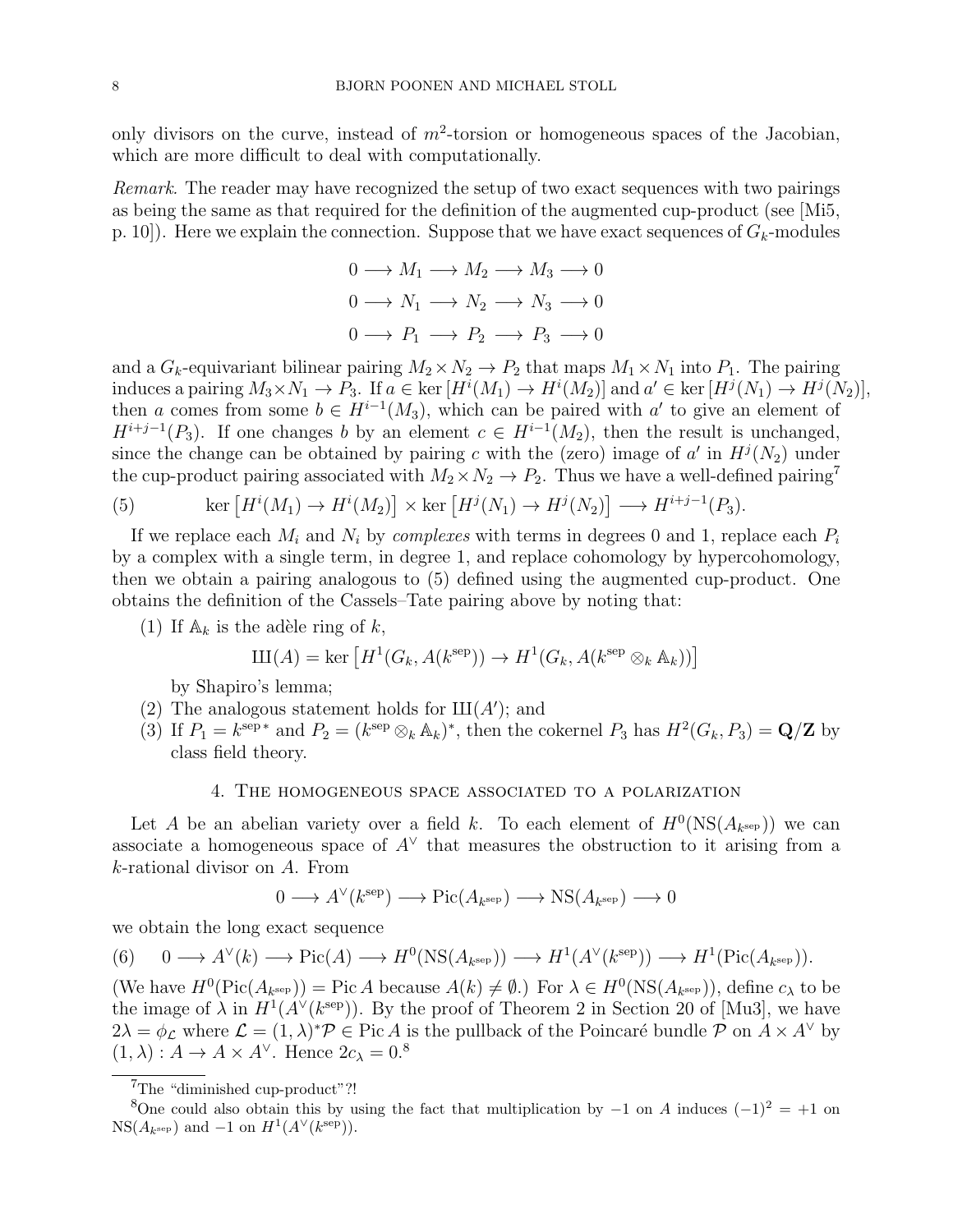**Lemma 1.** If k is a local field, then  $c_{\lambda} = 0$  for all  $\lambda \in H^0(\text{NS}(A_{k^{\text{sep}}}))$ .

*Proof.* Recall that "Tate<sup>9</sup> local duality" [Ta1] gives a pairing

$$
H^0(A(k^{\text{sep}})) \times H^1(A^{\vee}(k^{\text{sep}})) \longrightarrow H^2(k^{\text{sep}*}) \hookrightarrow \mathbf{Q}/\mathbf{Z}
$$

that is perfect, at least after dividing by the connected component on the left in the archimedean case. It can be defined as follows: if  $P \in H^0(A(k^{\text{sep}})) = A(k)$  and  $z \in$  $H^1(A^{\vee}(k^{\text{sep}}))$ , then use the long exact sequence associated to

$$
0 \longrightarrow \frac{k^{\text{sep}}(A)^*}{k^{\text{sep}}} \longrightarrow \text{Div}^0(A_{k^{\text{sep}}}) \longrightarrow A^{\vee}(k^{\text{sep}}) \longrightarrow 0
$$

to map z to  $H^2\left(\frac{k^{\text{sep}}(A)^*}{k^{\text{sep}}} \right)$  $\frac{\text{sep}(A)^*}{k^{\text{sep}}}\bigg$ , and "evaluate" the result on a degree zero k-rational 0-cycle on A representing P to obtain an element of  $H^2(k^{\text{sep}*})$ .

Suppose  $\lambda \in H^0(\mathrm{NS}(A_{k^{\text{sep}}}))$ . By (6),  $c_{\lambda}$  is in the kernel of  $H^1(A^{\vee}) \to H^1(\mathrm{Pic}(A_{k^{\text{sep}}}))$ . The long exact sequences associated with

$$
0 \longrightarrow \frac{k^{\text{sep}}(A)^{*}}{k^{\text{sep}} \longrightarrow Div^{0}(A_{k^{\text{sep}}}) \longrightarrow A^{\vee}(k^{\text{sep}}) \longrightarrow 0
$$
  
\n
$$
\parallel \qquad \qquad \downarrow \qquad \qquad \downarrow
$$
  
\n
$$
0 \longrightarrow \frac{k^{\text{sep}}(A)^{*}}{k^{\text{sep}} \longrightarrow Div(A_{k^{\text{sep}}}) \longrightarrow Pic(A_{k^{\text{sep}}}) \longrightarrow 0
$$

then show that  $c_{\lambda}$  maps to zero in  $H^2\left(\frac{k^{\text{sep}}(A)^*}{k^{\text{sep}}}\right)$  $\frac{\text{sep}(A)^*}{k^{\text{sep}*}}$ , so every  $P \in A(k)$  pairs with  $c_{\lambda}$  to give 0 in  $\mathbf{Q}/\mathbf{Z}$ . Hence, by Tate local duality,  $c_{\lambda} = 0$ .

**Corollary 2.** If k is a global field and  $\lambda \in H^0(\text{NS}(A_{k^{\text{sep}}}))$ , then  $c_{\lambda} \in \text{III}(A^{\vee})[2]$ .

**Proposition 3.** If X is a principal homogeneous space of A representing  $c \in H^1(A)$ , and if  $\lambda = \phi_{\mathcal{L}}$  for some  $\mathcal{L} \in \text{Pic } X$ , then  $c_{\lambda}$  is the image of c under the map  $H^1(A) \to H^1(A^{\vee})$ *induced by*  $\lambda$ .

*Proof.* Pick  $P \in X(k^{\text{sep}})$ , and pick  $D \in Div(X)$  representing  $\mathcal{L}$ . Then  $D_{-P} \in Div(A_{k^{\text{sep}}})$  and  $\lambda = \phi_{D_P}$ , as we see by using  $t_P$  to identify  $Pic^0(A_{k^{\text{sep}}})$  with  $Pic^0(X_{k^{\text{sep}}})$ . By definition  $c_{\lambda}$  is represented by  $\xi \in Z^1(A^{\vee})$  where

$$
\xi_{\sigma} := \text{the class of }^{\sigma}(D_{-P}) - D_{-P}
$$
  
= the class of  $D_{-\sigma P} - D_{-P}$   
= the class of  $(D_{-P})_{-(\sigma P - P)} - D_{-P}$ ,

which by definition represents the image of c under  $\phi_{D-p} = \lambda$ .

**Corollary 4.** If  $(J, \lambda)$  is the canonically polarized Jacobian of a curve X, then the element  $c_{\lambda}$  is represented by the principal homogeneous space  $\text{Pic}^{g-1}_{X/k} \in H^1(J)$ .

*Proof.* The polarization comes from the theta divisor  $\Theta$ , which is canonically a k-rational divisor on the homogeneous space  $\operatorname{Pic}^{g-1}_{X/k}$ .  $X/k$ .

Combining Corollary 4 with Lemma 1 shows that if  $X$  is a curve of genus q over a local field  $k_v$ , then X has a  $k_v$ -rational divisor class of degree  $g-1$ , a fact originally due to Lichtenbaum [Li].

<sup>&</sup>lt;sup>9</sup>The archimedean case is related to older results of Witt [Wi]. See p. 221 of [Sc].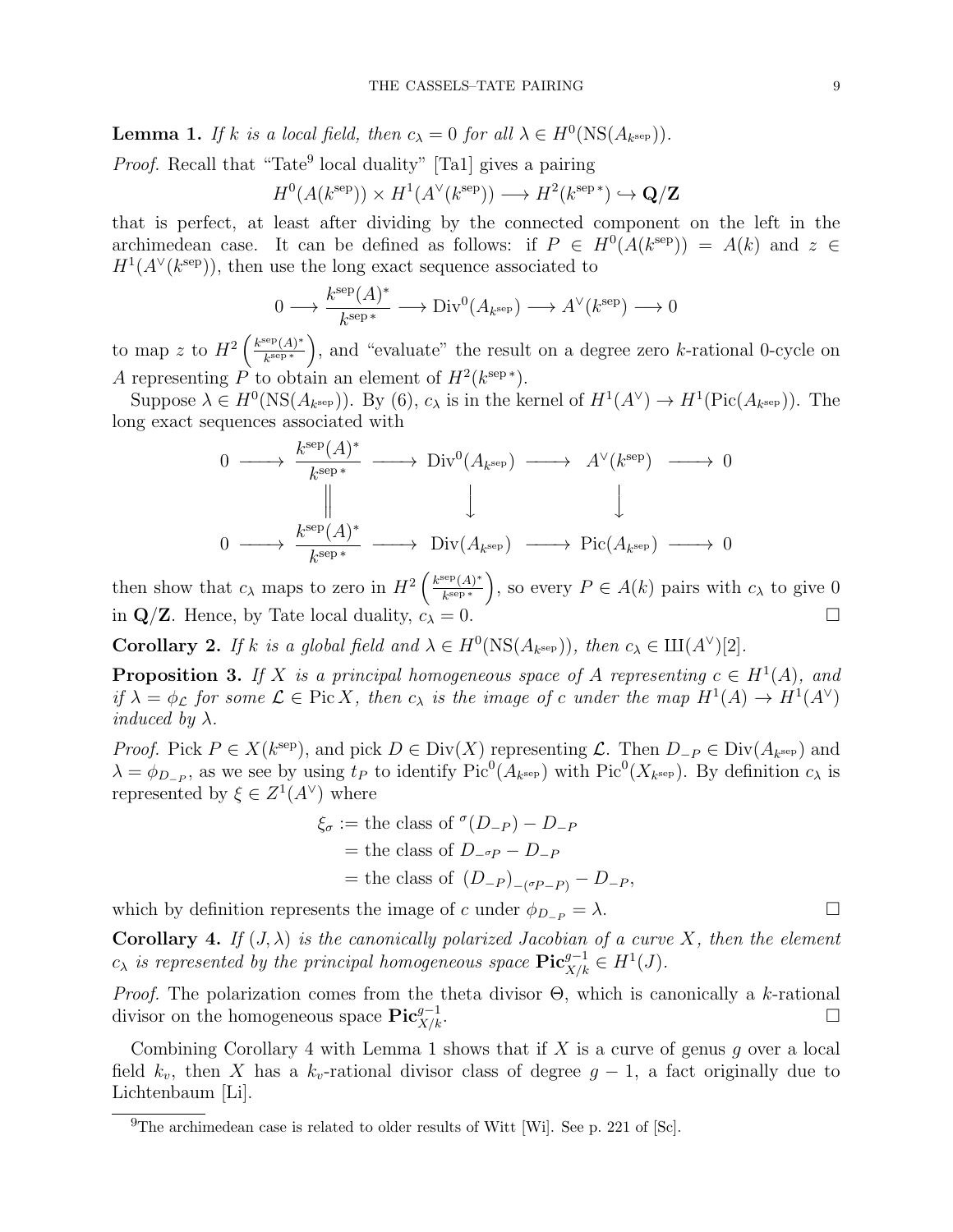Question. Are all polarizations on an abelian variety A of the form  $\phi_{\mathcal{L}}$  for some  $\mathcal{L} \in \text{Pic } X$ , for some principal homogeneous space  $X$  of  $A$ ?

The answer to the question is yes for the canonical polarization on a Jacobian (as mentioned above) or a Prym. (For Pryms, the result is contained in Section 6 of [Mu2], which describes a divisor  $\Xi$  on a principal homogeneous space  $P^+$  such that  $\Xi$  gives rise to the polarization.) One can deduce from Lemma 1 that if  $\pi : \tilde{C} \to C$  is an unramified double cover of curves of genus  $2g - 1$  and g, respectively, with  $\tilde{C}$ , C, and  $\pi$  all defined over a local field k of characteristic not 2, then there is a k-rational divisor class  $D$  of degree  $2g - 2$  on C such that  $\pi_*\mathcal{D}$  is the canonical class on C.

### 5. The obstruction to being alternating

In this section, we show that if  $(A, \lambda)$  is a principally polarized abelian variety over a global field k, then  $c_{\lambda}$  (or rather its class in  $III(A^{\vee})_{nd}$ ) measures the obstruction to  $\langle , \rangle_{\lambda}$  being alternating. More precisely and more generally, we have the following "pairing theorem":

**Theorem 5.** Suppose that A is an abelian variety over a global field k and  $\lambda \in H^0(\text{NS}(A_{k^{\text{sep}}}))$ . Then for all  $a \in \mathop{\rm III}\nolimits(A)$ ,

$$
\langle a, \lambda a + c_{\lambda} \rangle = \langle a, \lambda a - c_{\lambda} \rangle = 0.
$$

*Proof.* We will use the homogeneous space definition of  $\langle , \rangle$ . Write  $\lambda = \phi_D$  for some  $D \in Div(A_{k^{\text{sep}}})$ . Let X be the homogeneous space of A corresponding to a.

Now fix  $P \in X(k^{\text{sep}})$ . For any  $\sigma \in G_k$ ,  $\lambda = \sigma \lambda = \phi_{(\sigma)}$ . Thus  $\lambda a$  is represented by  $\xi \in Z^1(A^{\vee}),$  where

$$
\xi_{\sigma} := \text{the class of } (\mathcal{O})_{-(\sigma P - P)} - (\mathcal{O}) \quad \in \text{Pic}^0(A_{k^{\text{sep}}}).
$$

Under  $t_{(\sigma P)}$ ,  $\xi_{\sigma}$  corresponds to

$$
\xi'_{\sigma} := \text{the class of } ({}^{\sigma}\!D)_P - ({}^{\sigma}\!D)_{({}^{\sigma}P)} \qquad \in \text{Pic}^0(X_{k^{\text{sep}}}).
$$

By definition,  $c_{\lambda}$  is represented by  $\gamma \in Z^{1}(A^{\vee})$ , where

$$
\gamma_{\sigma} :=
$$
 the class of  $({}^{\sigma}D) - D$   $\in$  Pic<sup>0</sup> $(A_{k^{\text{sep}}})$ .

Under  $t_P$ ,  $\gamma_\sigma$  corresponds to

$$
\gamma'_{\sigma} :=
$$
 the class of  $({}^{\sigma}D)_P - D_P$   $\in Pic^0(X_{k^{\text{sep}}}).$ 

(Recall that the identification  $Pic^0(A_{k^{sep}}) \cong Pic^0(X_{k^{sep}})$  is independent of the trivialization chosen.) Thus  $\lambda a - c_{\lambda}$  is represented by an element of  $Z^1(A^{\vee})$  corresponding to  $\alpha' \in Z^1(\text{Pic}^0(X_{k^{\text{sep}}}))$ , where

$$
\alpha'_{\sigma} := \xi'_{\sigma} - \gamma'_{\sigma} = \text{the class of } D_P - \sigma(D_P) \qquad \in \text{Pic}^0(X_{k^{\text{sep}}}).
$$

But  $\alpha'$  visibly lifts to an element of  $Z^1(\text{Div}^0(X_{k^{\text{sep}}}))$  (that even becomes a coboundary when injected into  $Z^1(\text{Div}(X_{k^{\text{sep}}})))$ , so the element  $b'$  in the definition of Section 3.1 is zero. Hence  $\langle a, \lambda a - c_{\lambda} \rangle = 0$ . The other equality follows since  $2c_{\lambda} = 0$ .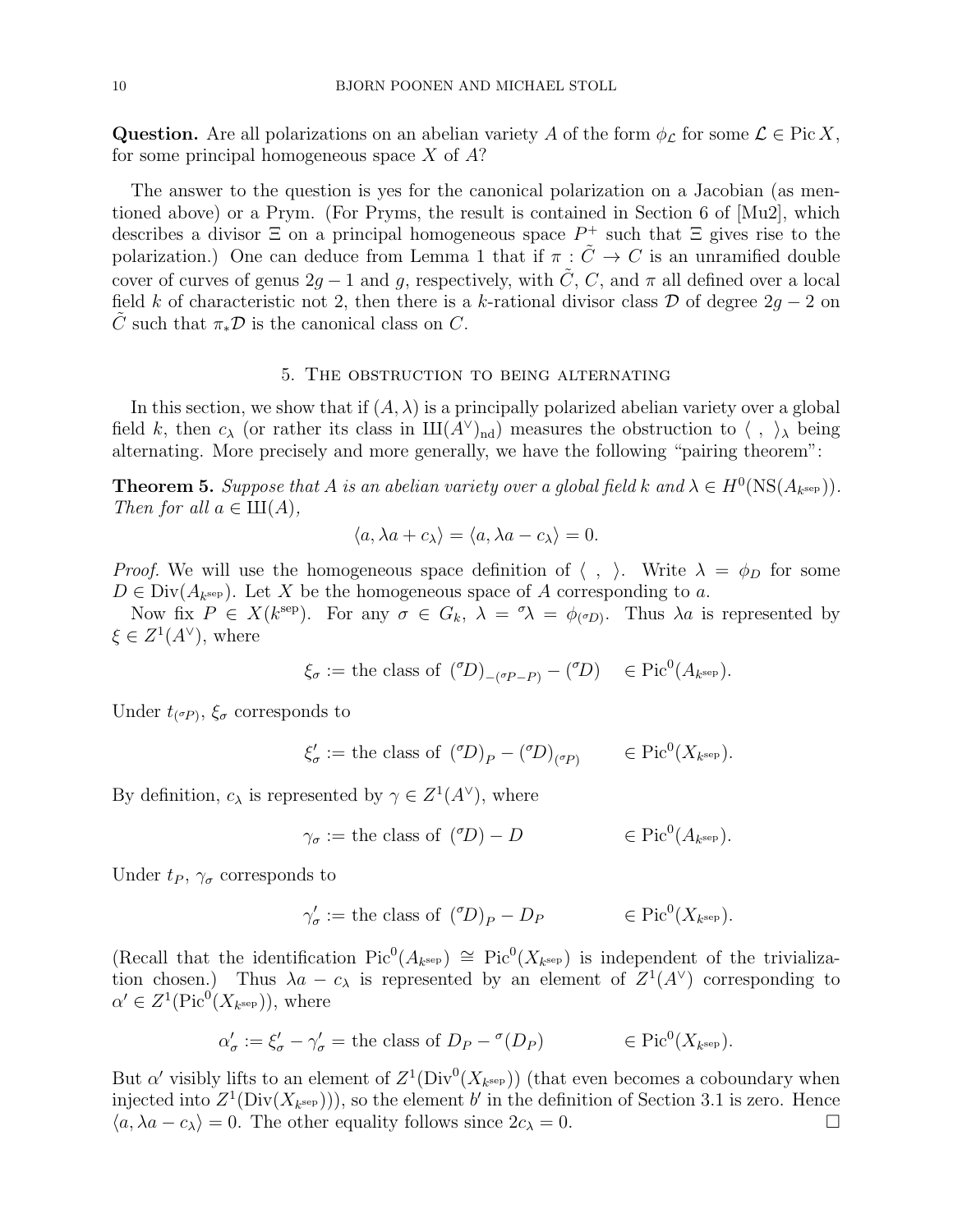Remark. One can prove an analogue of Theorem 5 for the Cassels–Tate pairing defined by Flach [Fl] for the Shafarevich–Tate group  $III(M)$  defined by Bloch and Kato for a motive over  $Q$  together with a lattice M in its singular cohomology, under the same assumptions that Flach needs for his antisymmetry result. In fact, the antisymmetry implies the existence of c, using the argument in Section 1. (A more desirable solution, however, would be to find an intrinsic definition of  $c$  in this context.)

## 6. Consequences of the pairing theorem

In this section, we derive several formal consequences of Theorem 5.

**Corollary 6.** If A is an abelian variety over a global field k and  $\lambda \in H^0(\text{NS}(A_{k^{\text{sep}}}))$ , then  $\langle , \rangle_{\lambda}$  is antisymmetric.

Proof. The map

$$
a \mapsto \langle a, a \rangle_{\lambda} = \langle a, \lambda a \rangle = -\langle a, c_{\lambda} \rangle
$$

is a homomorphism.

**Corollary 7.** Suppose that A is an abelian variety over a global field k and  $\lambda \in H^0(\text{NS}(A_{k^{\text{sep}}}))$ . Then  $\langle , \rangle_{\lambda}$  is alternating if and only if  $c_{\lambda} \in III(A^{\vee})_{\text{div}}$ .

For the rest of this section, we assume that A has a principal polarization  $\lambda$ , which we fix once and for all. We write  $III = III(A)$  and let  $c = \lambda^{-1} c_{\lambda} \in III$ . We also drop the subscript  $\lambda$ on the pairing  $\langle , \rangle_{\lambda} : \text{III} \times \text{III} \to \text{Q/Z}$ , so that Theorem 5 becomes  $\langle a, a+c \rangle = \langle a, a-c \rangle = 0$ .

Define an endomorphism  $a \mapsto a^c$  of the group III by

$$
a^{c} = \begin{cases} a, & \text{if } \langle a, c \rangle = 0 \\ a + c, & \text{if } \langle a, c \rangle = \frac{1}{2}. \end{cases}
$$

If  $\langle c, c \rangle = 0$ , then  $a \mapsto a^c$  is an automorphism of order 2. If  $\langle c, c \rangle = \frac{1}{2}$  $\frac{1}{2}$ , then  $a \mapsto a^c$ is a projection onto  $c^{\perp}$  with kernel  $\{0, c\}$ . Define the modified pairing  $\zeta$ ,  $\zeta$  on III by  $\langle a, b \rangle^c = \langle a, b^c \rangle$ . By Theorem 5,  $\langle , \rangle^c$  is alternating.

**Theorem 8.** Let  $\bar{c}$  be the image of c in  $\text{III}_{\text{nd}}$ . The following are equivalent:

- (1)  $\langle c, c \rangle = 0$ .
- (2) The modified pairing  $\langle , \rangle^c$  is alternating and nondegenerate on  $\text{III}_{\text{nd}}$ .
- (3)  $\#\text{III}_{\text{nd}}[2]$  is a perfect square.
- (4)  $\#\text{III}_{\text{nd}}[n]$  is a perfect square for all  $n \geq 1$ .
- (5)  $\#\text{III}_{\text{nd}}(2)$  is a perfect square.
- (6)  $\#\amalg_{\mathrm{nd}}(p)$  is a perfect square for all primes p.
- (7) Either
	- (a)  $\bar{c} = 0$  and  $\langle , \rangle$  is alternating on  $\text{III}_{\text{nd}}$ , or
	- (b) For some  $n \geq 1$ , there exists a subgroup  $V \cong \mathbb{Z}/2^n \times \mathbb{Z}/2^n$  of  $\text{III}_{\text{nd}}$  with basis a, b such that  $\bar{c} = 2^{n-1}a$ ,  $\langle a, a \rangle = 0$ ,  $\langle a, b \rangle = 2^{-n}$ ,  $\langle b, b \rangle = \frac{1}{2}$  $\frac{1}{2}$ , and  $\mathop{\rm III}_{\rm nd} = V \oplus V^{\perp}$ , with  $\langle , \rangle$  alternating and nondegenerate on  $V^{\perp}$ .

If these equivalent conditions fail, then the following hold:

- (I)  $\langle c, c \rangle = \frac{1}{2}$  $\frac{1}{2}.$
- (II)  $\#\text{III}_{nd}[n]$  is a perfect square for odd n, and twice a perfect square for even n.
- (III)  $\#\text{III}_{nd}(p)$  is a perfect square for odd primes p, and twice a perfect square for  $p = 2$ .
- $(W)$   $\mathbf{III}_{\mathrm{nd}} = \{0, \bar{c}\} \oplus \bar{c}^{\perp}$ , and  $\langle , \rangle$  and  $\langle , \rangle^c$  are alternating and nondegenerate on  $\bar{c}^{\perp}$ .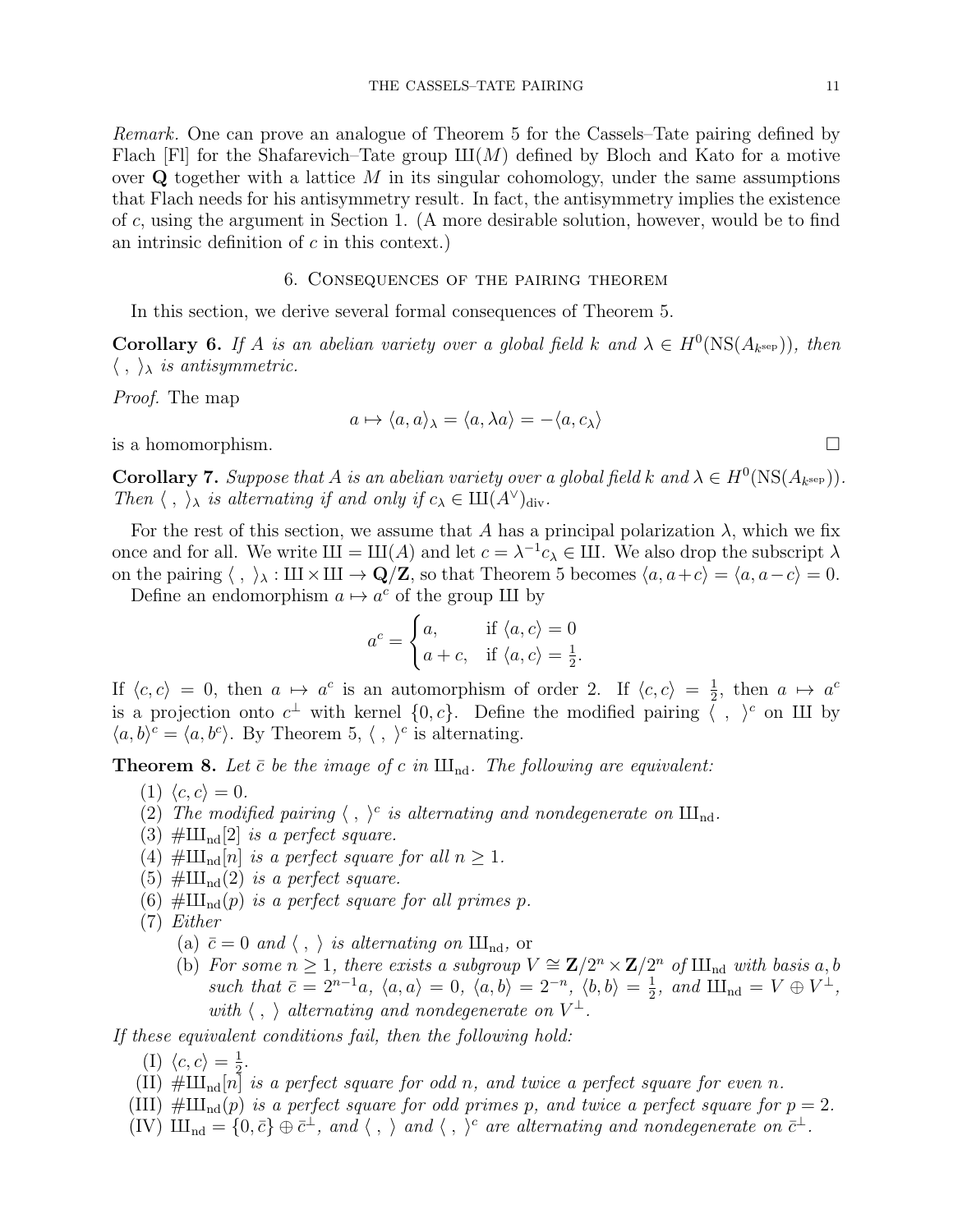*Proof.* Since  $2c = 0$ , either  $\langle c, c \rangle = 0$  or  $\langle c, c \rangle = \frac{1}{2}$  $\frac{1}{2}$ . Suppose  $\langle c, c \rangle = 0$ . We already know that  $\langle , \rangle^c$  is alternating, and nondegeneracy follows from the nondegeneracy of  $\langle , \rangle$  on  $\text{III}_{\text{nd}}$  and the fact that  $a \mapsto a^c$  is an automorphism. Thus 1 implies 2. Clearly 2 implies 3, 4, 5, 6. Also 7 implies 1, so for the equivalence it remains to show that 1 implies 7, and that  $\langle c, c \rangle = \frac{1}{2}$  would imply II, III, and IV instead. If  $\bar{c} = 0$  we are done by Corollary 7. Otherwise pick the smallest  $n \geq 1$  such that  $\bar{c} \notin 2^n \amalg_{\text{nd}}$ . Write  $\bar{c} = 2^{n-1}a$  for some  $a \in \amalg_{\text{nd}}$ . Since  $\amalg_{\text{nd}}[2^n]^{\perp} = 2^n \amalg_{\text{nd}}$ , there exists  $b \in \amalg_{\text{nd}}[2^n]$  such that  $\langle b, c \rangle = \frac{1}{2}$  $\frac{1}{2}$ . Then  $\langle b, b \rangle = \langle b, c \rangle = \langle c, b \rangle = \frac{1}{2}$  $\frac{1}{2}$ , and  $2^{n-1}\langle a,b\rangle = \langle c,b\rangle = \frac{1}{2}$  $\frac{1}{2}$ , and by multiplying a by a suitable element of  $(\mathbf{Z}/2^n)^*$ , we may assume  $\langle a, b \rangle = 2^{-n}$ . Let V be the subgroup of  $\text{III}_{\text{nd}}$  generated by a and b. If  $n = 1$ , then  $a = \bar{c}$ , so  $\langle a, a \rangle = 0$ . If  $n > 1$ , then  $\langle a, a \rangle = \langle a, c \rangle = 2^{n-1} \langle a, a \rangle = 0$ , so  $\langle a, a \rangle = 0$  in any case. For  $p, q \in \mathbf{Z}$ , we have

$$
\langle pa + qb, a \rangle = p\langle a, a \rangle + q\langle b, a \rangle = -q/2^n
$$
  

$$
\langle pa + qb, b \rangle = p\langle a, b \rangle + q\langle b, b \rangle = p/2^n + q/2.
$$

If both are zero in  $\mathbf{Q}/\mathbf{Z}$ , then  $q \in 2^n\mathbf{Z}$ , and  $p \in 2^n\mathbf{Z}$ . Hence  $V \cong \mathbf{Z}/2^n \times \mathbf{Z}/2^n$ , and  $\langle , \rangle$  is nondegenerate on V, so  $\text{III}_{\text{nd}} = V \oplus V^{\perp}$ . This completes the proof that 1 implies 7.

On the other hand, if  $\langle c, c \rangle = \frac{1}{2}$  $\frac{1}{2}$ , then the nondegeneracy of  $\langle , \rangle$  on  $\{0, \bar{c}\}\$ implies  $III_{nd} =$  $\{0,\bar{c}\}\oplus \bar{c}^{\perp}$ , and that  $\langle , \rangle$  is alternating and nondegenerate on  $\bar{c}^{\perp}$ . The rest follows easily.  $\Box$ 

Corollary 9. Assume that  $III$  is finite. Then either

- (1)  $\langle c, c \rangle = 0$ , and there is a finite abelian group T such that  $\mathbb{H} \cong T \times T$ ; in particular,  $\#\mathrm{III}$  is a square; or
- $(2) \langle c, c \rangle = \frac{1}{2}$  $\frac{1}{2}$ , and there is a finite abelian group T such that III  $\cong$  Z/2Z × T × T; in particular,  $\#\amalg$  is twice a square.

If we assume only that  $III_{nd}$  is finite, the same conclusions hold with  $III_{nd}$  in place of III.

*Remark.* One consequence of Theorem 8 is that if  $\langle c, c \rangle = \frac{1}{2}$  $\frac{1}{2}$  then we have one pairing on  $III<sub>nd</sub>$  that is nondegenerate, and another that is alternating, but we cannot find a pairing that is both!

If  $(A, \lambda)$  is a principally polarized abelian variety over a global field k, we say that A is even if the equivalent conditions 1 through 7 of Theorem 8 hold, and we say that A is odd otherwise. Theorem 8 shows that these notions do not depend on the principal polarization  $\lambda$  (in cases where there are multiple choices for  $\lambda$ ).

# 7. A formula for Albanese and Picard varieties

Let V be a variety over k. In the long exact sequences associated to

$$
0 \longrightarrow \frac{k^{\text{sep}}(V)^*}{k^{\text{sep}}} \longrightarrow \text{Div}(V_{k^{\text{sep}}}) \longrightarrow \text{Pic}(V_{k^{\text{sep}}}) \longrightarrow 0
$$

and

$$
0 \longrightarrow k^{\mathrm{sep}\,*} \longrightarrow k^{\mathrm{sep}}(V)^* \longrightarrow \frac{k^{\mathrm{sep}}(V)^*}{k^{\mathrm{sep}\,*}} \longrightarrow 0,
$$

the image of  $H^0(\text{Div}(V_{k^{\text{sep}}})) = \text{Div}(V)$  in  $H^0(\text{Pic}(V_{k^{\text{sep}}}))$  is  $\text{Pic}(V)$ , and  $H^1(k^{\text{sep}}(V)^*) = 0$ , so upon combining we obtain an exact sequence

(7) 
$$
0 \longrightarrow Pic(V) \longrightarrow H^0(Pic(V_{k^{\text{sep}}})) \stackrel{\phi}{\longrightarrow} H^2(k^{\text{sep}*}),
$$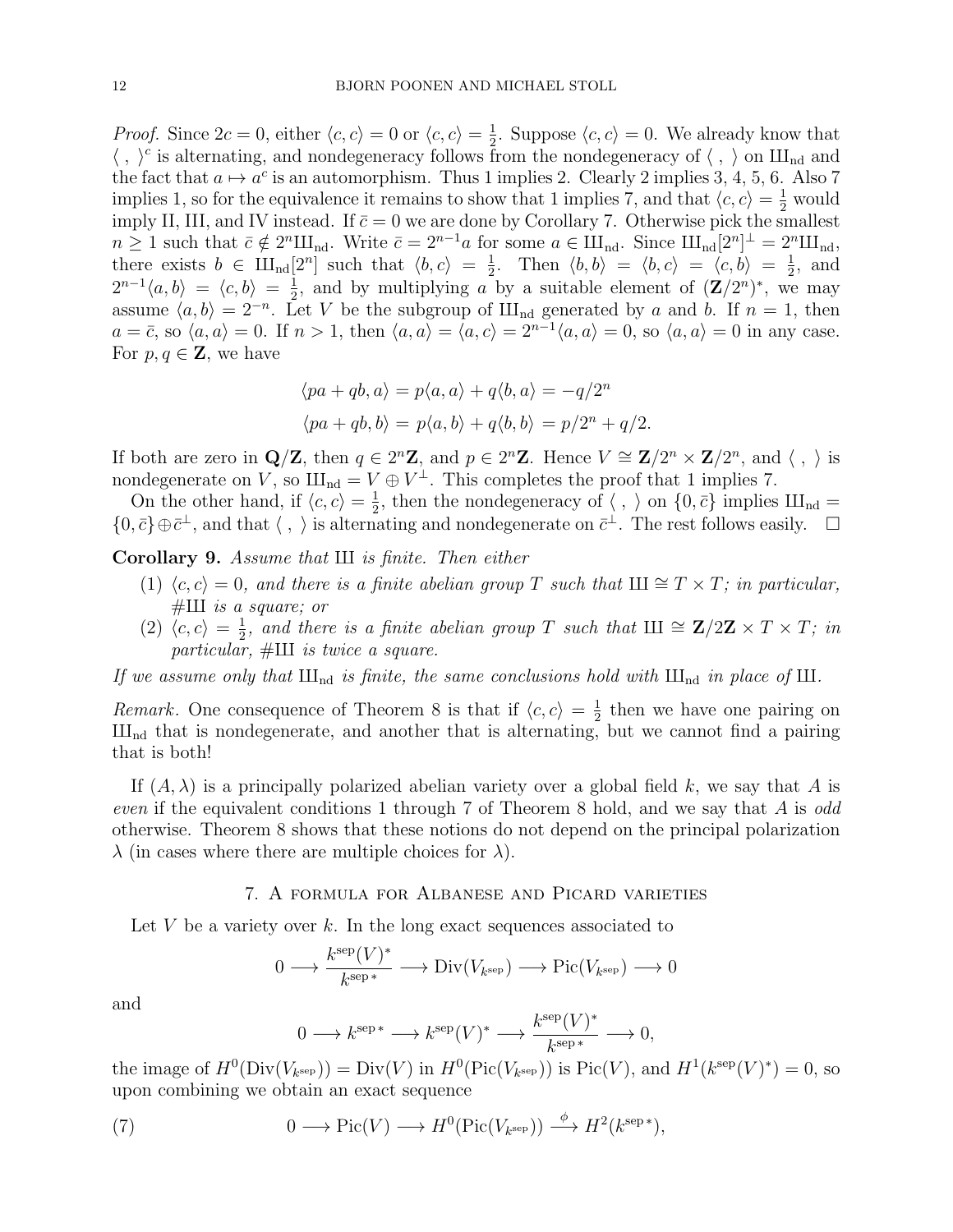and define  $\phi$  as shown. (We could also have obtained (7) from the Leray spectral sequence.) Let  $\phi_v: H^0(G_v, \text{Pic}(V_{k_v^{\text{sep}}})) \to \mathbf{Q}/\mathbf{Z}$  denote the corresponding homomorphism for the ground field  $k_v$ , composed with  $\text{inv}_v : H^2(G_v, k_v^{\text{sep}*}) \to \mathbf{Q}/\mathbf{Z}$ .

**Proposition 10.** Let V be a variety over a global field k. Let  $\langle , \rangle_V$  denote the pairing of Section 3.2. Suppose that n is an integer for which the homogeneous space  $\text{Alb}_{V/k,\text{red}}^n$ of  $\text{Alb}_{V/k, \text{red}}^0$  is locally trivial. Suppose  $\lambda \in H^0(\text{NS}(V_{k^{\text{sep}}}))$  is such that  $\text{Pic}^{\lambda}_{V/k, \text{red}}$  is locally trivial; choose  $\mathcal{L}'_v \in \textbf{Pic}^{\lambda}_{V/k, \text{red}}(k_v)$ . Then  $\phi_v(\mathcal{L}'_v) = 0$  for all but finitely many v, and

$$
\langle \textbf{Alb}_{V/k, \text{red}}^n, \textbf{Pic}_{V/k, \text{red}}^{\lambda} \rangle_V = -n \sum_{v \in M_k} \phi_v(\mathcal{L}'_v).
$$

*Proof.* It is well known [CM] that  $\phi_v$  is the zero map if  $V(k_v) \neq \emptyset$ , and the latter holds for all but finitely many  $v$  (see Remark 1.6 on p. 249 of  $[La2]$ ).

Choose  $\mathfrak{q} \in \mathcal{Z}^n(V_{k^{\text{sep}}})$  and  $D' \in \text{Div}(V_{k^{\text{sep}}})$  mapping into  $\text{Pic}^{\lambda}_{V/k, \text{red}}(k^{\text{sep}})$  so that  $\sigma \mathfrak{q}$  and  $\tau D'$ have disjoint supports for all  $\sigma, \tau \in G_k$ . We use the notation of Section 3.2. We may take a and  $\mathfrak{a}'$  so that  $\mathfrak{a}_{\sigma} := \mathfrak{a}_{\mathfrak{q}} - \mathfrak{q}$  and  $\mathfrak{a}'_{\sigma} := \mathfrak{a}_{\mathfrak{p}} - D'$ . Then  $d\mathfrak{a} = 0$ ,  $d\mathfrak{a}' = 0$ , and  $\eta = 0$ , so we may take  $\epsilon = 0$ . Choose  $\beta_v$  and  $\mathfrak{b}_v$ ; then  $\gamma_v = (\mathfrak{a}_v - d\mathfrak{b}_v) \cup \mathfrak{a}'_v$ .

Choose  $L'_v \in Div(V_{k_v^{\text{sep}}})$  mapping to  $\mathcal{L}'_v$ , and let  $E'_v = D'_v - L'_v$ , so  $E'_v \in Div^0(V_{k_v^{\text{sep}}})$ . Then  $\mathfrak{a}'_v = dD'_v = dL'_v + dE'_v$ . But  $(\mathfrak{a}_v - d\mathfrak{b}_v) \cup dE'_v = -d[(\mathfrak{a}_v - d\mathfrak{b}_v) \cup E'_v]$ , so  $\gamma_v$  is cohomologous to

$$
(\mathfrak{a}_v - d\mathfrak{b}_v) \cup dL'_v = (d(\mathfrak{q}_v - \mathfrak{b}_v)) \cup dL'_v = (d(\mathfrak{q}_v - \mathfrak{b}_v)) \cup f'_v,
$$

where  $f'_{v} \in k_{v}^{\text{sep}}(V)^{*}$  has divisor  $dL'_{v}$  and we are abusing  $\cup$  yet again, this time using it to denote the cup-product pairing associated with the "evaluation pairing"

$$
\begin{array}{ccc} \mathcal{Z}(V_{k_v^{\text{sep}}}) \times k_v^{\text{sep}}(V)^* \longrightarrow k_v^{\text{sep}*} \\ (\mathfrak{a} & , & f) & \longmapsto f(\mathfrak{a}). \end{array}
$$

(When the first argument is in  $\mathcal{Z}^0(V_{k_v^{\text{sep}}})$ , this is compatible with the analogue of (4) over  $k_v^{\text{sep}}$ .)

On the other hand, the image of  $\mathcal{L}'_v$  under

$$
H^0(G_v, \mathrm{Pic}(V_{k_v^{\mathrm{sep}}})) \longrightarrow H^1\left(G_v, \frac{k_v^{\mathrm{sep}}(V)^*}{k_v^{\mathrm{sep}*}}\right)
$$

is represented by  $f'_v$  modulo scalars, so  $\phi_v(\mathcal{L}'_v)$  is by definition the invariant of  $df'_v$  considered as a 2-cocycle taking values in  $k_v^{\text{sep}*}$ . Since  $df'_v$  takes values in  $k_v^{\text{sep}*}$  and  $\deg(-(q_v - b_v)) =$  $-(n-0) = -n, \, -(\mathfrak{q}_v - \mathfrak{b}_v) \cup df'_v \in Z^2(k_v^{\text{sep}*})$  represents  $-n\phi_v(\mathcal{L}'_v)$ . But  $-(\mathfrak{q}_v - \mathfrak{b}_v) \cup df'_v$ differs from the 2-cocycle  $(d(\mathfrak{q}_v - \mathfrak{b}_v)) \cup f'_v$  above by the coboundary of  $(\mathfrak{q}_v - \mathfrak{b}_v) \cup f'_v$ , so they become equal in  $H^2(G_v, k_v^{\text{sep}*}) = \mathbf{Q}/\mathbf{Z}$ . Summing over v yields the proposition.

Remark. The element  $\phi_v(\mathcal{L}'_v) \in \mathbf{Q}/\mathbf{Z}$  may depend on the choice of  $\mathcal{L}'_v$ , but  $n\phi_v(\mathcal{L}'_v)$  does not.

# 8. The criterion for oddness for Jacobians

**Theorem 11.** Suppose that  $J$  is the canonically polarized Jacobian of a genus  $g$  curve  $X$ over a global field k. Let n be an integer for which  $\mathbf{Pic}^n_{X/k} \in \mathrm{III}(J)$ . Then  $\langle \mathbf{Pic}^n_{X/k}, \mathbf{Pic}^n_{X/k} \rangle =$  $N/2 \in \mathbf{Q}/\mathbf{Z}$ , where N is the number of places v of k for which  $\text{Pic}^n(X_{k_v}) = \emptyset$ .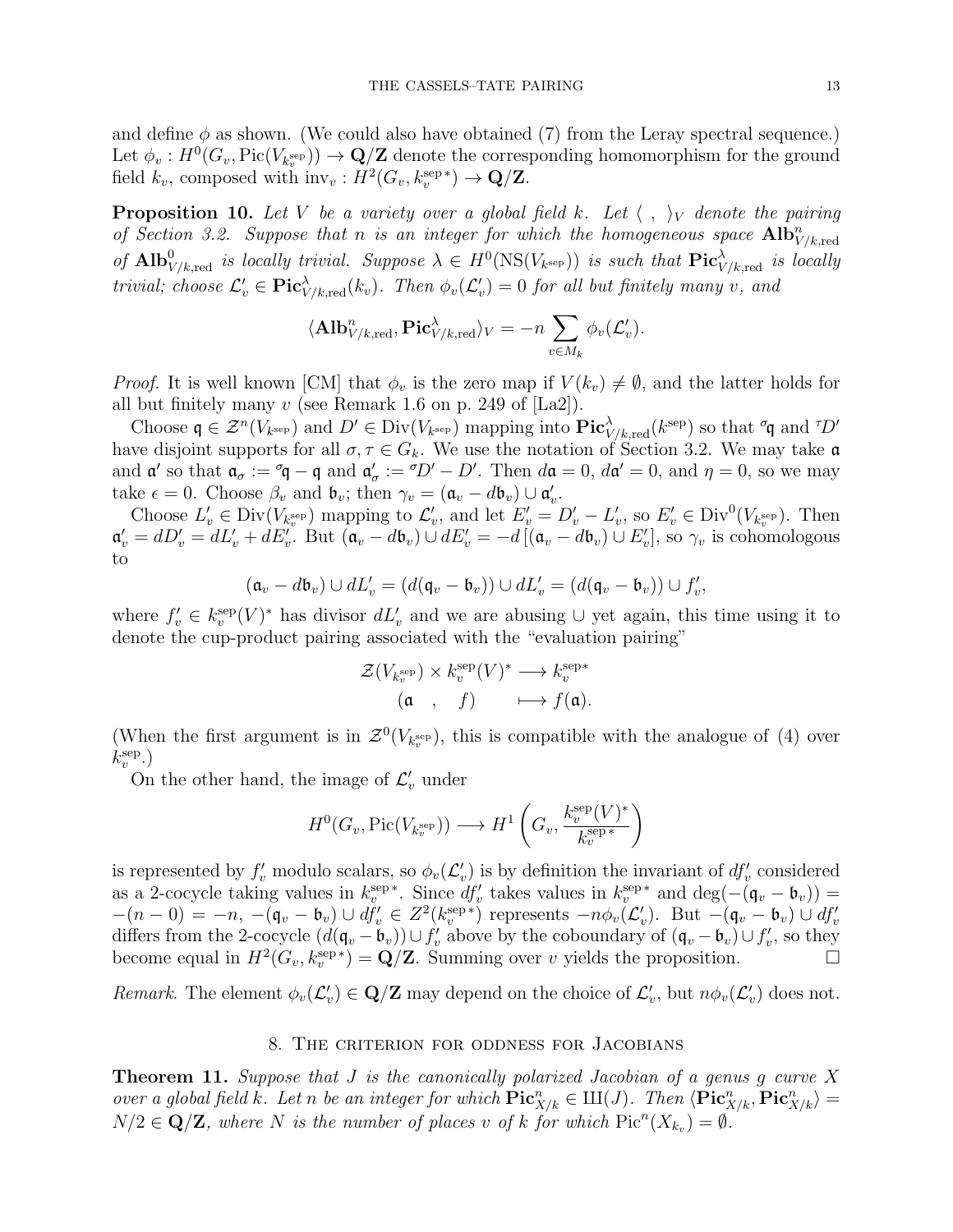*Proof.* Up to a sign which does not concern us, the pairing  $\langle , \rangle$  on  $\mathop{\rm III}(J)$  arising from the canonical polarization is the same as the Albanese–Picard pairing for X, and  $\textbf{Alb}_{X/k, \text{red}}^n =$  $\mathbf{Pic}^n_{X/k,\text{red}} = \mathbf{Pic}^n_{X/k}.$  Let  $\mathcal{L}_v$  be a  $k_v$ -rational divisor class on X of degree n. By Proposition 10, it suffices to show that  $n\phi_v(\mathcal{L}_v)$  equals  $\frac{1}{2}$  or 0 in Q/Z, according to whether  $\operatorname{Pic}^n(X_{k_v}) = \emptyset$  or not.

The *index*  $I_v$  (resp. the *period*  $P_v$ ) of X over  $k_v$  is the greatest common divisor of the degrees of all  $k_v$ -rational divisors (resp.  $k_v$ -rational divisor classes) on X. By [Li]<sup>10</sup>,  $I_v$  equals  $P_v$  or  $2P_v$ , and

(8) 
$$
\phi_v(H^0(G_v, \text{Pic}(X_{k_v^{\text{sep}}})) = I_v^{-1} \mathbf{Z}/\mathbf{Z},
$$

$$
\phi_v(H^0(G_v, \text{Pic}^0(X_{k_v^{\text{sep}}}))) = P_v^{-1} \mathbf{Z}/\mathbf{Z}.
$$

Since  $\mathbf{Pic}^n_{X/k}$  is locally trivial, we have  $n = r_v P_v$  for some  $r_v \in \mathbf{Z}$ .

If  $\text{Pic}^n(X_{k_v}) \neq \emptyset$  we may take  $\mathcal{L}_v \in \text{Pic}^n(X_{k_v})$ . By (7) over  $k_v$ ,  $\phi(\mathcal{L}_v) = 0$ , so  $n \cdot \phi_v(\mathcal{L}_v) = 0$ , as desired.

If  $Pic^{n}(X_{k_{v}}) = \emptyset$  then we must have  $I_{v} = 2P_{v}$  and  $r_{v}$  odd. Let  $\mathcal{D}_{v}$  denote a  $k_{v}$ -rational divisor class of degree  $P_v$ . We may assume  $\mathcal{L}_v = r_v \mathcal{D}_v$ . By (8),  $\phi_v(\mathcal{D}_v)$  must generate  $I_v^{-1} \mathbf{Z}/P_v^{-1} \mathbf{Z}$ , so  $P_v \phi_v(\mathcal{D}_v)$  generates  $P_v I_v^{-1} \mathbf{Z}/\mathbf{Z} = \frac{1}{2}$  $\frac{1}{2} \mathbf{Z}/\mathbf{Z}$ . Hence  $P_v \phi_v(\mathcal{D}_v) = \frac{1}{2} \in \mathbf{Q}/\mathbf{Z}$ . Then

$$
n\phi_v(\mathcal{L}_v) = r_v^2 P_v \phi_v(\mathcal{D}_v) = r_v^2/2 = \frac{1}{2} \in \mathbf{Q}/\mathbf{Z}.
$$

If X is a curve of genus g over a local field  $k_v$ , we will say X is deficient if  $Pic^{g-1}(X_{k_v}) = \emptyset$ ; i.e., if X has no  $k_v$ -rational divisor of degree  $g-1$ . (Recall from Section 4 that there is always a  $k_v$ -rational divisor *class* of degree  $g-1$ .) If X is a curve of genus g over a global field k, then a place v of k will be called *deficient* if  $X_{k_v}$  is deficient.

**Corollary 12.** If  $J$  is the canonically polarized Jacobian of a genus  $g$  curve  $X$  over a global field k, then the element  $c \in \mathrm{III}(J)[2]$  of Section 6 is  $\mathbf{Pic}^{g-1}_{X/k}$ , and  $\langle c, c \rangle = N/2 \in \mathbf{Q}/\mathbf{Z}$ , where N is the number of deficient places of X.

Proof. Combine Corollary 4 with Theorem 11.

*Remarks.* For  $g = 1$ , Corollaries 7 and 12 let us recover Cassels' theorem [Ca] that  $\langle , \rangle$  is alternating for elliptic curves.

Theorem 11 and Corollary 12 hold even if X has genus 0! In this case J is a point, so  $c = 0$ . The condition  $Pic^{-1}(X_{k_v}) = \emptyset$  is equivalent to  $X(k_v) = \emptyset$ . So we recover the well-known fact that  $X(k_v) = \emptyset$  for an even number of places v of k.

Question . Is there an analogue of Corollary 12 for general principally polarized abelian varieties, or at least an analogue for Pryms?

# 9. THE DENSITY OF ODD HYPERELLIPTIC JACOBIANS OVER  $Q$

Fix  $g \geq 2$ . In this section we are interested in the "probability" that a Jacobian of a random hyperelliptic curve of genus g over **Q** has  $\langle c, c \rangle = \frac{1}{2}$  $\frac{1}{2}$  (and hence nonsquare order of

<sup>&</sup>lt;sup>10</sup>Actually, the proofs in [Li] are for finite extensions of  $\mathbf{Q}_p$  only, but the same proofs work for local fields in general, using the duality theorems from [Mi5].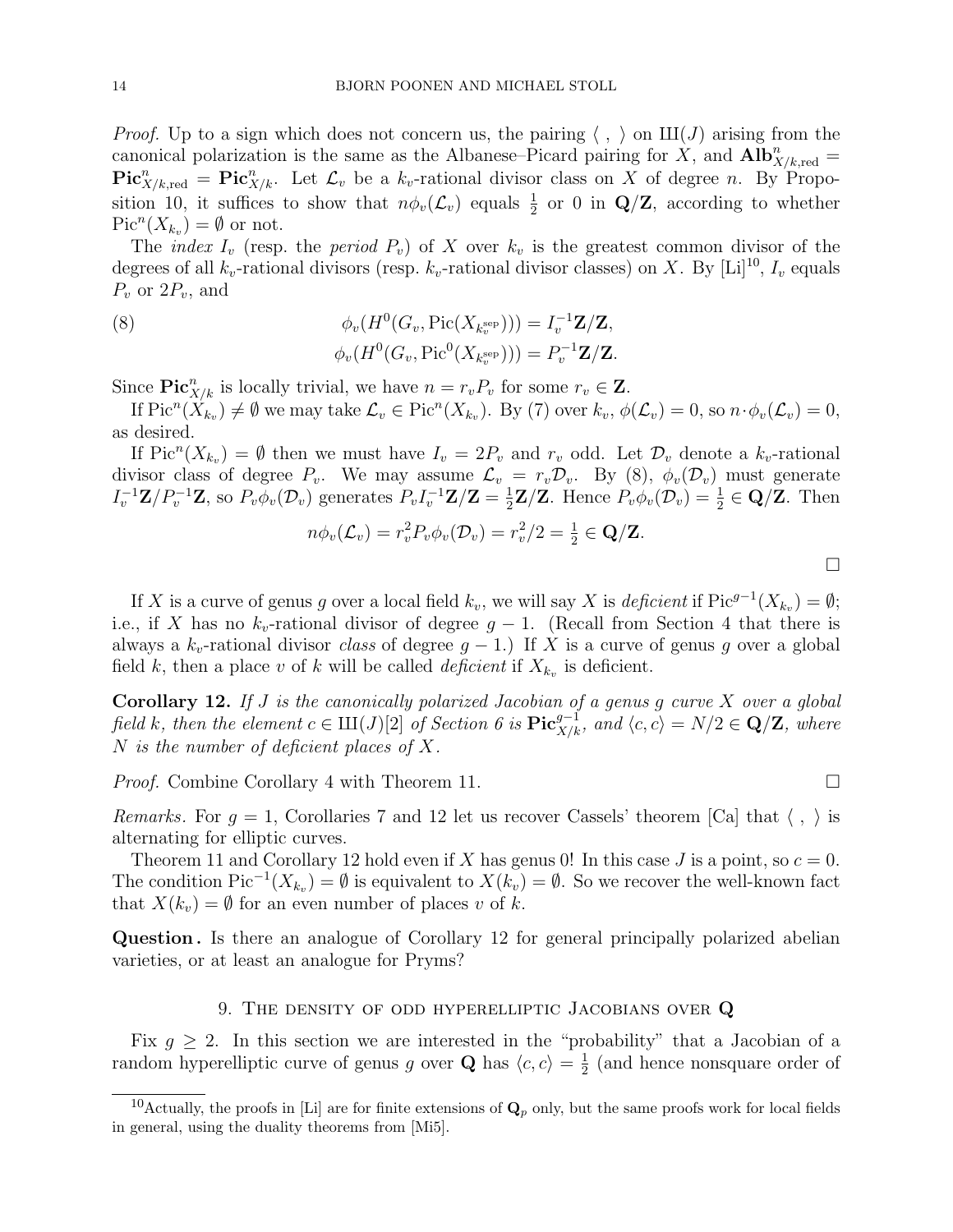III if III is finite).<sup>11</sup> More precisely, we will consider the nonsingular projective models X of curves defined by equations of the form<sup>12</sup>

(9) 
$$
y^2 = a_{2g+2}x^{2g+2} + a_{2g+1}x^{2g+1} + \cdots + a_1x + a_0
$$

with  $a_i \in \mathbf{Z}$ .

Let  $S_g$  be the set of  $a = (a_0, a_1, \ldots, a_{2g+2})$  in  $\mathbb{Z}^{2g+3}$  such that (9) defines a hyperelliptic curve of genus g whose Jacobian over  $\overline{Q}$  is odd. Our goal in this section is to prove that the density  $\rho_g := \rho(S_g)$  exists, and to derive an expression for it in terms of certain local densities.

The set of  $a \in \mathbb{Z}^{2g+3}$  (resp. in  $\mathbb{Z}_p^{2g+3}$  or in  $\mathbb{R}^{2g+3}$ ) for which (9) does not define a hyperelliptic curve of genus  $g$  is a set of density (resp. measure) zero, because it is the zero locus of the discriminant  $\Delta \in \mathbf{Z}[a_0, a_1, \ldots, a_{2g+2}]$ . We may hence disregard this set when computing densities or measures.

9.1. The archimedean density. Let  $U_{g,\infty}$  be the set of  $a \in \mathbb{R}^{2g+3}$  such that the curve over R defined by (9) has genus g and is deficient. The boundary of  $U_{q,\infty}$  is contained in the zero locus of  $\Delta$ , and hence has measure zero. Let  $U_{g,\infty}^1 = U_{g,\infty} \cap [-1,1]^{2g+3}$ , and let  $s_{g,\infty} = 2^{-(2g+3)} \mu_{\infty}(U_{g,\infty}^1).$ 

If g is odd, then clearly  $s_{q,\infty} = 0$ . If g is even, then  $a \in U_{q,\infty}$  if and only if the polynomial  $\sum_{i=0}^{2g+2} a_i x^i$  is negative on **R** and has no double root. Hence for even g,  $s_{g,\infty} = q_{2g+2}/2$ , where  $q_n$  denotes the probability that a degree n polynomial with random coefficients drawn independently and uniformly from [−1, 1] has no real root.

**Proposition 13.** For all  $g \geq 2$ ,  $s_{q,\infty} \leq 1/4$ .

*Proof.* The set  $U_{g,\infty}^1$  is contained in the subset of  $[-1,1]^{2g+3}$  for which the first and last coordinate are negative.

**Proposition 14.** We have  $s_{q,\infty} = O(1/\log g)$  as  $g \to \infty$ .

*Proof.* An old result of Littlewood and Offord [LO1], [LO2] implies that  $q_n = O(1/\log n)$  as  $n \to \infty$ . See also [BS, p. 51].

Based on some heuristic arguments and Monte Carlo runs, we conjecture that in fact there exists  $\alpha > 0$  such that  $q_n = n^{-\alpha + o(1)}$  as  $n \to \infty$ , and  $\alpha$  is unchanged if the uniform distribution on  $[-1, 1]$  is replaced by any random variable X satisfying

- $(1)$  X has mean zero,
- (2) Prob $(X \neq 0) > 0$ , and
- (3) X belongs to the domain of attraction of the normal law.

Currently there seems to be no such X for which an upper or lower bound of order  $n^{-\beta}$  for some  $\beta > 0$  is known. On the other hand, there is a huge literature on the *expected number* of real zeros of a random polynomial; see [BS] and [EK] for references. This seems to be an easier question, because of the linearity of expected value (one can sum the expected number of zeros in tiny intervals  $[t, t + dt]$ ).

 $11$ We could derive similar results for other number fields, or for other families of curves, but the results would be more awkward to state, so we will restrict attention to hyperelliptic curves over Q.

<sup>&</sup>lt;sup>12</sup>If g is even, then every hyperelliptic curve has a model of this form. If g is odd, then we are missing the hyperelliptic curves for which the quotient by the hyperelliptic involution is a twisted form of  $\mathbf{P}^1$ .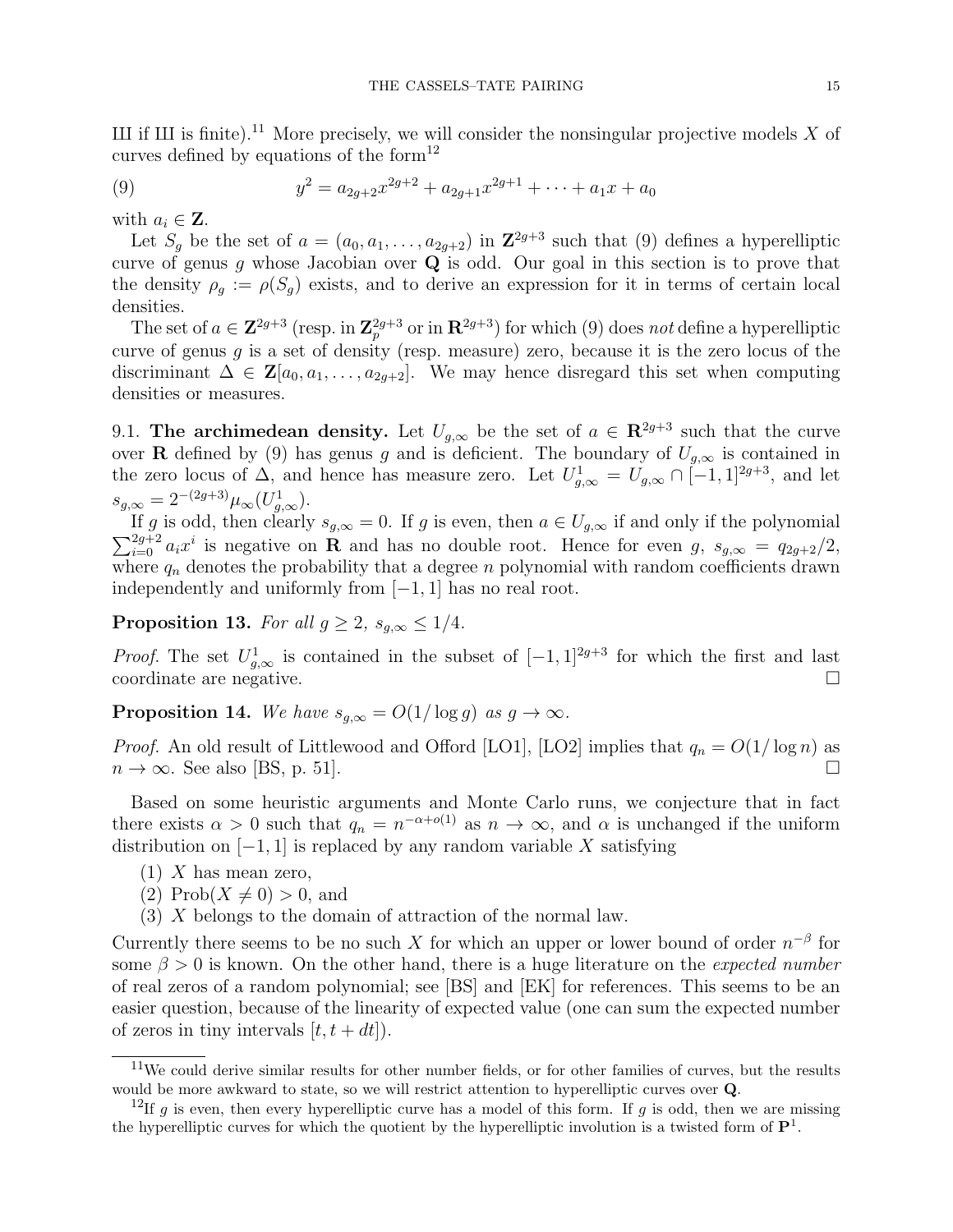9.2. The nonarchimedean densities. For finite primes p, let  $U_{g,p}$  be the set of  $a \in \mathbb{Z}_p^{2g+3}$ such that the curve over  $\mathbf{Q}_p$  defined by (9) has genus g and is deficient. The boundary of  $U_{q,p}$ is contained in the zero locus of  $\Delta$ , and hence has measure zero. In this section we derive bounds on  $s_{q,p} := \mu_p(U_{q,p})$ .

Remarks. Suppose that the curve (9) has genus g. Let  $\pi : X \to \mathbf{P}^1$  be the projection onto the x-line. Then  $\pi^* \mathcal{O}(1) \in \text{Pic}^2(X)$ . Hence if g is odd,  $\text{Pic}^{g-1}(X) \neq \emptyset$ , so  $\rho_g = 0$  and  $s_{g,p} = 0$ for all  $p^{13}$ . For even g, we can only say that the condition  $Pic^{g-1}(X_{\mathbf{Q}_p}) \neq \emptyset$  is equivalent to  $\text{Pic}^1(X_{\mathbf{Q}_p}) \neq \emptyset$  (or to  $\text{Pic}^m(X_{\mathbf{Q}_p}) \neq \emptyset$  for any other odd integer m, for that matter).

The papers [vGY1] and [vGY2] give criteria in special cases for when a hyperelliptic curve of genus q over a p-adic field admits a line bundle of odd degree. The first half of the following lemma corresponds to Proposition 3.1 in [vGY1].

**Lemma 15.** Let X be the curve  $y^2 = f(x)$  with  $f(x) \in \mathbb{Z}[x]$  squarefree (except possibly for integer squares). Let  $\bar{f}$  be the reduction of f modulo an odd prime p. Suppose that  $\bar{f}$  is not of the form  $\bar{u}\bar{h}^2$  where  $\bar{u}\in \mathbf{F}_p^*\setminus \mathbf{F}_p^{*2}$  and  $\bar{h}\in \mathbf{F}_p[x]$ . (We allow  $\bar{h}=0$ .) Then  $\text{Pic}^1(X_{\mathbf{Q}_p})\neq \emptyset$ . If moreover p is sufficiently large compared to deg f (or the genus of X), then  $X(\mathbf{Q}_p) \neq \emptyset$ .

*Proof.* Suppose first that  $\bar{f}$  is not a constant multiple of a square in  $\mathbf{F}_p[x]$  (and so in particular  $\bar{f} \neq 0$ ). Write  $\bar{f} = \bar{\ell} j^2$  with  $\bar{\ell}, \bar{j} \in \mathbf{F}_p[x]$  and  $\bar{\ell}$  (non-constant and) squarefree. Let  $\bar{X}$  denote the affine curve  $y^2 = \bar{\ell}(x)$  over  $\mathbf{F}_p$ . By the Weil conjectures,  $\#\bar{X}(\mathbf{F}_{p^m}) \to \infty$  as  $m \to \infty$ , so for any sufficiently large odd m,  $\bar{X}$  has a point with x-coordinate  $\bar{\alpha} \in \mathbf{F}_{p^m}$  such that  $\bar{\alpha}$  is not a zero of  $\bar{f}$ . Lift  $\bar{\alpha}$  to an element  $\alpha$  of the degree m unramified extension L of  $\mathbf{Q}_p$ . Then  $X(L)$  contains a point P with x-coordinate  $\alpha$ . Finally the trace  $\text{Tr}_{L/\mathbf{Q}_p} P$  is a  $\mathbf{Q}_p$ -rational divisor of odd degree m. By the remarks preceding the lemma,  $Pic^1(X_{\mathbf{Q}_p}) \neq \emptyset$ .

On the other hand, if  $\bar{f} = \bar{h}^2$  for a nonzero  $\bar{h} \in \mathbf{F}_p[x]$ , then for sufficiently large odd m, there exists  $\bar{\alpha} \in \mathbf{F}_{p^m}$  such that  $\bar{h}(\bar{\alpha}) \neq 0$ . Lift  $\bar{\alpha}$  to an element  $\alpha$  of the degree m unramified extension L of  $\mathbf{Q}_p$ . Then  $X(L)$  contains a point with x-coordinate  $\alpha$ , and we conclude as before that  $Pic^1(X_{\mathbf{Q}_p}) \neq \emptyset$ .

If p is sufficiently large compared to deg f, then in each case  $m = 1$  is sufficient, so  $X(\mathbf{Q}_{p})\neq\emptyset.$ 

We have a partial converse to Lemma 15.

**Lemma 16.** Let X be a hyperelliptic curve  $y^2 = f(x)$  with  $f(x) \in \mathbb{Z}[x]$  squarefree (except possibly for integer squares) and of degree  $2g + 2$ . Let p be an odd prime. Write  $f(x, z)$  for the homogenization of  $f(x)$ . If  $f(x, z) = uh(x, z)^2 + pj(x, z)$  where the reduction of  $u \in \mathbb{Z}_p$  is in  $\mathbf{F}_p^* \backslash \mathbf{F}_p^{*2}$ , and  $h(x, z)$  and  $j(x, z)$  are homogeneous of degrees  $g + 1$  and  $2g + 2$ , respectively, and if  $\bar{h}(x, z)$  and  $\bar{j}(x, z)$  (the reductions of h and j mod p) have no common factor of odd degree, then  $Pic^1(X_{\mathbf{Q}_p}) = \emptyset$ .

*Proof.* It suffices to show that if a, b are in the ring of integers  $\mathcal O$  of an odd degree extension L of  $\mathbf{Q}_p$ , and not both in the maximal ideal  $\mathfrak{m}$  of L, then  $f(a, b)$  is not a square in L. Let v denote the (additive) normalized valuation of L. If  $v(u \, h(a, b)^2) < v(p \, j(a, b))$ , then clearly  $f(a, b)$  cannot be a square in L. On the other hand, if  $v(u h(a, b)^2) \ge v(p j(a, b))$ , then

 $13$ Even if we considered hyperelliptic curves for which the quotient by the hyperelliptic involution was a twist of  $\mathbf{P}^1$ , it would still be true for  $g \equiv 1 \pmod{4}$  that a hyperelliptic curve of genus g automatically admitted a line bundle of degree  $g - 1$ .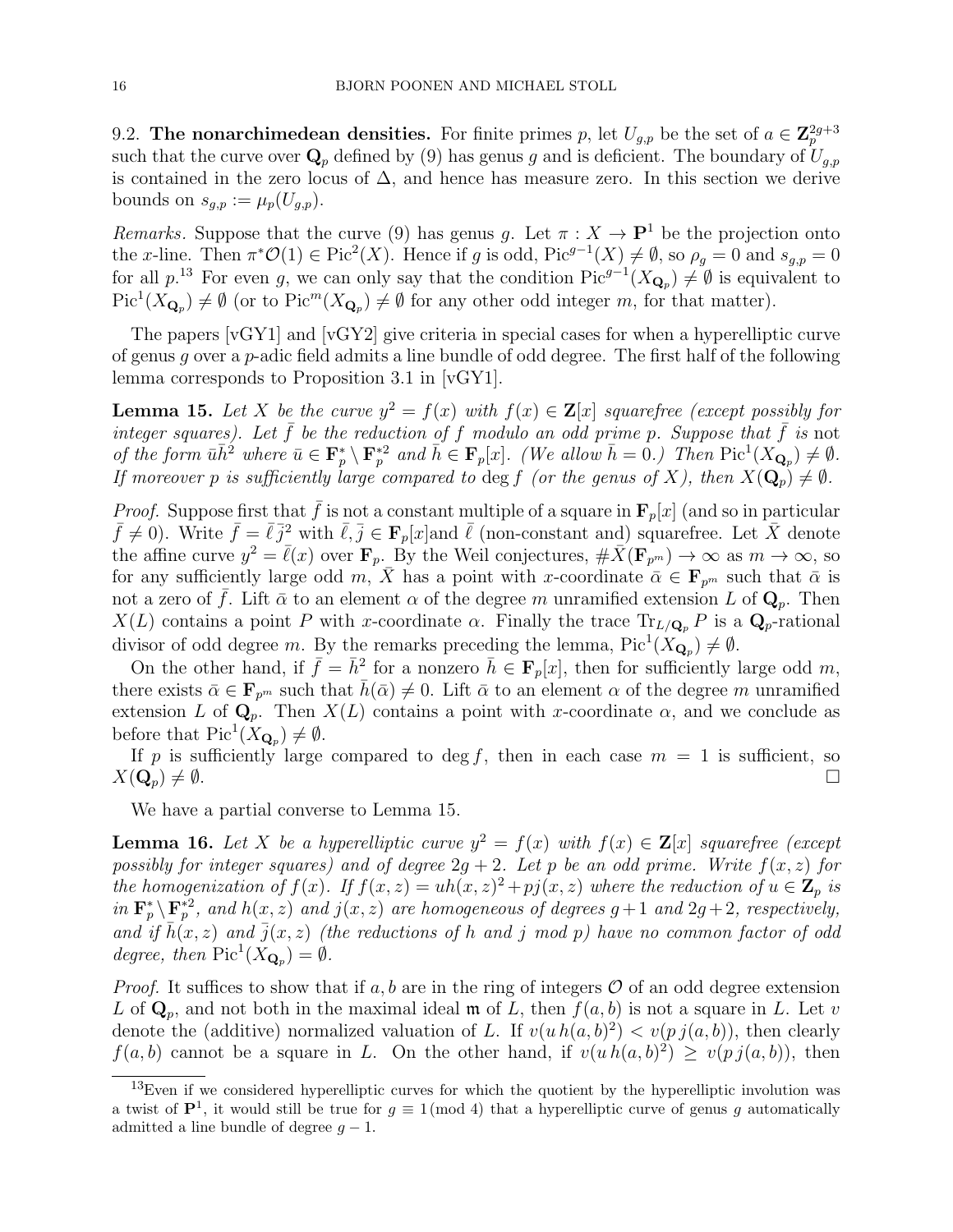$h(a, b)$  must be in  $\mathfrak{m}$ , and  $j(a, b)$  cannot be in  $\mathfrak{m}$ , since otherwise  $(\bar{a} : \bar{b}) \in \mathbf{P}^1(k)$  would be a common zero of  $\bar{h}$  and  $\bar{j}$ , where k, the residue field of L, is of odd degree over  $\mathbf{F}_p$ . This would contradict the assumption on h and  $\overline{j}$ . Therefore  $v(p j(a, b)) = v(p)$  is odd (since L has odd degree over  $\mathbf{Q}_p$ , which implies  $v(u h(a, b)^2) > v(p j(a, b))$ . But then the valuation of  $f(a, b)$  is that of  $pj(a, b)$  and hence odd, so  $f(a, b)$  again cannot be a square.

# Remarks.

1. The previous two lemmas are also related to some recent work by Colliot-Thélène and Saito [CTS], and by Bosch and Liu [BL]. Let  $k_v$  be a local field with ring of integers  $\mathcal{O}_v$  and (finite) residue field  $\kappa$ . The *index*  $I_2$  of a (geometrically integral, smooth, proper) curve X over  $k_v$  is the gcd of the degrees of the closed points of X. Equivalently,  $deg(Div(X)) = I_2 \mathbb{Z}$ . Let  $\mathcal{X} \to \text{Spec} \mathcal{O}_v$  denote the minimal proper regular model of X. Let  $Y_1, \ldots, Y_r$  denote the components of the special fiber of  $\mathcal{X}$ , and let  $d_1, \ldots, d_r$  be their multiplicities. Let  $e_i = [\overline{\kappa} \cap \kappa(Y_i) : \kappa].$  Let  $I_3 = \gcd\{d_i e_i\}.$  Théorème 3.1 of [CTS] implies that  $I_2|I_3$ , and Corollary 1.3 of [BL] implies that  $I_3|I_2$ . Hence  $I_2 = I_3$ . This means that X is deficient if and only if  $I_3$  does not divide  $g - 1$ , where g is the genus of X. (This is true for arbitrary curves, not only for hyperelliptic ones, where the index is either 1 or 2.)

2. A discussion with J. van Geel yielded the following alternative criterion for deficiency. Let k be **R** or a finite extension of  $\mathbf{Q}_p$ . Let **H** be the nontrivial quaternion algebra with center k, and let  $H[x]$  be the polynomial ring in which x commutes with scalars (but scalars do not usually commute with each other). Let X be the curve  $y^2 = f(x)$  over k with f squarefree. Then  $Pic^1(X) = \emptyset$  if and only if  $f(x)$  is the square of a purely imaginary polynomial in  $\mathbf{H}[x]$ . ("Purely imaginary" means that the coefficients c satisfy  $\iota(c) = -c$  where  $\iota$  is the involution of H.) This criterion does not seem to help computationally, however.

**Proposition 17.** If  $g \geq 2$  is even and p is an odd prime, then

$$
\left(1 - \frac{1}{p}\right)\left(1 - \frac{1}{p^2}\right) \frac{1}{2p^{g+1}} \le s_{g,p} \le \left(1 + \frac{1}{p^{g+2}}\right) \frac{1}{2p^{g+1}}.
$$

*Proof.* An easy counting argument shows that exactly  $\frac{1}{2}(p^{g+2}-1)+1$  of the  $p^{2g+3}$  polynomials  $\bar{f} \in \mathbf{F}_p[x]$  of degree at most  $2g + 2$  are of the form  $\bar{u} \bar{h}^2$  with  $\bar{u} \in \mathbf{F}_p^* \setminus \mathbf{F}_p^{*2}$  and  $\bar{h} \in \mathbf{F}_p[x]$ . Together with Lemma 15, this proves the upper bound.

Similarly, the probability that the homogenization  $\bar{f}(x, z)$  is of the form  $\bar{u} \bar{h}^2$  with  $\bar{u} \in$  $\mathbf{F}_p^* \setminus \mathbf{F}_p^{*2}$  and  $\bar{h}(x, z) \in \mathbf{F}_p[x, z]$  homogeneous and non-zero is  $(p^{-(g+1)} - p^{-(2g+3)})/2$ . In this situation, lift  $\bar{u}$  to  $u \in \{1, 2, \ldots, p-1\}$ , lift  $\bar{h}$  to h with coefficients in  $\{0, 1, \ldots, p-1\}$ , and write  $f = uh^2 + pj$ , with  $j \in \mathbf{Z}[x, z]$  homogeneous of degree  $2g + 2$ . Assume that  $\bar{u}$  was chosen at random uniformly from the nonquadratic residues, and that the sign of  $\bar{h}$  was also chosen at random with equal probabilities; the choices do not affect whether h and  $j$  have a common factor. Then the distribution of  $\overline{j}$  is uniform and independent of h. In the following paragraph we show that the probability for two random homogeneous polynomials in two variables to have no common factor is  $(1-p^{-1})(1-p^{-2})$ . Since  $\overline{h}$  is already known to be nonzero, the probability that  $\bar{h}$  and  $\bar{j}$  have no common factor is  $(1-p^{-1})(1-p^{-2})/(1-p^{-(g+2)})$ . Together with Lemma 16, this proves the lower bound.

Let us now prove that the probability for two (chosen uniformly at random) homogeneous polynomials in  $\mathbf{F}_p[x, z]$  of degrees  $m, n > 0$  to have no common factor is  $(1 - p^{-1})(1 - p^{-2})$ . Let  $a_n = p^{n+1} - 1$  be the number of non-zero homogeneous polynomials of degree n, and let  $b_{m,n}$  denote the number of ordered pairs of non-zero homogeneous polynomials of degrees m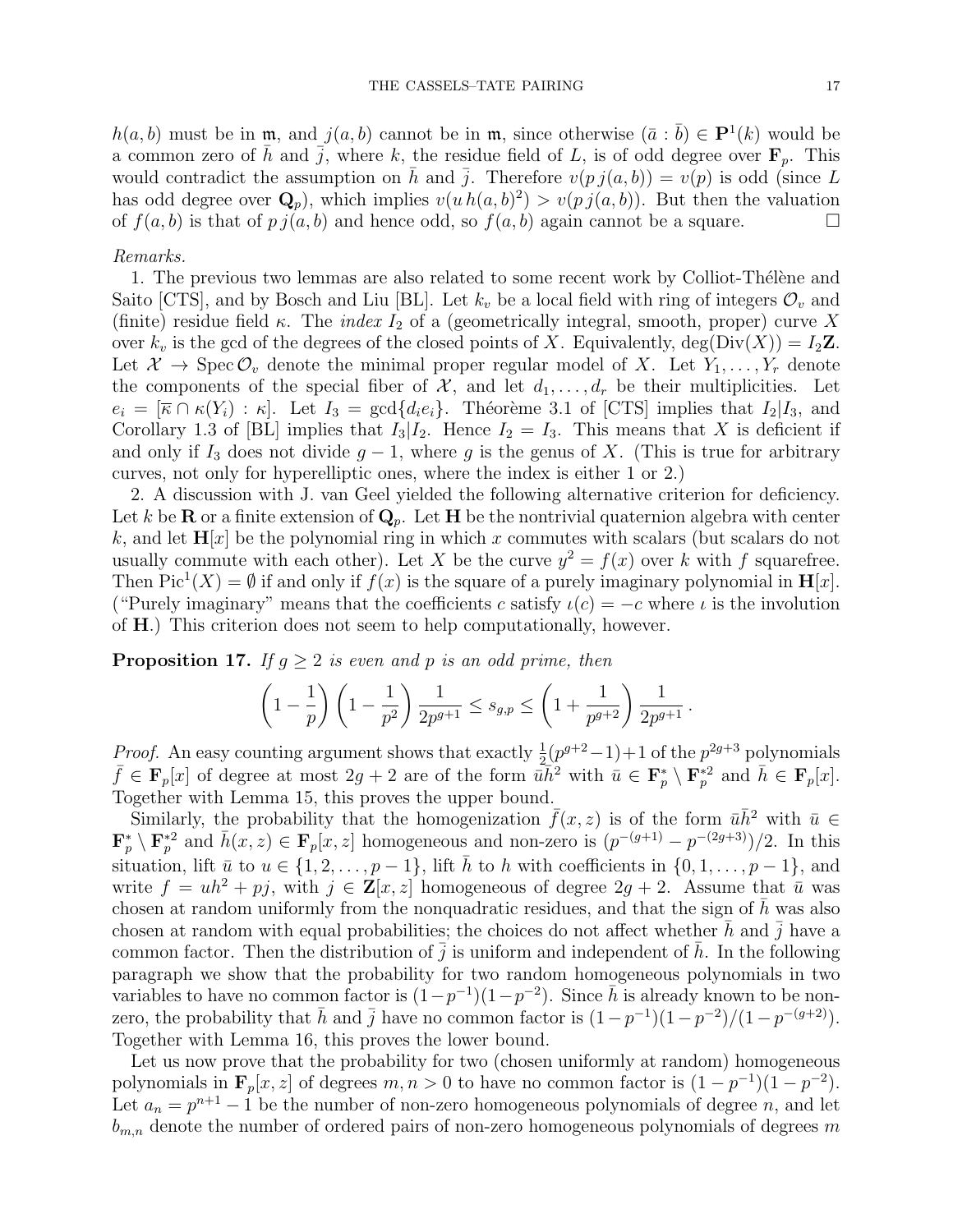and n without common factor (if n is negative, we set  $a_n = 0$ , and similarly for  $b_{m,n}$ ). Then we have the relations

$$
a_n - (p+1) a_{n-1} + p a_{n-2} = (p-1) \delta_n
$$
  

$$
\sum_j b_{m-j,n-j} a_j = (p-1) a_m a_n.
$$

In the first equation,  $\delta_n = 1$  if  $n = 0$  and  $\delta_n = 0$  otherwise. In the second equation, the j-th term on the left counts the pairs with a gcd of degree j; each pair is counted  $(p-1)$  times, since the gcd is determined only mod  $\mathbf{F}_p^*$ . Now, if  $m, n > 0$ , we have

$$
(p-1)(p2-1)pm+n-1 = am an - (p+1) am-1 an-1 + p am-2 an-2
$$
  
= 
$$
\sum_{j} b_{m-j,n-j} (a_j - (p+1) a_{j-1} + p a_{j-2})/(p-1)
$$
  
= 
$$
b_{m,n}.
$$

Since the polynomials have to be non-zero in order to have no common factor, the probability we want is  $b_{m,n}/p^{m+n+2} = (1-p^{-1})(1-p^{-2})$ ).  $\Box$ 

Remarks. Proposition 17 implies that for fixed even  $g \geq 2$ ,  $s_{g,p} \sim \frac{1}{2}$  $\frac{1}{2}p^{-(g+1)}$  as  $p \to \infty$ . A more careful analysis shows that for odd p,

$$
\frac{1}{2}p^{-3}\left(1-p^{-1}+\frac{1}{2}p^{-2}-2p^{-3}+p^{-4}+p^{-5}-\frac{1}{2}p^{-6}\right)\leq s_{2,p}\leq \frac{1}{2}p^{-3}\left(1-p^{-1}+p^{-2}+3p^{-4}-p^{-5}\right).
$$

For practical purposes (dealing with a given curve), the following criterion might be useful.

**Lemma 18.** Let X be the curve  $y^2 = f(x)$  with  $f(x) \in \mathbb{Z}[x]$  squarefree (except possibly for integer squares) of degree  $2g + 2$  with g even, and let p be an odd prime. Then p can be deficient for X only if the discriminant of f is divisible by  $p^{g+1}$ .

*Proof.* This follows from Lemma 15 in the following way. Let  $F(x, z) = z^{2g+2} f(x/z)$  be the homogenization of f, and let  $\overline{F}$  denote the reduction of F mod p. If  $\overline{F} = 0$ , then disc(f) is divisible by  $p^{4g+2}$ , hence a fortiori by  $p^{g+1}$ . Now assume that  $\overline{F} \neq 0$ . Let

$$
\bar{F} = \bar{u} \cdot h_1^{e_1} \cdots h_m^{e_m}
$$

be its factorization with  $h_j$  of degree  $d_j$  and  $\bar{u} \in \mathbf{F}_p^*$ . To this corresponds a factorization over  $\mathbf{Z}_p$ 

$$
F = u \cdot H_1 \cdots H_m
$$

with  $H_j$  of degree  $e_j d_j$  and reducing to  $h_j^{e_j}$  $_{j}^{e_j}$ . The valuation of the discriminant of  $H_j$  must be at least

$$
2\frac{1}{e_j}d_j\left(\frac{e_j}{2}\right)=d_j\left(e_j-1\right),\,
$$

and hence we get

$$
v_p(\text{disc}(f)) = \sum_j v_p(\text{disc}(H_j)) \ge \sum_j d_j (e_j - 1) = \text{deg}(f) - \sum_j d_j.
$$

If  $\overline{F}$  is (a constant times) a square, then the sum of the  $d_j$  is at most  $\frac{1}{2} \deg(F)$ , whence  $p^{g+1} \mid \text{disc}(F) = \text{disc}(f).$ 

**Proposition 19.** For all  $g \ge 2$ ,  $s_{g,2} \le 875/1944 \approx 0.4501$  and  $s_{g,2} \le \exp(-0.06g/\log g)$ .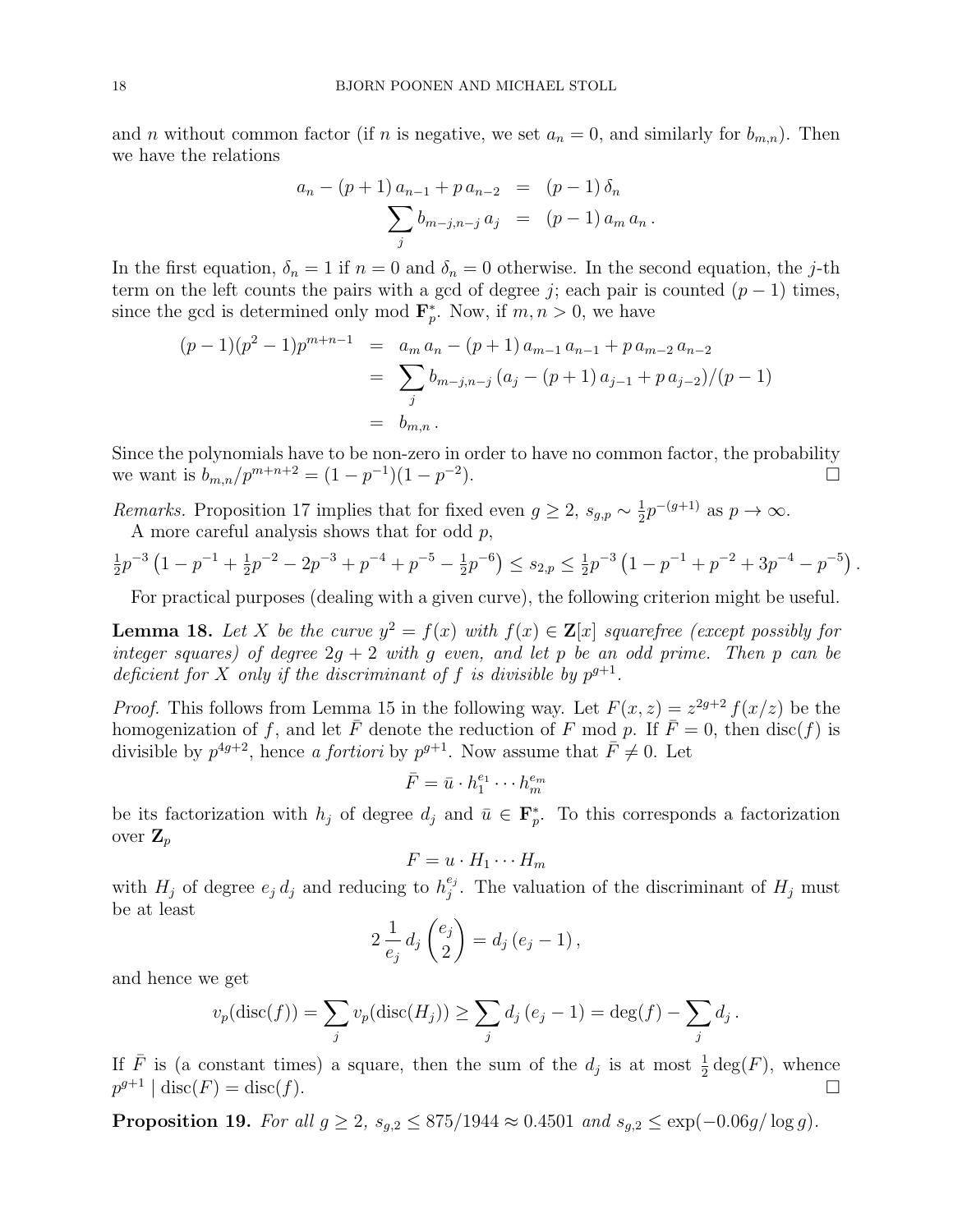*Proof.* Suppose  $P_1, P_2, \ldots, P_r$  are distinct closed points of  $\mathbf{P}_{\mathbf{F}_2}^1$  such that the residue degree  $d_i$  of  $P_i$  is odd, and such that  $\sum_{i=1}^r d_i \leq 2g+3$ . Let  $\eta_j$  denote the normalized Haar measure of the nonsquares in the ring of integers of the unramified extension of  $\mathbf{Q}_2$  of degree j. We claim that  $s_{g,2} \leq \prod_{i=1}^r \eta_{d_i}$ .

For each i, let  $\mathcal{O}_i$  be the ring of integers in the  $d_i$ -th degree unramified extension of  $\mathbf{Q}_2$ , and choose a point  $Q_i \in \mathbf{A}^2(\mathcal{O}_i)$  with relatively prime coordinates such that the projection of  $Q_i$  onto  $\mathbf{P}^1(\mathcal{O}_i)$  reduces to a point in  $\mathbf{P}^1(\overline{\mathbf{F}}_2)$  above  $P_i$ . For  $a \in \mathbf{Z}_2^{2g+3}$ 2  $\sum$ , let  $f(x, z)$  denote  $\frac{2g+2}{g=0}a_jx^jz^{2g+2-j}$ . The set  $U_{g,2}$  is contained in the set  $U'$  of  $a \in \mathbb{Z}_2^{2g+3}$  $_2^{2g+3}$  for which  $f(Q_i)$  is a nonsquare in  $\mathcal{O}_i$  for all i. Applying Lagrange interpolation to the  $Q_i$  and their  $\mathbf{Q}_2$ -conjugates shows that the  $\mathbb{Z}_2$ -module homomorphism

$$
\mathbf{Z}_{2}^{2g+3} \longrightarrow \prod_{i=1}^{r} \mathcal{O}_{i}
$$

$$
a \longmapsto (f(Q_{1}), f(Q_{2}), \dots, f(Q_{r}))
$$

is surjective. (Remember that  $2g + 3 \ge \sum_{i=1}^{r} d_i$ .) Hence

$$
s_{g,2} = \mu_2(U_{g,2}) \leq \mu_2(U') = \prod_{i=1}^r \eta_{d_i},
$$

as claimed.

A short calculation shows that

$$
\eta_j = \frac{3 \cdot 2^{j-2} + 1}{2^j + 1} \le 5/6
$$

for all  $j \geq 1$ . By taking  $P_1$ ,  $P_2$ ,  $P_3$  to be the points in  $\mathbf{P}^1(\mathbf{F}_2)$ , and  $P_4$  to be a point of degree 3, we obtain  $s_{g,2} \leq \eta_1^3 \eta_3 = (5/6)^3 (7/9) = 875/1944.$ 

If instead we let m be the largest odd integer with  $2^m \le 2g+2$ , and take  $P_1, P_2, \ldots, P_r$  to be all closed points on  $\mathbf{P}_{\mathbf{F}_2}^1$  of degree dividing m, then  $\sum_{i=1}^r d_i = \# \mathbf{P}^1(\mathbf{F}_{2^m}) = 2^m + 1 \leq 2g + 3$ , and

$$
r \ge \frac{2^m}{m} \ge \frac{(2g+2)/4}{\log_2[(2g+2)/4]} \ge \frac{g}{2\log_2 g}
$$

,

so

 $s_{g,2} \leq (5/6)^r \leq \exp(\alpha g/\log g)$ where  $\alpha = \frac{1}{2}$  $\frac{1}{2}\log(5/6)\log 2 \approx -0.0631878.$ 

#### Remarks.

1. It is a fact that  $s_{q,p} \in \mathbf{Q}$  for all even  $q \geq 2$  and finite p. Indeed, Theorem 7.4 in  $[De]^{14}$ implies that any subset of  $\mathbb{Z}_p^{2g+3}$  that is definable (in the sense of (6.1) of [De]) has rational Haar measure. To see that  $U_{g,p}$  is definable, observe that the Riemann–Roch theorem implies that the existence of a  $\mathbf{Q}_p$ -rational divisor of degree 1 is equivalent to the existence of a point defined over some extension of  $\mathbf{Q}_p$  of odd degree  $\leq g+1$ , and the latter is clearly a definable property.

We expect that for fixed even  $g \geq 2$ , there even exists  $N_g \geq 1$  such that for any residue class modulo  $N_q$ , the values of  $s_{q,p}$  for sufficiently large primes in that class are given by a

 $14$ It would be more accurate to say "Theorem 7.4 and its proof," because the theorem states that a certain function  $Z_S(s)$  is a rational function of  $p^{-s}$ , whereas we need to know also that the coefficients of the rational function are themselves in Q. Denef's proof uses the quantifier elimination of [Mac1].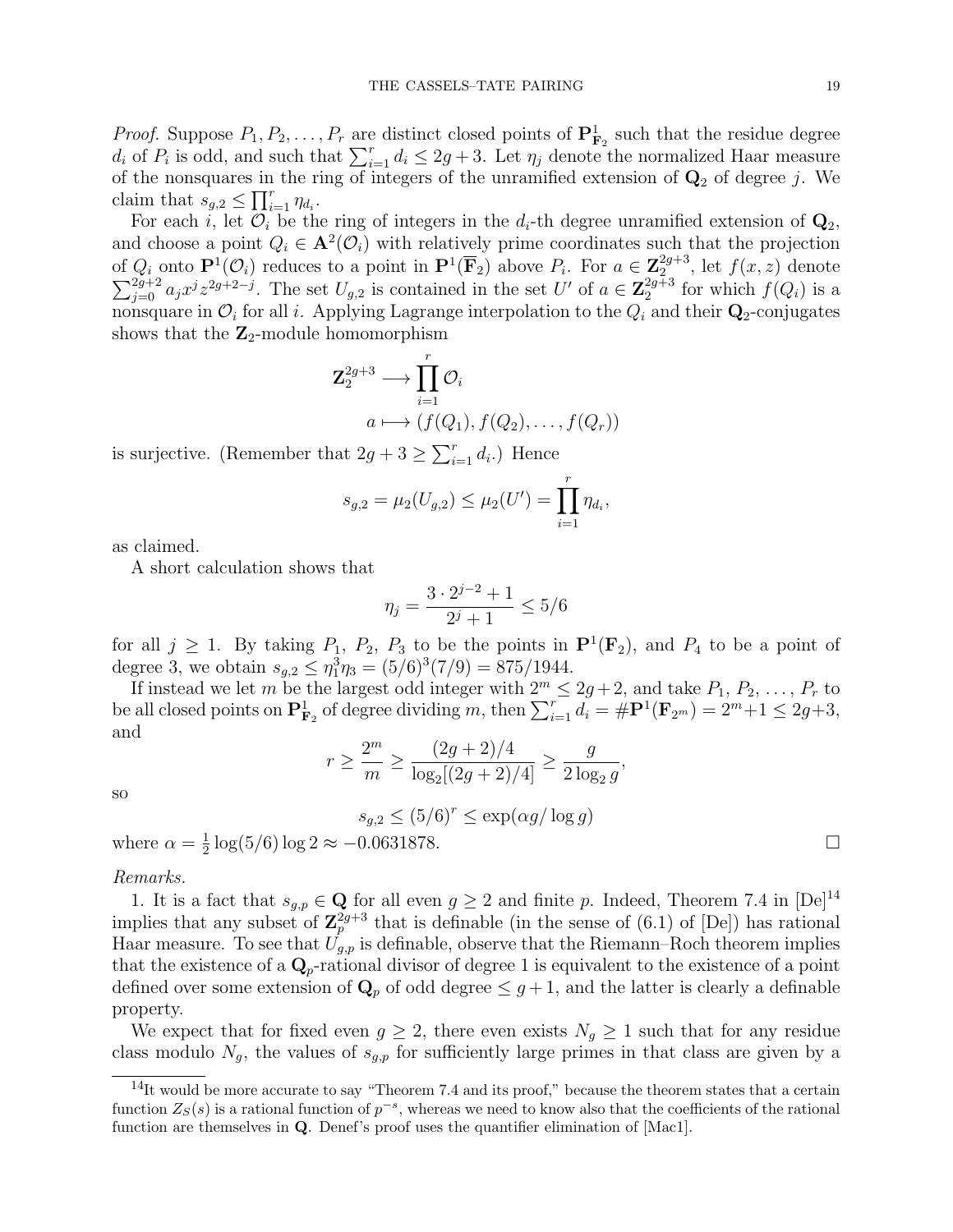rational function of p. Some general uniformity results in p for definable sets can be found in  $\text{[Mac2]}$  (Thm. 22 and its corollaries), but obtaining rational functions of p will require using properties of the sets  $U_{q,p}$  beyond their definability.

2. In [St], we will describe a practicable algorithm deciding whether a place is deficient for a given hyperelliptic curve (of even genus) over a number field. This algorithm then makes it possible to find out whether the curve in question has even or odd Jacobian, which (in the odd case) will improve the bound on the rank given by the 2-descent procedure (see [PS]) and (under the standard finiteness conjecture regarding III) will pin down its parity. For curves of genus 2 over Q, the 2-descent, together with the deficiency-checking algorithm, has been implemented as a computer program by the second author. For details, see again [St].

9.3. The passage from local to global. We formalize the method for obtaining density results in the following lemma, because the method undoubtedly has other applications. (See the remark after Lemma 21 and the remarks after Theorem 23, for instance.)

**Lemma 20.** Suppose that  $U_{\infty}$  is a subset of  $\mathbb{R}^d$  such that  $\mathbb{R}^+ \cdot U_{\infty} = U_{\infty}$  and  $\mu_{\infty}(\partial U_{\infty}) = 0$ . Let  $U^1_{\infty} = U_{\infty} \cap [-1,1]^d$ , and let  $s_{\infty} = 2^{-d} \mu_{\infty}(U^1_{\infty})$ .<sup>15</sup> Suppose that for each finite prime p,  $U_p$  is a subset of  $\mathbb{Z}_p^d$  such that  $\mu_p(\partial U_p) = 0$ . Let  $s_p = \mu_p(U_p)$ . Finally, suppose that

(10) 
$$
\lim_{M \to \infty} \overline{\rho} \left( \left\{ a \in \mathbf{Z}^d : a \in U_p \text{ for some finite prime } p \text{ greater than } M \right\} \right) = 0.
$$

Define a map  $P: \mathbf{Z}^d \to 2^M$  as follows: if  $a \in \mathbf{Z}^d$ , let  $P(a)$  be the set of places p such that  $a \in U_n$ . Then

- (1)  $\sum_{p} s_p$  converges.
- (2) For  $\mathfrak{S} \subseteq 2^{M_{\mathbf{Q}}}, \nu(\mathfrak{S}) := \rho(P^{-1}(\mathfrak{S}))$  exists, and  $\nu$  defines a measure on  $2^{M_{\mathbf{Q}}}.$
- (3) The measure  $\nu$  is concentrated at the finite subsets of  $M_{\mathbf{Q}}$ : for each finite subset S of  $M_{\mathbf{Q}}$ ,

(11) 
$$
\nu({S}) = \prod_{p \in S} s_p \prod_{p \notin S} (1 - s_p),
$$

and if  $\mathfrak{S} \subset 2^{M_{\mathbf{Q}}}$  consists of infinite subsets of  $M_{\mathbf{Q}}$ , then  $\nu(\mathfrak{S}) = 0$ .

*Proof.* First we handle the case in which there exists M such that  $U_p = \emptyset$  for all finite  $p > M$ . For convenience we say that a subset of  $\mathbb{Z}_p$  is an open interval if it has the form  $\{x \in \mathbb{Z}_p : |x - a|_p \le b\}$  for some  $a \in \mathbb{Z}_p$  and  $b \in \mathbb{R}$ , and a subset of  $[-1, 1]$  is an open *interval* if it has the form  $U \cap [-1,1]$  for some open interval U in **R**. By an open box in  $[-1, 1]^d \times \prod_{p \le M} \mathbf{Z}_p^d$  we mean a Cartesian product of open intervals.

Let  $B_N = \{a \in \mathbb{Z}^d : |a| \leq N\}$ . Embed  $B_N$  in  $[-1,1]^d$  by dividing by N. We claim that the fraction of  $B_N$  that maps in  $[-1,1]^d \times \prod_{p \le M} \mathbb{Z}_p^d$  into an open box  $I = I_{\infty} \times \prod_{p \le M} I_p$ approaches  $2^{-d}\mu(I)$  as  $N \to \infty$ , where  $\mu$  denotes the product measure of the  $\mu_p$ . The subset of  $B<sub>N</sub>$  satisfying the p-adic conditions is the subset contained in a finite disjoint union of translates of a sublattice determined by congruence conditions, the number of translates as a fraction of the index of the sublattice equals  $\prod_{p\leq M}\mu_p(I_p)$ . For each of these translates, the fraction of elements satisfying the box condition at  $\infty$  equals

$$
\frac{\mu_{\infty}(I_{\infty})}{\mu_{\infty}([-1,1]^{d})} + O\left(\frac{1}{N}\right).
$$

<sup>&</sup>lt;sup>15</sup>Since  $U^1_\infty$  is the union of the open set  $(U^1_\infty)^0$  (its interior) and a subset of a measure zero set,  $U^1_\infty$  is automatically measurable.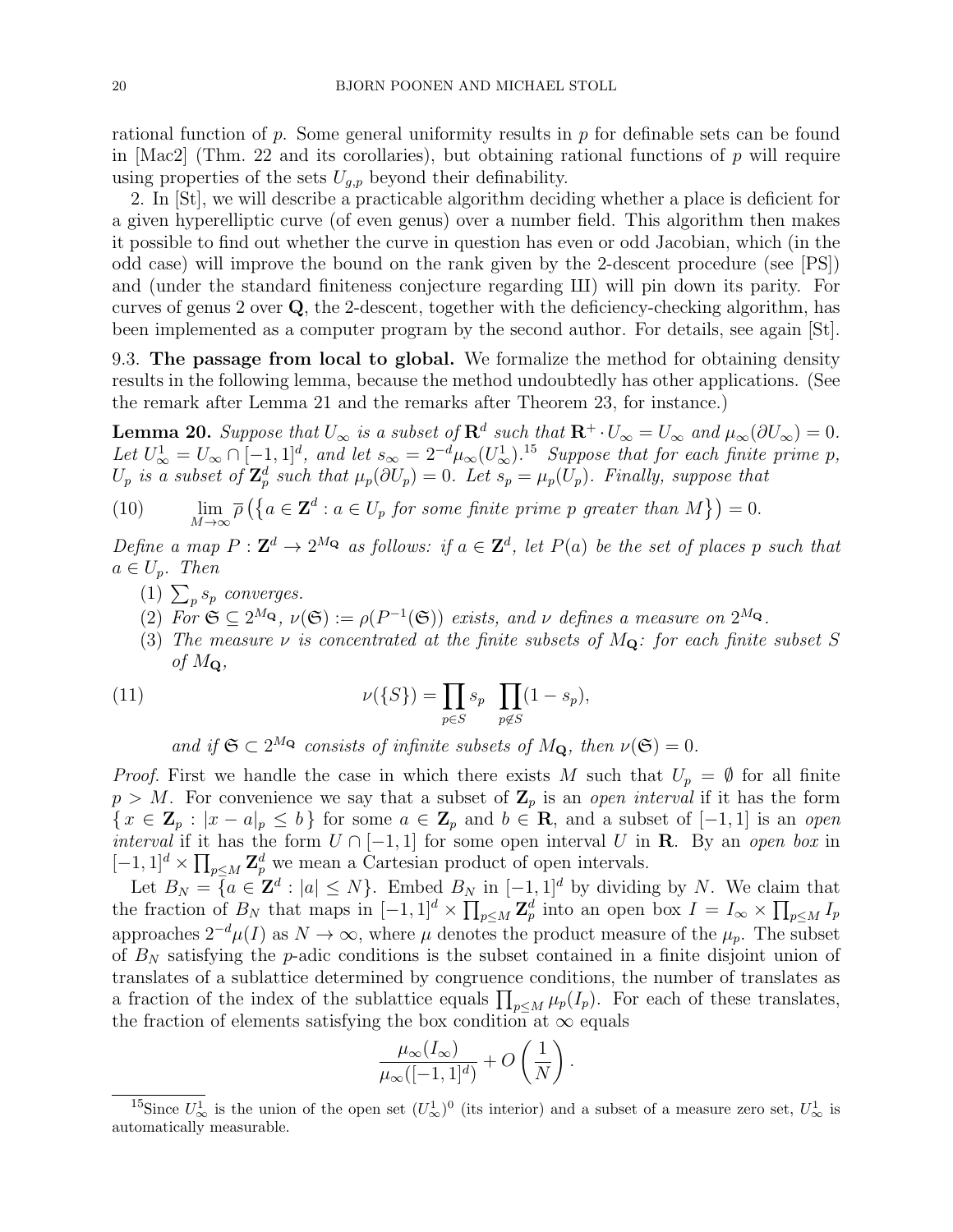which tends to  $2^{-d}\mu_{\infty}(I_{\infty})$  as  $N \to \infty$ , proving our claim.

Let  $V_p$  be the complement of  $U_p$  in  $\mathbb{Z}_p^d$  (or of  $U^1_{\infty}$  in  $[-1,1]^d$  if  $p = \infty$ ). If for each  $p \leq M$ and  $p = \infty$  we choose either  $U_p$  ( $U^1_{\infty}$  if  $p = \infty$ ) or  $V_p$ , and let P be the product, then by compactness we can cover  $\overline{P}$  (the closure of P) by a finite number of open boxes the sum of whose measures is arbitrarily close to the measure of  $\bar{P}$ , which equals the product of the measures of the  $U_p$  or  $V_p$ , since each has boundary of measure zero. By the previous paragraph it follows that for any  $\epsilon > 0$ , the fraction of  $B<sub>N</sub>$  that maps into P can be bounded above by  $2^{-d}\mu(P) + \epsilon$  for sufficiently large N. On the other hand, the fraction of  $B_N$  that maps *outside*  $P$  can also be bounded above, since the complement of  $P$  is a finite disjoint union of other such  $P$ 's, and the bound obtained is of the form

$$
1 - 2^{-d} \mu(P) + (2^L - 1)\epsilon
$$

for sufficiently large N, where L equals one plus the number of primes up to  $M$ . Thus the fraction of  $B_N$  that maps into P tends to  $2^{-d}\mu(P)$  as  $N \to \infty$ . This completes the proof in the case where  $U_p = \emptyset$  for  $p > M$ .

Returning to the general case, if  $M < M'$  then the density of the set of  $a \in \mathbb{Z}^d$  for which  $a \notin U_p$  for all primes p with  $M < p < M'$  is  $\prod_{M < p < M'} (1 - s_p)$ , and the condition (10) implies that this tends to 1 as  $M \to \infty$ , uniformly with respect to M'. In other words,  $\prod_p(1-s_p)$  converges. Thus  $\sum_p s_p$  converges. This implies the convergence of the infinite product in (11).

Fix  $\mathfrak{S} \subseteq 2^{M_{\mathbf{Q}}}$ . The condition (10) implies that the actual upper and lower densities of  $P^{-1}(\mathfrak{S})$  are approximately what we would have obtained for the density if  $U_p$  had been replaced by the empty set for finite  $p > M$ , and that the error in this approximation tends to zero as  $M \to \infty$ . The other results are now clear.

To verify that Lemma 20 applies in our situation, we must check (10). This we will do in Lemma 22 below, with the aid of a result of Ekedahl.

**Lemma 21.** Suppose f and g are relatively prime polynomials in  $\mathbf{Z}[x_1, x_2, \ldots, x_d]$ . Let  $S_M(f,g)$  be the set of  $a \in \mathbb{Z}^d$  for which there exists a finite prime  $p > M$  dividing both  $f(a)$ and  $g(a)$ . Then  $\lim_{M\to\infty} \overline{\rho}(S_M(f,g)) = 0$ .

*Proof.* Apply Theorem 1.2 of [Ek] to the subscheme of  $\mathbf{A}_{\mathbf{Z}}^d$  defined by the equations  $f = g =$  $\overline{a}$  0.

Remark. Once one has Lemma 21, it is easy to apply Lemma 20 to obtain a formula for the density of  $a \in \mathbb{Z}^d$  such that  $f(a)$  and  $g(a)$  are relatively prime, in terms of the number of solutions to  $f(a) \equiv g(a) \equiv 0$  in  $\mathbf{F}_p^d$  for each p. The same can of course be done for  ${a \in \mathbf{Z}^d : \gcd(f_1(a), \ldots, f_n(a)) = 1}$ , provided that the polynomials  $f_i \in \mathbf{Z}[x_1, \ldots, x_d]$  define a subvariety of codimension at least 2 in  $\mathbf{A}_{\mathbf{C}}^d$ . Results such as these follow also from [Ek].

**Lemma 22.** Fix  $g \geq 1$ . Let  $R_M$  (resp.  $R'_M$ ) be the set of  $a = (a_0, a_1, \ldots, a_{2g+2}) \in \mathbb{Z}^{2g+3}$  for which (9) is a curve X of genus g that fails to admit a  $\mathbf{Q}_p$ -rational point (resp. a  $\mathbf{Q}_p$ -rational divisor of degree  $1$ —for even g, this is equivalent to being deficient) at some finite prime p greater than M. Then  $\lim_{M\to\infty} \overline{\rho}(R_M) = \lim_{M\to\infty} \overline{\rho}(R_M') = 0$ .

*Proof.* The space Pol<sub>n</sub> of binary homogeneous polynomials  $\sum_{i=0}^{n} a_i x^i z^{n-i}$  over C may be identified with  $A^{n+1}$ . If  $g \geq 1$ , then the Zariski closure<sup>16</sup> V of the image of the squaring

<sup>&</sup>lt;sup>16</sup>In fact, it is easy to show that the image of the squaring map is already Zariski closed, but we do not need this.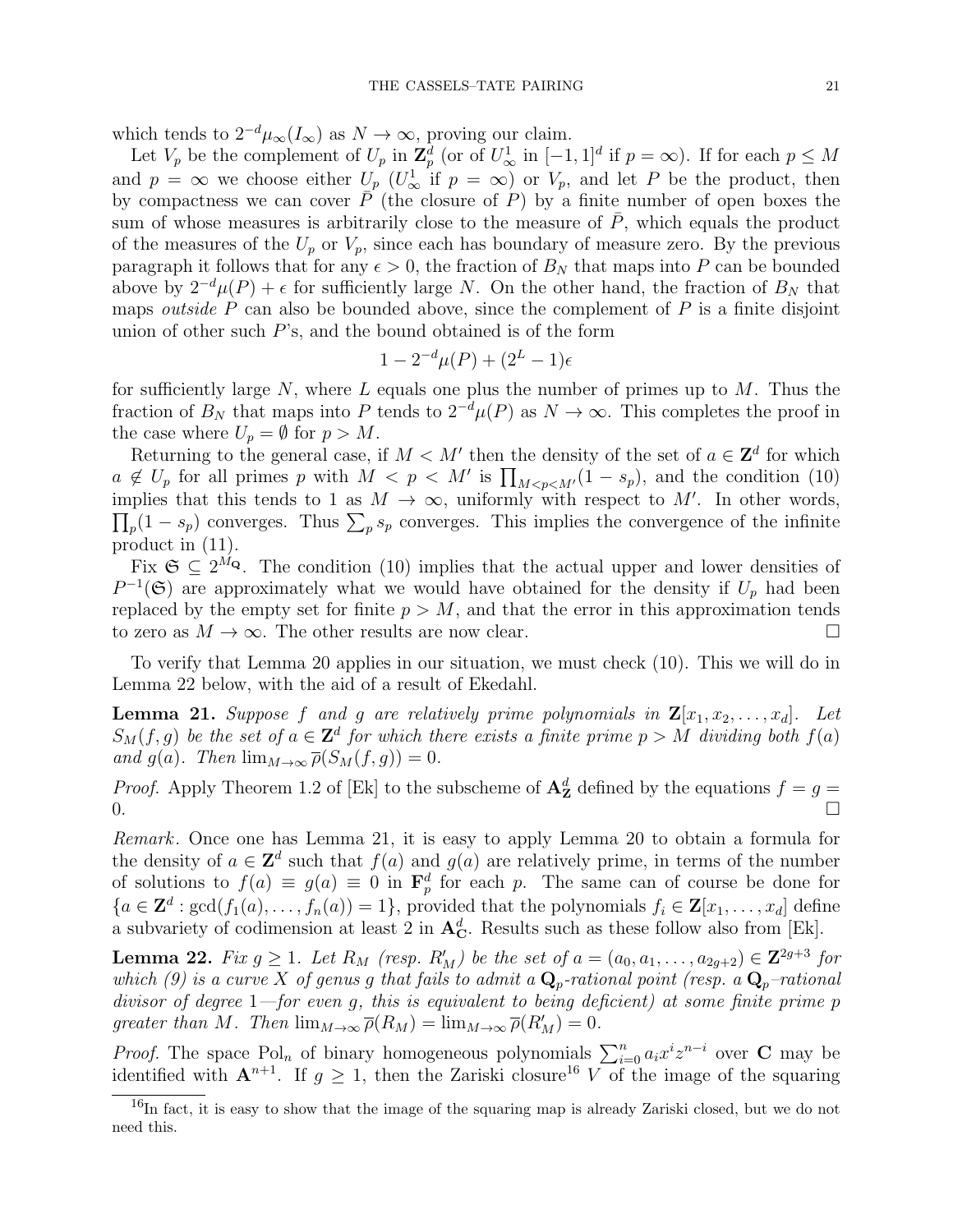map  $Pol_{g+1} \to Pol_{2g+2}$  is of codimension at least 2 in  $Pol_{2g+2} = \mathbf{A}^{2g+3}$ , so we can find two relatively prime polynomials  $f, g \in \mathbf{Z}[a_0, \ldots, a_{2g+2}]$  that vanish on V. For all but finitely many primes p, it is true that if  $a \in \mathbb{Z}^{2g+3}$  and  $\sum_{i=0}^{2g+2} a_i x^i \mod p$  is a square in  $\overline{\mathbf{F}}_p[x]$  then p divides  $f(a)$  and  $g(a)$ . Combining this with Lemma 15 shows that  $R_M \subseteq S_M(f,g)$  for sufficiently large M. By Lemma 21,  $\lim_{M\to\infty} \bar{\rho}(S_M(f,g)) = 0$ , so  $\lim_{M\to\infty} \bar{\rho}(R_M) = 0$  also. Since  $R'_M \subseteq R_M$ ,  $\lim_{M \to \infty} \overline{\rho}(R'_M) = 0$  as well.

# 9.4. The global density.

**Theorem 23.** For each  $g \ge 1$ , the density  $\rho_g = \rho(S_g)$  exists, and

(12) 
$$
1 - 2\rho_g = \prod_{p \in M_{\mathbf{Q}}} (1 - 2s_{g,p}).
$$

If g is odd, then  $\rho_g = 0$  and  $s_{g,p} = 0$  for all p. If g is even, then  $0 < \rho_g < 1$ , and  $0 < s_{g,p} < 1$ for all p.

*Proof.* Let  $\mathfrak{S}_{odd} \subseteq 2^{M_{\mathbf{Q}}}$  (resp.  $\mathfrak{S}_{even}$ ) be the set of all finite subsets of  $M_{\mathbf{Q}}$  of odd (resp. even) order. Lemma 22 gives us the condition (10) needed for the application of Lemma 20. Thus  $\nu(\mathfrak{S}_{odd})$  exists. By Corollary 12,  $\rho_g = \nu(\mathfrak{S}_{odd})$ . Also by Lemma 20,  $\nu(\mathfrak{S}_{even}) = 1 - \rho_g$ , and the quantity  $1 - 2\rho_g = \nu(\mathfrak{S}_{\text{even}}) - \nu(\mathfrak{S}_{\text{odd}})$  can be obtained by substituting  $x_p = -1$  for all places p in the generating function  $\prod_p(1-s_{g,p}+s_{g,p}x_p)$ . The final vanishing results were remarked already in Section 9.2. Finally suppose  $g$  is even. It is enough, by openness, to exhibit for each p two nonsingular curves over  $\mathbf{Q}_p$  in the correct form, one deficient and one not. The curve  $y^2 = x^{2g+2} + 1$  is non-deficient at all p, so it remains to construct deficient curves. For  $p = \infty$  we may take  $y^2 = -(x^{2g+2} + 1)$ . For odd finite p, Lemma 16 gives deficient curves. For  $p = 2$ , a similar argument shows that  $y^2 = 2x^{2g+2} + 3$  is deficient.

### Remarks.

1. One could also think of (12) as arising from a Fourier transform of an infinite convolution on the group  $\mathbf{Z}/2\mathbf{Z}$ .

2. We can also deduce from Lemmas 20 and 22 that for any even  $q > 2$ , and any finite subset  $S \subseteq M_{\mathbf{Q}}$ , there exist infinitely many hyperelliptic curves X over  $\mathbf{Q}$  of genus g for which the set of deficient places is exactly S. The same can be proved for any number field  $k$ , provided that S contains no complex places.

Similarly, Lemmas 20 and 22 (generalized to higher number fields) can be used to show that for any  $g \geq 1$ , any number field k, and any finite subset  $S \subseteq M_k$  containing no complex places, there exist infinitely many (hyperelliptic<sup>17</sup>) curves X over k of genus q for which  $\{ v \in M_k \mid X(k_v) = \emptyset \} = S.$ 

Another corollary is that for every  $g \geq 2$  and every number field k, there exists an odd principally polarized abelian variety  $A$  over  $k$  of dimension  $q$ . To construct  $A$ , start with a genus 2 curve over k whose Jacobian J is odd, and let  $A = J \times E^{g-2}$  for an elliptic curve E over k, with the product polarization.

3. It appears that  $\rho_2 \approx 0.13$ . This value was obtained in the following way. A numerical Monte Carlo integration (with 10<sup>11</sup> tries) gives the value  $s_{2,\infty} \approx 0.0983$ . In the same way (again with  $10^{11}$  tries, using a computer program that checks for points of odd degree over  $\mathbf{Q}_2$ ) we obtain the estimate  $s_{2,2} \approx 0.02377$ . (Note that this is much smaller than the bound in

<sup>&</sup>lt;sup>17</sup>For  $g = 1$ , the curves will be of the form  $y^2 = f(x)$  with deg  $f = 4$ .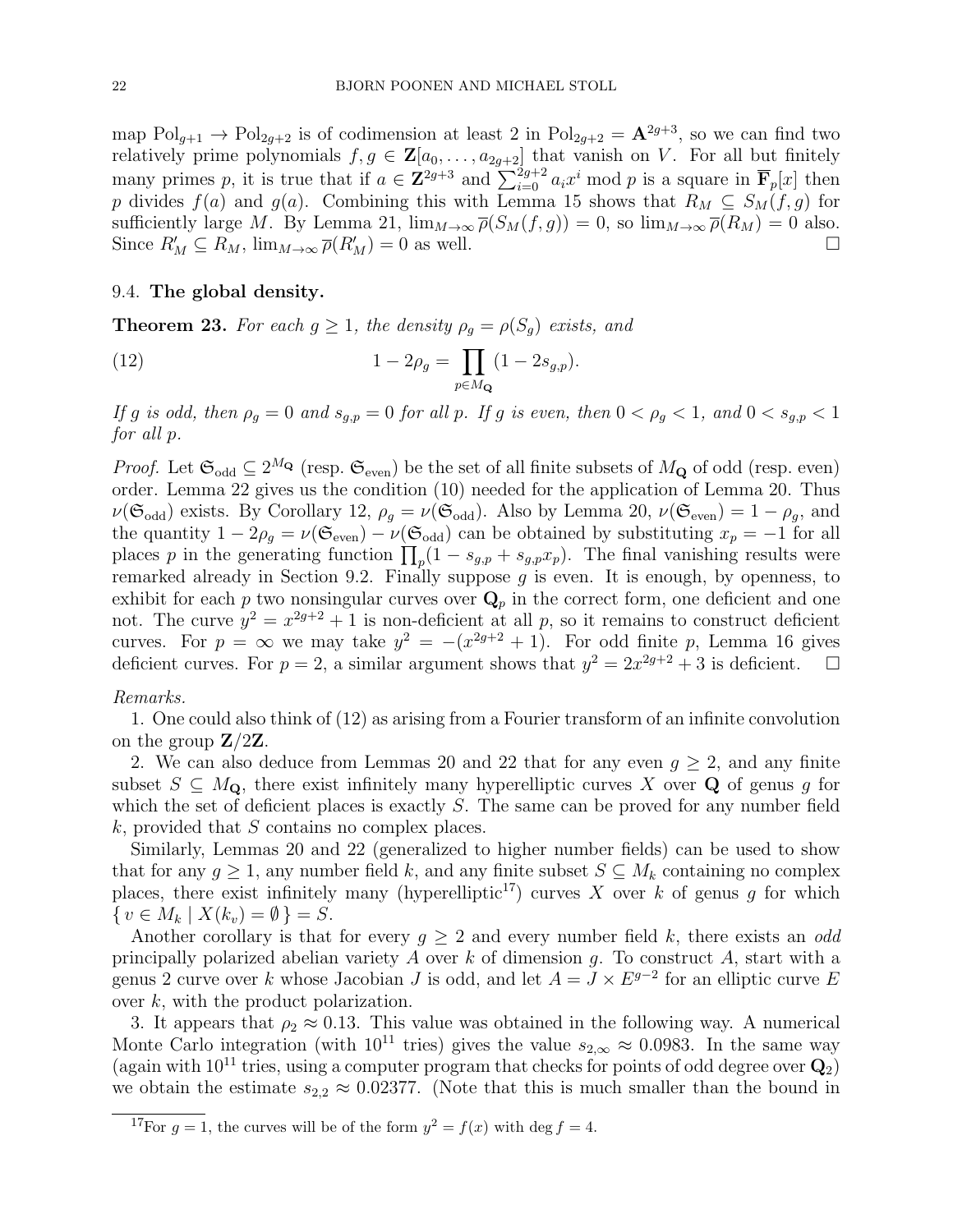Proposition 19.) The estimate for  $\rho_2$  then follows from Theorem 23 and the bounds in the remarks after Proposition 17.

**Theorem 24.** We have  $\rho_q = O(1/\log q)$  as  $q \to \infty$ .

*Proof.* This follows from Propositions 14, 17, and 19, and Theorem 23.

Our conjecture that  $q_n = n^{-\alpha + o(1)}$  as  $n \to \infty$ , would imply  $\rho_g = g^{-\alpha + o(1)}$  for even g tending to infinity.

# 10. Examples of Shafarevich–Tate groups of Jacobians

In this section we apply Theorem 11 to deduce facts about Shafarevich–Tate groups of Jacobians.

# 10.1. Jacobians of Shimura curves.

**Theorem 25.** Let k be a number field, and let B be an indefinite quaternion algebra over  $Q$  of discriminant Disc  $B > 1$ . Let X be the corresponding Shimura curve, considered over k, and let J be its Jacobian. If  $d \in \mathbf{Z}$  and  $\text{Pic}^d_{X/k} \in \mathrm{III}(k, J)$ , then  $\langle \text{Pic}^d_{X/k}, \text{Pic}^d_{X/k} \rangle = 0$ . In particular, J over k is even.

*Proof.* Let g be the genus of X. If g is odd, then part (b) of Theorem 2 of [JL1] implies that for any completion  $k_v$ ,  $Pic^d(X_{k_v}) = \emptyset$  if and only if  $Pic^d_{X/k}(k_v) = \emptyset$ . Thus if g is odd and  $\mathbf{Pic}^d_{X/k} \in \mathrm{III}(k, J)$ , then the integer N of Theorem 11 is zero, so  $\langle \mathbf{Pic}^d_{X/k}, \mathbf{Pic}^d_{X/k} \rangle = 0$ .

From now on we assume g is even. Temporarily let us suppose  $k = \mathbf{Q}$  and  $d = 1$ . By Corollary 4 of [JL1],  $\text{Pic}^1_{X/k} \in \text{III}(\mathbf{Q}, J)$ . Since g is even,  $\text{Disc } B = 2\ell$  where  $\ell$  is a prime congruent to 3 or 5 modulo 8, as mentioned in the introduction of [JL1]. If  $\ell \equiv 3$ (mod 8), then [JL1] shows that  $Pic^{-1}(X_{\mathbf{Q}_p}) = \emptyset$  exactly for  $p = \ell$  and  $p = \infty$ . If  $\ell \equiv 5$ (mod 8), then [JL1] shows that  $Pic^1(X_{\mathbf{Q}_p}) = \emptyset$  exactly for  $p = 2$  and  $p = \infty$ . In either case,  $\langle \text{Pic}^1_{X/k}, \text{Pic}^1_{X/k} \rangle = 0$  by Theorem 11. Replacing Q by k and Pic<sup>1</sup> by Pic<sup>4</sup> simply multiplies the result of the pairing by  $d^2[k : \mathbf{Q}]$ , so the result is always zero.

# Remarks.

1. The results of [JL1] let one determine exactly when  $\text{Pic}^d_{X/k} \in \mathrm{III}(k, J)$ . We do not know, however, if  $\operatorname{Pic}^d_{X/k}$  is trivial in every case in which it is everywhere locally trivial. Theorem 25 gives some evidence that this may be true.

2. Using our Corollary 12, Jordan and Livné [JL2] have recently shown that there are infinitely many Atkin-Lehner quotients of Shimura curves whose Jacobians over Q are odd.

3. The analogous questions for the standard modular curves are much easier. For  $N \geq 3$ let  $X(N)^{\text{arith}}$  be the nonsingular projective model over **Q** of the affine curve  $Y(N)^{\text{arith}}$  that represents the functor "isomorphism classes of  $\Gamma(N)^{\text{arith}}$  elliptic curves" as on p. 482 of [Ka]. If X is a curve over a number field k that admits a map  $X(N)^{arith} \to X$  over k for some  $N \geq 3$ , then  $X(k)$  is nonempty, because there is the image of the cusp  $\infty$  on  $X(N)^{\text{arith}}$ , which is rational. Hence if J is the Jacobian of X, the element  $\mathbf{Pic}^n_{X/k} \in \mathrm{III}(k, J)$  is trivial for every  $n \in \mathbb{Z}$ , and in particular J is even.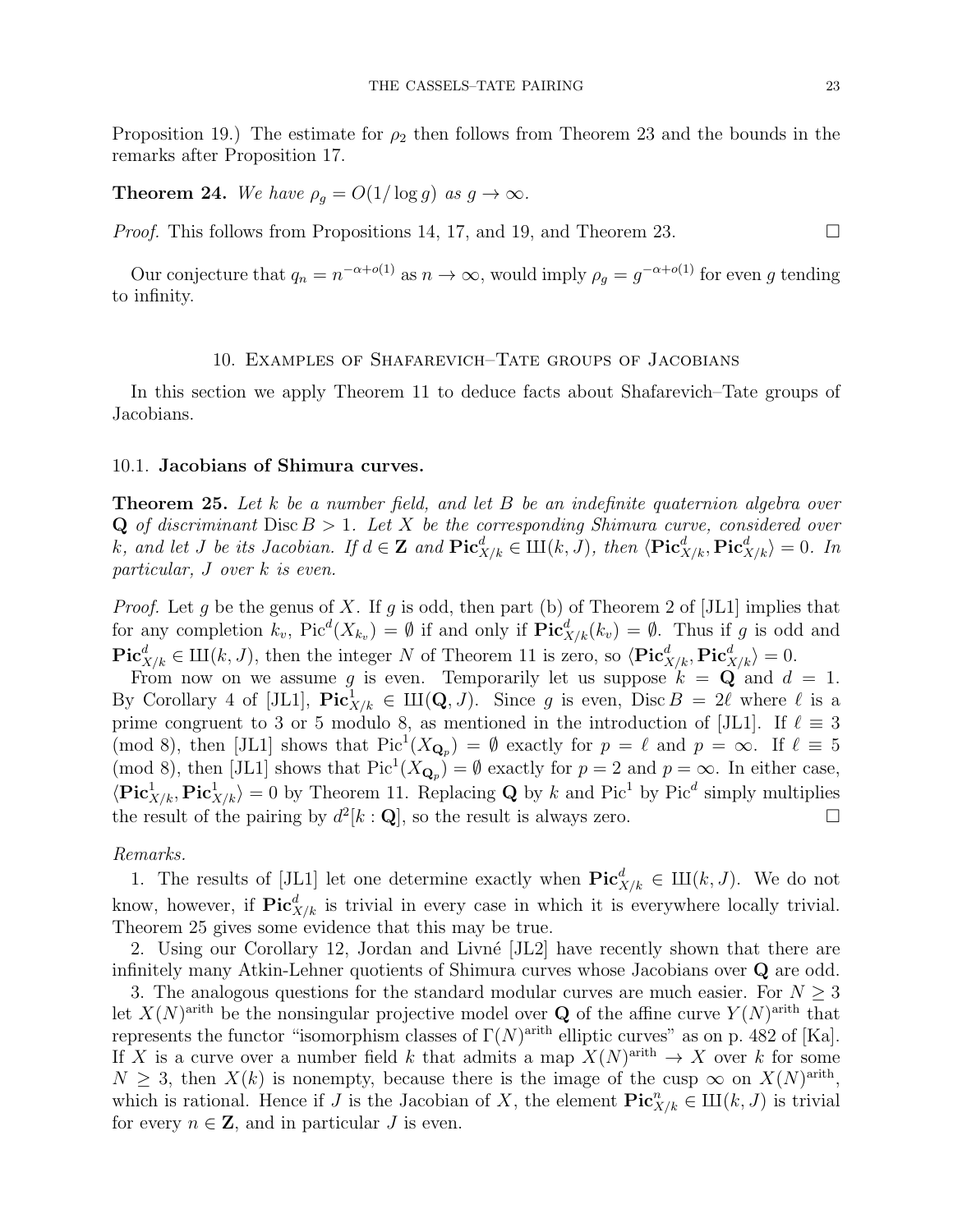### 10.2. Explicit examples.

**Proposition 26.** Let  $g \geq 2$  and t be integers with g even. Let X be the genus g hyperelliptic curve

$$
y^2 = -(x^{2g+2} + x + t)
$$

over Q and let J be its Jacobian. Then J is odd if and only if  $t > 0$ .

*Proof.* By Corollary 12, we need only count the deficient places of X. Since q is even, and since X has a degree 2 map to  $\mathbf{P}^1$  over Q, the number of such places is the same as the number of places p for which  $Pic^1(X_{\mathbf{Q}_p}) = \emptyset$ . We will show that  $Pic^1(X_{\mathbf{Q}_p}) \neq \emptyset$  for all finite p, and that the existence of a degree 1 line bundle for  $p = \infty$  depends on the sign of t.

If t is even,  $x^{2g+2} + x + t$  has a zero in  $\mathbb{Z}_2$ , and if t is odd, then X has a  $\mathbb{Q}_2$ -rational point with x-coordinate  $-1-t$ , in each case by Hensel's lemma. Hence  $X(\mathbf{Q}_2) \neq \emptyset$ , so  $Pic<sup>1</sup>(X_{\mathbf{Q}_2}) \neq \emptyset$ . If for an odd prime p we have

$$
-(x^{2g+2} + x + t) \equiv (a_{g+1}x^{g+1} + a_gx^g + \dots + a_0)^2 \pmod{p}
$$

with  $a_{g+1}, a_g, \ldots, a_0 \in \overline{\mathbf{F}}_p$ , then by equating high order coefficients we find  $a_{g+1} \neq 0$ , and then  $a_i = 0$  for  $i = g, g - 1, g - 2, ..., 1, 0$ , contradicting the linear coefficient. Hence by Lemma 15,  $Pic^1(X_{\mathbf{Q}_p}) \neq \emptyset$ .

If  $t > 0$ , then  $t \ge 1$  and we see that  $x^{2g+2} + x + t > 0$  for all  $x \in \mathbb{R}$ , by considering  $x \le -1$ ,  $-1 \leq x \leq 0$ , and  $x \geq 0$  separately. Hence if  $t > 0$ , X has no real divisor of odd degree. On the other hand, if  $t \leq 0$ , then  $X(\mathbf{R})$  has a point with  $x = 0$ .

**Proposition 27.** Let J be the Jacobian of the genus 2 curve

$$
X: y^2 = -3(x^2 + 1)(x^2 - 6x + 1)(x^2 + 6x + 1)
$$

*over* **Q**. Then  $\text{III}(J) \cong \mathbf{Z}/2\mathbf{Z}$ .

*Proof.* Let E be the elliptic curve 64A1 of [Cr] over Q, which has CM by  $\mathbf{Z}[i]$ . Applying the results in [Ru] and using the data in Table 4 in [Cr], we find that  $III(E)(p)$  is trivial for all odd primes p. A 2-descent then shows  $III(E) = 0$ . Another 2-descent shows that the 2-isogenous curve 64A3 of [Cr],

$$
E': y^2 = (x - 4)(x^2 + 4x - 28),
$$

has  $III(E') = 0.18$  Let  $\psi$  be the G<sub>Q</sub>-module automorphism of E'[2] that interchanges the non-rational 2-torsion points. Then the quotient of  $E' \times E'$  by the graph of  $\psi$  is a principally polarized abelian surface over  $Q$ , and it equals J, by Proposition 3 in [HLP]. It follows that  $\text{III}(J) = \text{III}(J)[2]$ . Since E has rank 0, so does J. A 2-descent on J as in [PS] shows that its 2-Selmer group has  $\mathbf{F}_2$ -dimension 3, but  $J(\mathbf{Q})/2J(\mathbf{Q})$  has  $\mathbf{F}_2$ -dimension only 2, so  $\text{III}(J)[2] \cong \mathbb{Z}/2\mathbb{Z}$ . See [St] for more on the implementation of the descent.

# Remarks.

1. The fact that J is odd in Proposition 27 could have been predicted in advance using Corollary 12, since X is deficient only at  $p = 3$ .

2. Let J be as in Proposition 27. One might ask whether the prediction given by the Birch and Swinnerton-Dyer conjecture for the value of  $L(J, 1)$  will be off by a power of 2, for instance. The answer is no, since the conjecture has been checked for E and a theorem

<sup>&</sup>lt;sup>18</sup>The only reason for not applying Rubin's theorem directly to  $E'$  is that the needed data in [Cr] is given for only one elliptic curve in each isogeny class, which happened to be  $E$  in the case of interest.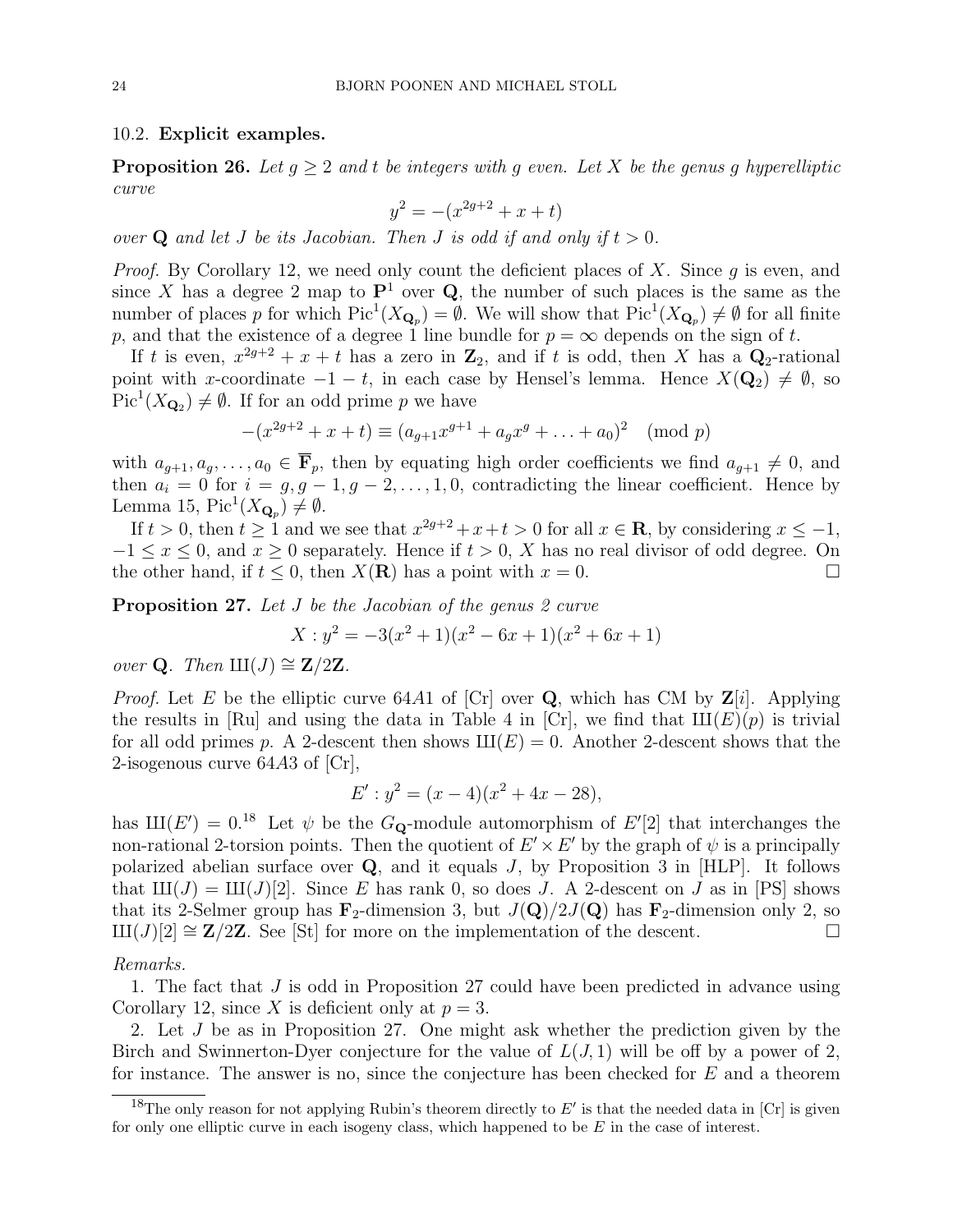of Tate (see [Mi5, §1, Theorem 7.3]) implies that it holds for any abelian variety isogenous to  $E \times E$ .

**Proposition 28.** Let J be the Jacobian of the genus 2 curve

$$
X: y^2 = -37(x^2 + 1)(5x^2 - 32)(32x^2 - 5)
$$

over **Q**. Then  $\text{III}(J)$  is finite and  $\langle c, c \rangle = 0$ , but  $c \neq 0$ . Hence  $\text{III}(J)$  has square order, but  $\langle , \rangle$  is not alternating on it.

*Proof.* We have that J is  $(2, 2)$ -isogenous over Q to  $E \times E$  where E is the rank 0 elliptic curve  $y^2 = -37(x+1)(5x-32)(32x-5)$ , isomorphic to curve 30A2 in [Cr]. Kolyvagin's method [Ko] shows that  $III(E)$  is finite, and a 2-descent shows that  $III(E)[2] = 0.19$  Hence  $\text{III}(J)$  is finite. Corollary 12 shows that  $\langle c, c \rangle = 0$ , since  $X(\mathbf{Q}_p) \neq \emptyset$  for all p including  $\infty$ .

To show  $c \neq 0$ , we perform a 2-descent on J as in [PS]. Since E has rank 0, J has rank 0. We compute that the  $(x-T)$  map injects  $J[2]$  into  $L^*/L^{*2} \mathbf{Q}^*$  (notation is as in [PS]). Hence  $(x-T): J(\mathbf{Q})/2J(\mathbf{Q}) \to L^*/L^{*2}\mathbf{Q}^*$  is injective, and Theorem 11.3 of [PS] shows that X cannot have a Q-rational divisor of degree 1, i.e., that the homogeneous space  $c = Pic^1_{X/k}$  is nontrivial. The final statements follow from Corollaries 9 and 7.

All our examples of odd Jacobians so far have been for curves of even genus. Next we give a family of genus 3 examples.

**Proposition 29.** Let p be a prime with  $p \equiv -1 \pmod{16}$ . Let X be the genus 3 curve over Q given in projective coordinates by

$$
X: x^4 + py^4 + p^2 z^4 = 0.
$$

Then the Jacobian of X is odd.

*Proof.* We use Corollary 12 and hope for an odd number of deficient places. Since X has good reduction at all finite primes except possibly 2 and  $p$ , we need only check for deficiency at  $\infty$ , 2, and p. Any curve over **R** has real divisors of degree 2. Our curve X also has a  $\mathbf{Q}_2$ -rational point that lifts from  $(1:1:0)$  modulo  $2^4$ . It remains to prove that X is deficient at p.

If not, then X has a  $\mathbf{Q}_p$ -rational divisor of degree 2. Tripling it and applying Riemann-Roch yields an effective divisor of degree 6. Every partition of 6 includes a part that divides 6, so there exists an extension L with  $[L: \mathbf{Q}_p] = 6$  for which there exists a point  $(x_0 : y_0 : z_0) \in$  $X(L)$ . Let e and f denote the ramification index and residue degree of  $L/\mathbf{Q}_p$ . If e were odd, then  $x_0^4$ ,  $py_0^4$ ,  $p^2z_0^4$  would have distinct valuations modulo 4. Therefore  $e = 2$  or  $e = 6$ . The valuation of  $py_0^4$  is distinct from the others modulo 4, so  $x_0^4$  and  $p^2z_0^4$  have the same valuation, and the valuation of  $py_0^4$  is larger. Dividing by  $x_0^4$ , we find that  $1 + p^2 z_0^4 / x_0^4 \equiv 0$ modulo the maximal ideal; in particular  $-1$  is a square in  $\mathbf{F}_{p^f}$ . This is impossible, since  $p \equiv -1 \pmod{4}$ , and  $f = 6/e$  is odd.

Remark. Let  $J$  be the Jacobian of  $X$  in Proposition 29. We give here an unconditional proof that  $III(J)$  is finite, for  $p = 31, 47$ , and 79.<sup>20</sup> First, J is isogenous over **Q** to the product of

<sup>&</sup>lt;sup>19</sup>The Birch and Swinnerton-Dyer conjecture predicts  $III(E) = 0$ , and this could probably be proved unconditionally by making Kolyvagin's method explicit. This together with the 2-descent on  $J$  would imply that  $III(J) \cong Z/2Z \times Z/2Z$ .

<sup>&</sup>lt;sup>20</sup>The same argument should apply to any given  $p \equiv -1 \pmod{16}$ ; it relies only on the fact that the analytic ranks of  $E'$  and  $E''$  in what follows are less than or equal to 1. This can be checked for any given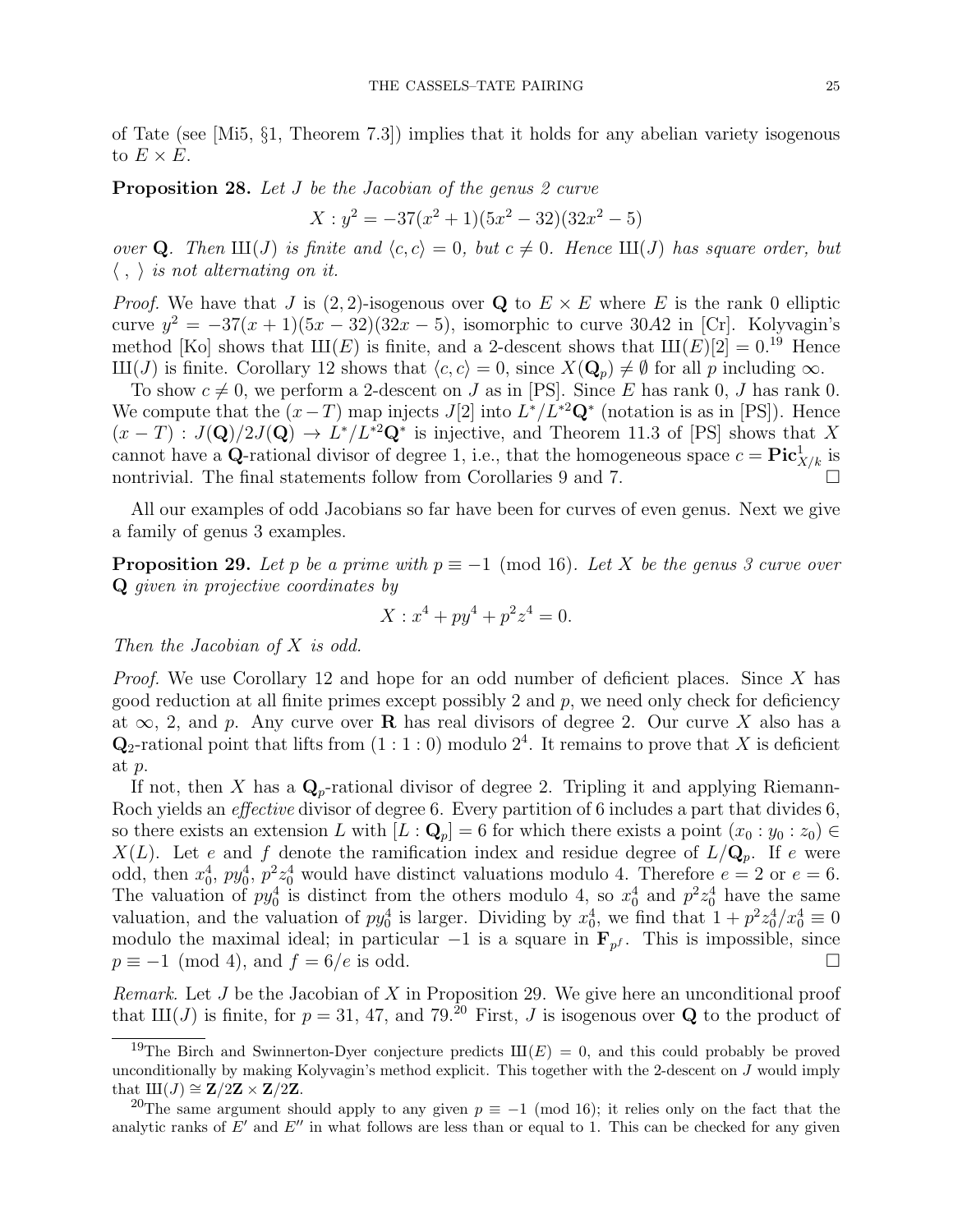the three CM elliptic curves

$$
E: y2 = x3 + x
$$
  
\n
$$
E': y2 = x3 + px
$$
  
\n
$$
E''': y2 = x3 + p3x
$$

Rubin's results [Ru] let one prove that  $III(E)$  is trivial. A numerical computation for  $p = 31$ , 47, and 79 shows that  $\text{ord}_{s=1} L(E', s) = \text{ord}_{s=1} L(E'', s) = 1$ . Then Kolyvagin's method [Ko] gives a proof that  $III(E')$  and  $III(E'')$  are finite. Thus  $III(J)$  is definitely finite (and of non-square order) for these three p.

Finally we give some function field examples.

**Proposition 30.** Let J be the Jacobian of the genus 2 curve

 $X: y^2 = Tx^6 + x - aT$ 

over  $\mathbf{F}_q(T)$ , where q is odd, and  $a \in \mathbf{F}_q^* \setminus \mathbf{F}_q^{*2}$ . If  $\text{III}(J)$  is finite, then its order is twice a square.

*Proof.* One easily checks that X is deficient only at the infinite prime of  $\mathbf{F}_q(T)$ .

Remark. There exists a (smooth, proper, geometrically integral) surface Y over  $\mathbf{F}_q$  equipped with a morphism  $Y \to \mathbf{P}^1$  over  $\mathbf{F}_q$  whose generic fibre is X. Since Y is a rational surface,  $Br(Y)$  is finite [Mi2]. It is likely that the finiteness of  $Br(Y)$  can be proven to be equivalent to the finiteness of  $III(J)$ . The literature (see [Mi3] for instance) appears to contain a proof of the equivalence only under additional hypotheses which do not hold here, but it seems that the proof would extend without much difficulty to the general case.

# 11. An open question of Tate about Brauer groups

Let X be a (geometrically integral, smooth, projective) surface over a finite field  $k$  of characteristic p. Because X is smooth, the Brauer group  $Br(X)$  may be identified with  $H^2_{\text{\'et}}(X, {\bf G}_m).$ 

Tate [Ta3, Theorem 5.1] proved that for all primes  $\ell \neq p$ ,  $Br(X)_{nd}(\ell)$  is finite, and admits a nondegenerate antisymmetric pairing with values in  $\mathbf{Q}/\mathbf{Z}$ . He asked whether this pairing was alternating for all  $\ell \neq p$ . Clearly the only case of interest is the case  $\ell = 2 \neq p$ . Tate's question remains unanswered in general, although Urabe [Ur] has made substantial progress: he has proved that the pairing is alternating on the subgroup  $\ker (\text{Br}(X)_{\text{nd}}(2) \to \text{Br}(X_{\overline{k}})_{\text{nd}}(2))$ , from which he deduces that the answer to Tate's question is yes whenever  $H^0(G_k, H^3_{\text{\'et}}(X_{\overline{k}}, \mathbf{Z}_2(1)))_{\text{tors}} = 0$ . Moreover, he has proved in general that the order of  $Br(X)_{nd}(2)$  is a square.

The same formalism as in our introduction and in Section 6 therefore gives us an element  $c \in Br(X)_{\text{nd}}[2]$  with the property that  $\langle x, x + c \rangle = 0$  for all  $x \in Br(X)_{\text{nd}}(2)$ . Moreover Urabe's result about square order implies that  $\langle c, c \rangle = 0$ .

If the answer to Tate's question is yes, then  $c$  should always be zero. Otherwise, one can hope for a more direct description of this canonically defined element of  $Br(X)_{nd}[2]$ , analogous to our description of  $c$  in the Shafarevich-Tate group case in Section 4, and perhaps

such  $p$ , and should hold for every such  $p$ . (For instance, it would follow from the weak form of the Birch and Swinnerton-Dyer conjecture, since a 2-descent shows that the algebraic ranks are less than or equal to 1.)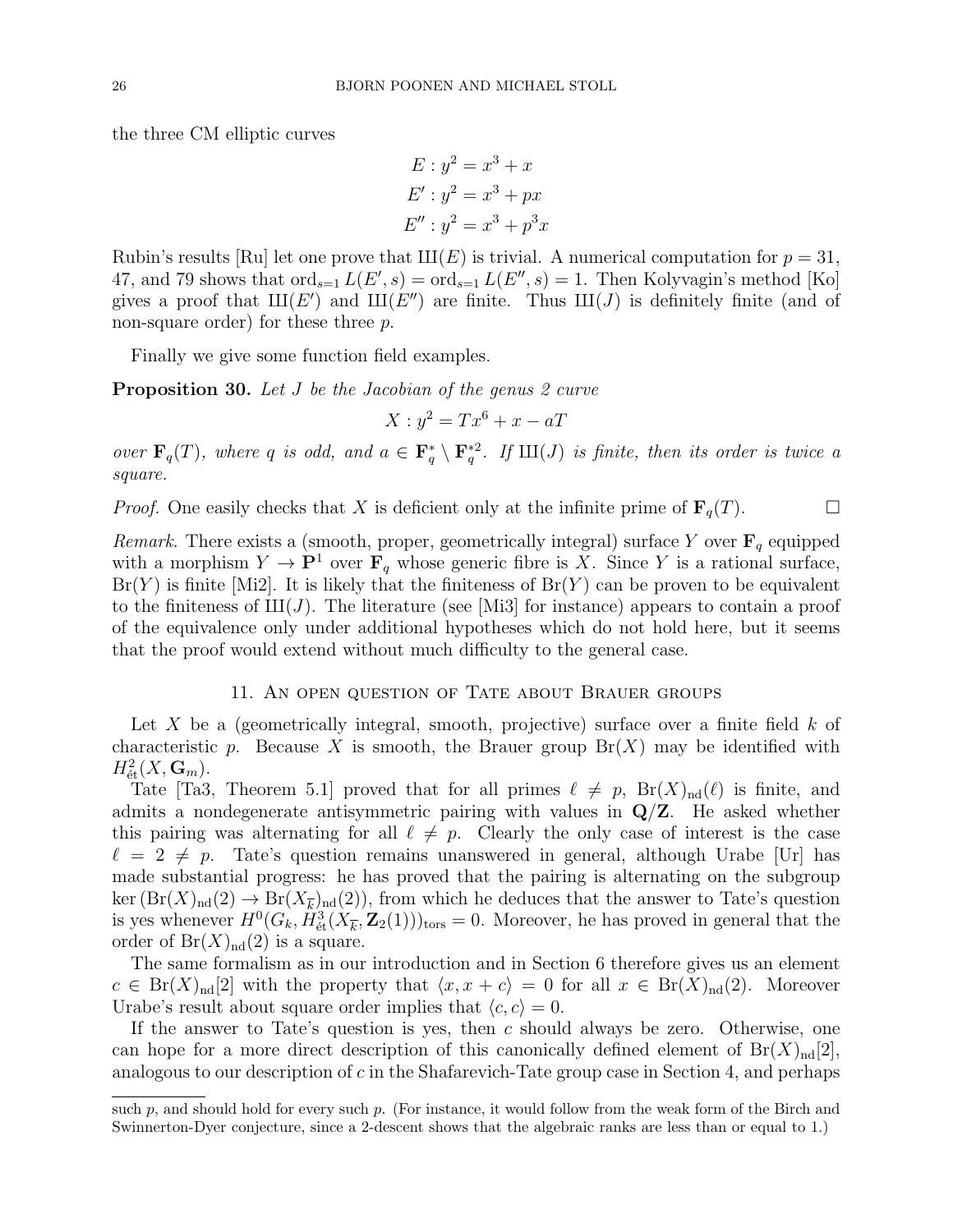this would facilitate the construction of a counterexample showing that the Brauer group pairing is not always alternating.

# 12. Appendix: other definitions of the Cassels–Tate pairing

Here we present two more definitions of the Cassels–Tate pairing, and then prove the compatibility of all the definitions we have introduced. The "Albanese–Albanese definition" is new, but the "Weil pairing definition" is well known (see [Mi5, p. 97]).

In the following, we always tacitly assume that all choices are made in such a way that all the pairings are defined. It is not difficult to see that this is always possible.

12.1. The Albanese–Albanese definition. Let V and W be varieties over a global field k (conventions as usual), and suppose  $D \in Div(V \times W)$ . One can simply mimic the construction in Section 3.2. Let  $A = \text{Alb}_{V/k, \text{red}}^0$  and  $A' = \text{Alb}_{W/k, \text{red}}^0$ . We replace the second exact sequence in (3) by

$$
0 \longrightarrow \mathcal{Y}^0(W_{k^{\text{sep}}}) \longrightarrow \mathcal{Z}^0(W_{k^{\text{sep}}}) \longrightarrow A'(k^{\text{sep}}) \longrightarrow 0
$$

and use the pairings

$$
\mathcal{Y}^0(V_{k^{\text{sep}}}) \times \mathcal{Z}^0(W_{k^{\text{sep}}}) \longrightarrow k^{\text{sep} *}
$$
  

$$
\mathcal{Z}^0(V_{k^{\text{sep}}}) \times \mathcal{Y}^0(W_{k^{\text{sep}}}) \longrightarrow k^{\text{sep} *}
$$

that agree on  $\mathcal{Y}^0(V_{k^{\text{sep}}}) \times \mathcal{Y}^0(W_{k^{\text{sep}}})$  by Lang reciprocity. The same formalism as in Section 3.2 gives us a pairing

$$
\langle\;,\;\rangle_D:\mathrm{III}(\mathbf{Alb}^0_{V/k,\mathrm{red}})\times\mathrm{III}(\mathbf{Alb}^0_{W/k,\mathrm{red}})\longrightarrow \mathbf{Q}/\mathbf{Z}.
$$

The compatibility results we prove below will imply that  $\langle , \rangle_D$  depends in fact only on the correspondence class of D, i.e., on the image of D in  $Pic(V \times W)/(\pi_1^* Pic V \oplus \pi_2^* Pic W)$ , where  $\pi_1 : V \times W \to V$  and  $\pi_2 : V \times W \to W$  are the projections.

12.2. The Weil pairing definition. Let  $k$  be a global field of characteristic  $p$  (we may have  $p = 0$ , and let A be an abelian variety over k. Fix a positive integer m with  $p \nmid m$ . Then the Weil pairing

 $e_m : A[m] \times A^{\vee}[m] \longrightarrow k^{\text{sep } *}$ 

can be defined as follows [La1, p. 173]<sup>21</sup>. Given  $a \in A[m]$  and  $a' \in A^{\vee}[m]$ , choose  $\mathfrak{a} \in A$  $\mathcal{Z}^0(A_{k^{\text{sep}}})$  and  $\mathfrak{a}' \in \mathcal{Z}^0(A^{\vee}_{k^{\text{sep}}})$  summing to a and a', respectively, and let<sup>22</sup>

$$
e_m(a,a') := (m\mathfrak{a}) \cup \mathfrak{a}' - \mathfrak{a} \cup (m\mathfrak{a}'),
$$

where  $\cup$  is as in Section 12.1 for a Poincaré divisor  $D \in Div(A \times A^{\vee})$ . Let  $\vee$  denote the cup-product pairing associated to  $e_m$ . We now use  $e_m$  to define the Cassels–Tate pairing  $\langle a, a' \rangle_{\text{Weil}}$  for  $a \in \text{III}(A)$  and  $a' \in \text{III}(A^{\vee})$  of order dividing m.

Choose  $t \in H^1(A[m])$  and  $t' \in H^1(A^{\vee}[m])$  mapping to a and a' respectively. Choose  $\tau \in Z^1(A[m])$  and  $\tau' \in Z^1(A^{\vee}[m])$  representing t and t' respectively. Choose  $\sigma \in C^1(A[m^2])$ such that  $m\sigma = \tau$  (i.e., so that  $\sigma$  maps to  $\tau$  under  $A[m^2] \stackrel{m}{\rightarrow} A[m]$ ). Then  $d\sigma$  takes values

 $^{21}$ Our definition is the inverse of that in [La1]. On the other hand, our convention for the polarization associated to a line bundle is also opposite from that in [La1], so that we obtain the same answer to the question, "If E is an elliptic curve over C corresponding to the lattice  $\Lambda = \mathbf{Z} + \mathbf{Z}\tau$ , if E is identified with its dual, and if  $P, Q \in E(\mathbf{C})$  correspond to  $1/m, \tau/m \in \mathbf{C}/\Lambda$ , then what is  $e_m(P, Q)$ ?" That answer (unfortunately?) is  $e^{-2\pi i/m}$ .

 $^{22}$ As usual, we write the group law in  $k^{\text{sep}}$  \* additively.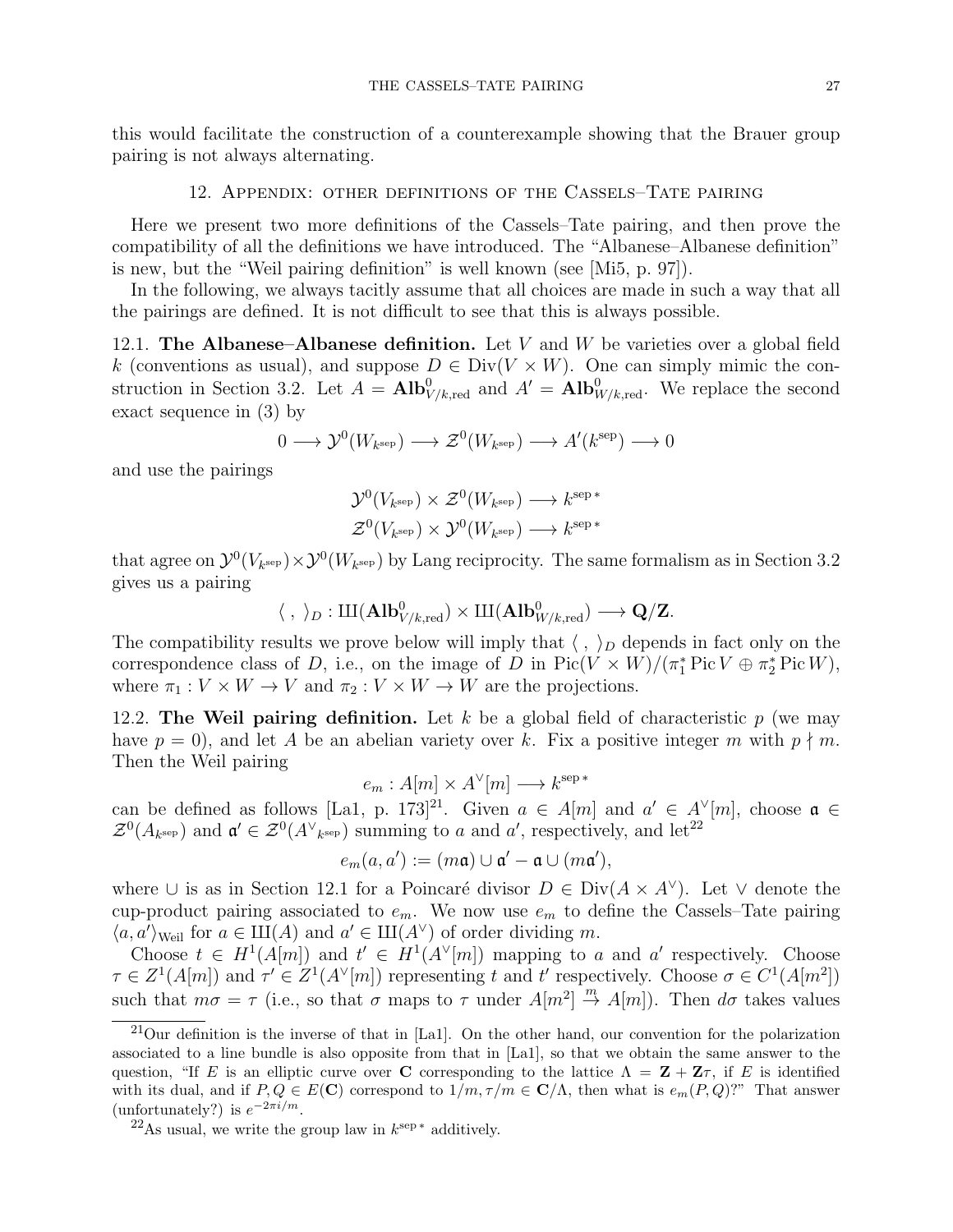in  $A[m]$ , and  $d\sigma \vee \tau'$  represents an element of  $H^3(k^{\text{sep}}^*) = 0$ , so  $d\sigma \vee \tau' = d\bar{\epsilon}$  for some  $\bar{\epsilon} \in C^2(k^{\text{sep }*}).$ 

Since  $a_v = 0$ , we can pick  $\beta_v \in A(k_v^{\text{sep}})$  such that  $d\beta_v$  equals the image of  $\tau_v$  in  $Z^1(G_v, A(k_v^{\text{sep}}))$ Choose  $Q_v \in A(k_v^{\text{sep}})$  such that  $mQ_v = \beta_v$ . Let  $\rho_v = dQ_v$  reconsidered as an element of  $Z^1(G_v, A[m^2])$ . Note that  $\sigma_v - \rho_v$  takes values in  $A[m]$ . Then

$$
\bar{\gamma}_v := (\sigma_v - \rho_v) \vee \tau'_v - \bar{\epsilon}_v \qquad \in C^2(G_v, k_v^{\text{sep}*})
$$

is a 2-cocycle representing some

$$
\bar{c}_v \in H^2(G_v, k_v^{\text{sep}}) = \text{Br}(k_v) \xrightarrow{\text{inv}_v} \mathbf{Q}/\mathbf{Z}.
$$

Define

$$
\langle a, a' \rangle_{\text{Weil}} = \sum_{v \in M_k} \text{inv}_v(\bar{c}_v).
$$

One checks that the value is well-defined, and unchanged if m is replaced a prime-to-p multiple.

One advantage of this definition is that it extends to a motivic setting: see [Fl], which also outlines a proof that the definition is independent of choices made. A disadvantage is that the construction does not let one immediately define the pairing on the  $p$ -part of  $III$ , when k has characteristic  $p > 0$ .

12.3. **Compatibility.** Let V be a variety over a global field k, and let  $A = \text{Alb}_{V/k, \text{red}}^0$ . A choice of  $P_0 \in V(k^{\text{sep}})$  gives rise to a morphism  $\phi: V_{k^{\text{sep}}} \to A_{k^{\text{sep}}}$  that induces isomorphisms independent of  $P_0$  that descend to k:  $\phi_*$ :  $\text{Alb}^0_{V/k, \text{red}} \to \text{Alb}^0_{A/k, \text{red}}$  and  $\phi^*$ :  $\text{Pic}^0_{A/k, \text{red}} \to$  $\operatorname{Pic}^0_{V/k, \text{red}}$ . Our first result proves the equivalence of the Albanese–Picard pairings for V and for A.

**Proposition 31.** For all  $a \in \mathrm{III}(\mathbf{Alb}_{V/k, \mathrm{red}}^0)$  and  $a' \in \mathrm{III}(\mathbf{Pic}_{A/k, \mathrm{red}}^0)$ , we have

$$
\langle a, \phi^* a' \rangle_V = \langle \phi_* a, a' \rangle_A.
$$

*Proof.* Let AlbMor $(V, A)$  denote the free group on the collection of Albanese morphisms  $\psi: V_{k^{\text{sep}}} \to A_{k^{\text{sep}}}$  arising from choosing various basepoints  $P_0$ . There are then two ways of defining a  $G_k$ -equivariant trilinear pairing

$$
\mathcal{Y}^0(V_{k^{\text{sep}}}) \times \text{AlbMor}(V, A) \times \text{Div}^0(A_{k^{\text{sep}}}) \longrightarrow k^{\text{sep}}^*
$$

,

either by using a generator  $\psi \in$  AlbMor $(V, A)$  to push forward 0-cycles from V to A,

$$
\mathcal{Y}^0(V_{k^{\text{sep}}}) \times \text{AlbMor}(V, A) \longrightarrow \mathcal{Y}^0(A_{k^{\text{sep}}}),
$$

and then applying (2) for A, or by using  $\psi$  to pull back divisors on A to V, and then applying  $(2)$  for V. By the definition of  $(2)$ , these trilinear pairings clearly agree. Similarly we have

$$
\mathcal{Z}^0(V_{k^{\text{sep}}}) \times \text{AlbMor}(V, A) \times \frac{k^{\text{sep}}(A)^*}{k^{\text{sep}*}} \longrightarrow k^{\text{sep}*},
$$

and we may use ∪ for all the associated cup-product pairings without having to worry about ambiguity or non-associativity.

Choose  $\alpha \in Z^1(A(k^{\text{sep}}))$  representing a, and lift  $\alpha$  to  $\mathfrak{a} \in C^1(\mathcal{Z}^0(V_{k^{\text{sep}}}))$ . Choose  $\alpha' \in$  $Z^1(A^{\vee}(k^{\text{sep}}))$  representing a', and lift  $\alpha'$  to  $\mathfrak{a}' \in C^1(\text{Div}^0(A_{k^{\text{sep}}}))$ . We may then take  $\phi \cup \mathfrak{a}'$ as the element of  $C^1(\text{Div}^0(V_{k^{\text{sep}}}))$  required in the definition of  $\langle a, \phi^* a' \rangle_V$ , and  $\mathfrak{a} \cup \phi$  as the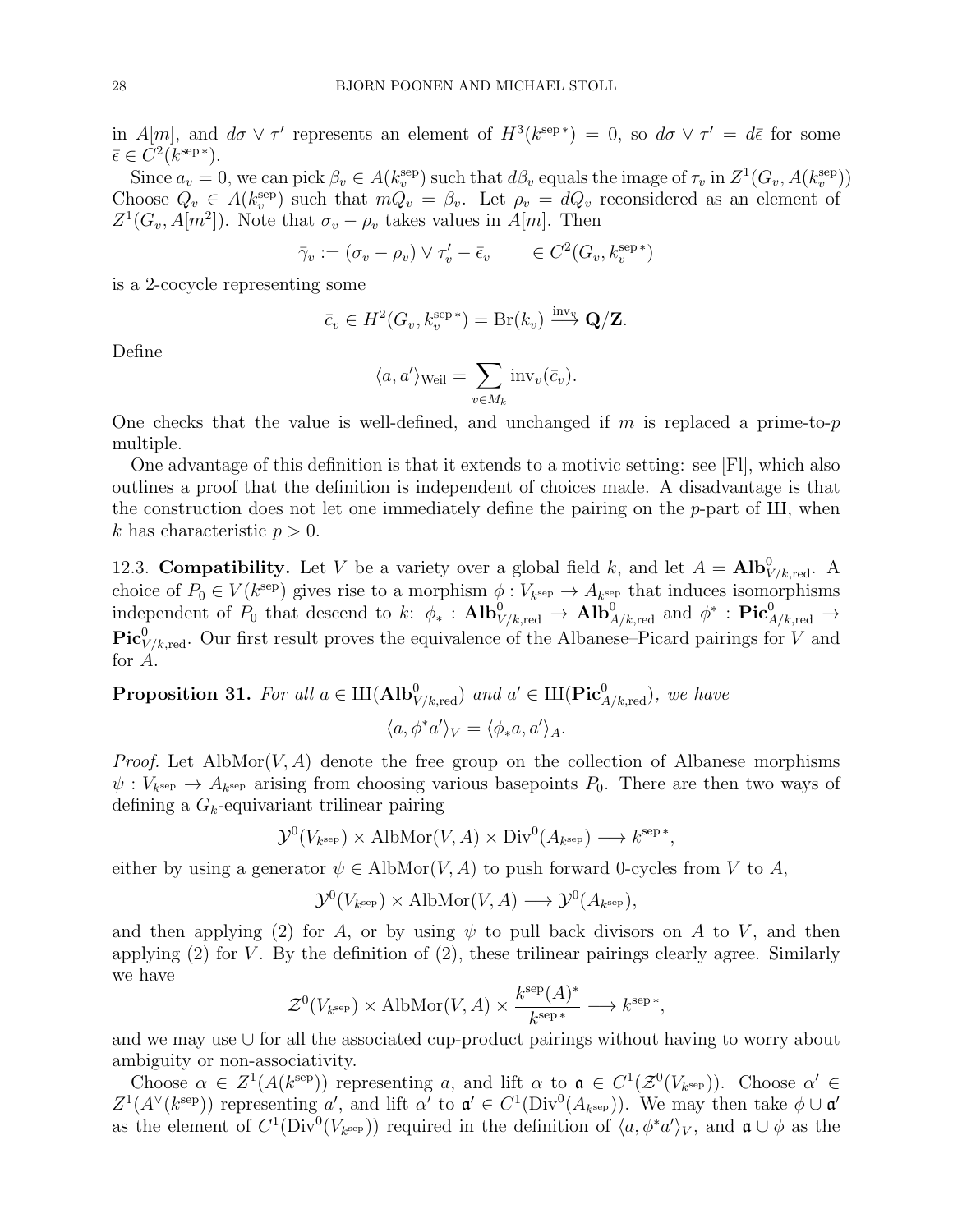element of  $C^1(\mathcal{Z}^0(A_{k^{\text{sep}}}))$  in the definition of  $\langle \phi_*a, a'\rangle_A$ . The  $\eta$  in the definition of  $\langle a, \phi^*a'\rangle_V$ then equals

$$
d\mathfrak{a}\cup(\phi\cup\mathfrak{a}')-\mathfrak{a}\cup d(\phi\cup\mathfrak{a}')
$$

and the corresponding element  $\tilde{\eta}$  for  $\langle \phi_* a, a' \rangle_A$  is

$$
d(\mathfrak{a}\cup\phi)\cup\mathfrak{a}'-(\mathfrak{a}\cup\phi)\cup d\mathfrak{a}'.
$$

A formal calculation shows that these are equal in  $C^3(k^{\text{sep}})$ , so we may take the  $\epsilon$ 's in the two definitions to be the same.

Choose  $\beta_v \in A(k_v^{\text{sep}})$  such that  $d\beta_v = \alpha_v$ , and lift  $\beta_v$  to  $\mathfrak{b}_v \in \mathcal{Z}^0(V_{k_v^{\text{sep}}})$ , which we may push forward to  $\mathfrak{b}_v \cup \phi \in \mathcal{Z}^0(A_{k_v^{\text{sep}}})$  to serve as the corresponding " $\mathfrak{b}_v$ " required in the definition of  $\langle \phi_* a, a' \rangle_A$ . The  $\gamma_v$  in the definition of  $\langle a, \phi^* a' \rangle_V$  then equals

$$
(\mathfrak{a}_v - d\mathfrak{b}_v) \cup (\phi \cup \mathfrak{a}'_v) - \mathfrak{b}_v \cup d(\phi \cup \mathfrak{a}'_v) - \epsilon_v
$$

and the corresponding element for  $\langle \phi_* a, a' \rangle_A$  is

$$
((\mathfrak{a}_v \cup \phi) - d(\mathfrak{b}_v \cup \phi)) \cup \mathfrak{a}'_v - (\mathfrak{b}_v \cup \phi) \cup d\mathfrak{a}'_v - \epsilon_v.
$$

Again, these are formally equal. Summing invariants over v completes the proof.  $\Box$ 

Next we relate the Albanese–Picard definition to the homogeneous space definition.

**Proposition 32.** Let A be an abelian variety over k, which we identify with  $\text{Alb}^0_{A/k, \text{red}}$ . For all  $a \in \mathrm{III}(A)$  and  $a' \in \mathrm{III}(A^{\vee})$ , we have

$$
\langle a, a' \rangle_A = \langle a, a' \rangle.
$$

*Proof.* Let X be the homogeneous space of A corresponding to a. Then  $\text{Alb}^0_{X/k,\text{red}} \cong A$ , so by Proposition 31, it will suffice to show

$$
\langle a, a' \rangle_X = \langle a, a' \rangle.
$$

Choose  $P \in X(k^{\text{sep}})$ . For the definition of  $\langle a, a' \rangle_X$ , we may take  $\mathfrak{a} = dP$ , reconsidered as an element of  $Z^1(\mathcal{Z}^0(X_{k^{\text{sep}}}))$ . Choose  $\mathfrak{a}' \in C^1(\text{Div}^0(X_{k^{\text{sep}}}))$  representing a'. Then  $d\mathfrak{a}'$  is the divisor of some  $f' \in Z^2(k^{\text{sep}}(X)^*)$ . The element  $c_v \in H^2(k_v^{\text{sep}*})$  in the homogeneous space definition is obtained by evaluating  $f'_v$  at any chosen  $Q_v \in X(k_v)$ . In the definition of  $\langle a, a' \rangle_X$ on the other hand, we may take  $\mathfrak{b}_v = P_v - Q_v \in \mathcal{Z}^0(X_{k_v^{\text{sep}}})$ . Then  $d\mathfrak{a} = d(dP) = 0$ , so

$$
\eta = d\mathfrak{a} \cup \mathfrak{a}' - \mathfrak{a} \cup d\mathfrak{a}' = -dP \cup f' = d(-P \cup f')
$$

and we may take  $\epsilon = -P \cup f'$ . Next

$$
\gamma_v = (\mathfrak{a}_v - d\mathfrak{b}_v) \cup \mathfrak{a}'_v - \mathfrak{b}_v \cup d\mathfrak{a}'_v - \epsilon_v
$$
  
=  $(dP_v - d(P_v - Q_v)) \cup \mathfrak{a}'_v - (P_v - Q_v) \cup f'_v - (-P_v \cup f'_v)$   
=  $Q_v \cup f'_v$ ,

and its cohomology class equals  $c_v$ , as desired.

Now we relate the Albanese–Picard definition to the Albanese–Albanese definition.

**Proposition 33.** Let V and W be varieties over a global field k, and suppose  $D \in Div(V \times V)$ W). Then <sup>t</sup>D gives a homomorphism  $\mathcal{Z}(W_{k^{\text{sep}}}) \to \text{Div}(V_{k^{\text{sep}}})$ , and we also denote by <sup>t</sup>D the induced homomorphism  $\text{Alb}^0_{W/k, \text{red}} \to \text{Pic}^0_{V/k, \text{red}}$ . If  $a \in \text{III}(\text{Alb}^0_{V/k, \text{red}})$  and  $a' \in \text{III}(\text{Alb}^0_{W/k, \text{red}})$ , then

$$
\langle a, a' \rangle_D = \langle a, \, Da' \rangle_V.
$$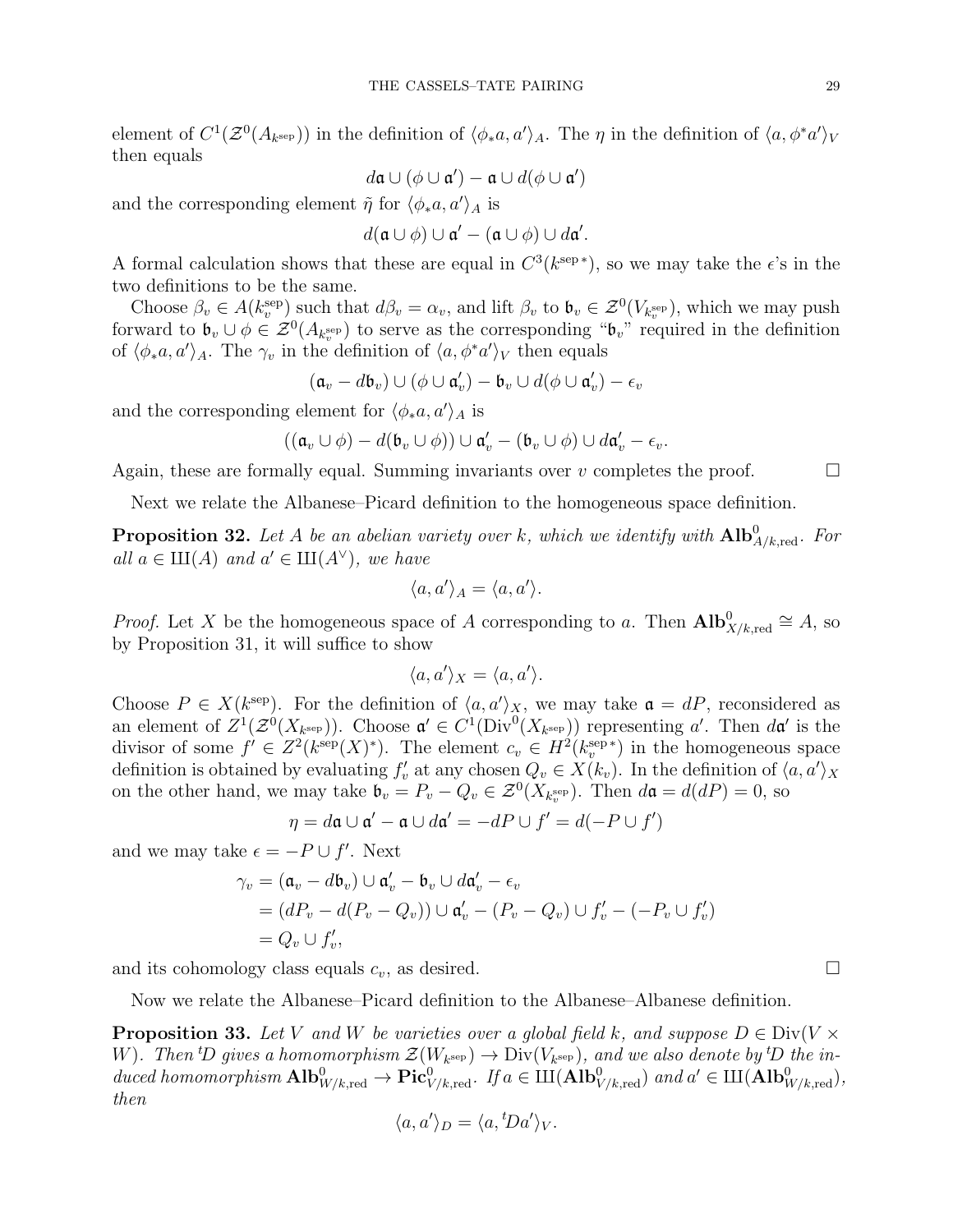Remark. If  $V = A$  is an abelian variety, if  $W = A^{\vee}$ , and if  $D \in Div(A \times A^{\vee})$  is a Poincaré divisor, then the induced homomorphism  ${}^tD : A^{\vee} \to A^{\vee}$  is the identity, and we find that

$$
\langle a, a' \rangle_D = \langle a, a' \rangle_A = \langle a, a' \rangle.
$$

*Proof.* This follows formally from the fact that  ${}^t\!D$  maps the second exact sequence in the pair used to define  $\langle a, a' \rangle_D$  down to the second exact sequence in the pair used to define  $\langle a, {}^t\!Da'\rangle_V$ :

$$
\begin{array}{ccccccc}\n0 & \longrightarrow & \mathcal{Y}^0(W_{k^{\text{sep}}}) & \longrightarrow & \mathcal{Z}^0(W_{k^{\text{sep}}}) & \longrightarrow & \mathbf{Alb}^0_{W/k}(k^{\text{sep}}) & \longrightarrow & 0 \\
& & & & & & & \\
0 & \longrightarrow & \frac{k^{\text{sep}}(V)^*}{k^{\text{sep}}} & \longrightarrow & \text{Div}^0(V_{k^{\text{sep}}}) & \longrightarrow & \text{Pic}^0(V_{k^{\text{sep}}}) & \longrightarrow & 0,\n\end{array}
$$

the fact that the first exact sequence in the two pairs are the same, and the fact that these maps of exact sequences respect the two pairs of pairings needed in the definitions.

Finally we relate the Weil pairing definition to the Albanese–Albanese pairing definition.

**Proposition 34.** Let A be an abelian variety over a global field k, and let  $\mathfrak{P} \in \text{Div}(A \times A^{\vee})$ be a Poincaré divisor. If  $a \in III(A)$  and  $a' \in III(A^{\vee})$  have order prime to the characteristic of  $k$ , then

$$
\langle a, a' \rangle_{\mathfrak{P}} = \langle a, a' \rangle_{\text{Weil}}.
$$

*Proof.* We use notation consistent with that in Sections 12.1 and 12.2. Choose t, t',  $\tau$ ,  $\tau'$ , and  $\sigma$  as in the latter. Choose  $\mathfrak{s} \in C^1(G_k, \mathcal{Z}^0(A_{k^{\text{sep}}}))$  representing  $\sigma$ . Then we may take  $\alpha$ to be the image of  $\tau$  in  $Z^1(G_k, A(k^{\text{sep}}))$ , and take  $\mathfrak{a} := m\mathfrak{s}$ . Choose  $\mathfrak{a}' \in C^1(G_k, \mathcal{Z}^0(A_{k^{\text{sep}}}))$ representing  $\tau'$ . This determines  $\eta$  and we choose  $\epsilon$  with  $d\epsilon = \eta$ . Since

$$
d\sigma \vee \tau' - d\epsilon = [(md\mathfrak{s}) \cup \mathfrak{a}' - d\mathfrak{s} \cup (m\mathfrak{a}')] - [d\mathfrak{a} \cup \mathfrak{a}' - \mathfrak{a} \cup d\mathfrak{a}']
$$
  
= 
$$
[d\mathfrak{a} \cup \mathfrak{a}' - d\mathfrak{s} \cup (m\mathfrak{a}')] - [d\mathfrak{a} \cup \mathfrak{a}' - (m\mathfrak{s}) \cup d\mathfrak{a}']
$$
  
= 
$$
-d\mathfrak{s} \cup (m\mathfrak{a}') + \mathfrak{s} \cup d(m\mathfrak{a}')
$$
  
= 
$$
-d(\mathfrak{s} \cup (m\mathfrak{a}')),
$$

we may take  $\bar{\epsilon} = \epsilon - \mathfrak{s} \cup (m\mathfrak{a}')$ .

Now for the local choices. Choose  $\beta_v$  such that  $d\beta_v = \alpha_v$ . (This is needed for both definitions.) Choose  $Q_v$ , which determines  $\rho_v$ . Choose  $\mathfrak{q}_v \in \mathcal{Z}^0(A_{k_v^{\text{sep}}})$  summing to  $Q_v$ . Then we may take  $\mathfrak{b}_v = m\mathfrak{q}_v$ . The difference between

$$
\begin{aligned}\n\bar{\gamma_v} &= (\sigma_v - \rho_v) \vee \tau_v' - \bar{\epsilon}_v \\
&= (m(\mathfrak{s}_v - d\mathfrak{q}_v)) \cup \mathfrak{a}_v' - (\mathfrak{s}_v - d\mathfrak{q}_v) \cup (m\mathfrak{a}_v') - \epsilon_v + \mathfrak{s}_v \cup (m\mathfrak{a}_v') \\
&= (\mathfrak{a}_v - d\mathfrak{b}_v) \cup \mathfrak{a}_v' + (d\mathfrak{q}_v) \cup (m\mathfrak{a}_v') - \epsilon_v\n\end{aligned}
$$

and

$$
\gamma_v = (\mathfrak{a}_v - d\mathfrak{b}_v) \cup \mathfrak{a}'_v - \mathfrak{b}_v \cup d\mathfrak{a}'_v - \epsilon_v
$$

$$
= (\mathfrak{a}_v - d\mathfrak{b}_v) \cup \mathfrak{a}'_v - (m\mathfrak{q}_v) \cup d\mathfrak{a}'_v - \epsilon_v
$$

is  $d(\mathfrak{q}_v \cup (m\mathfrak{a}'_v))$ , which is a 2-coboundary, as desired.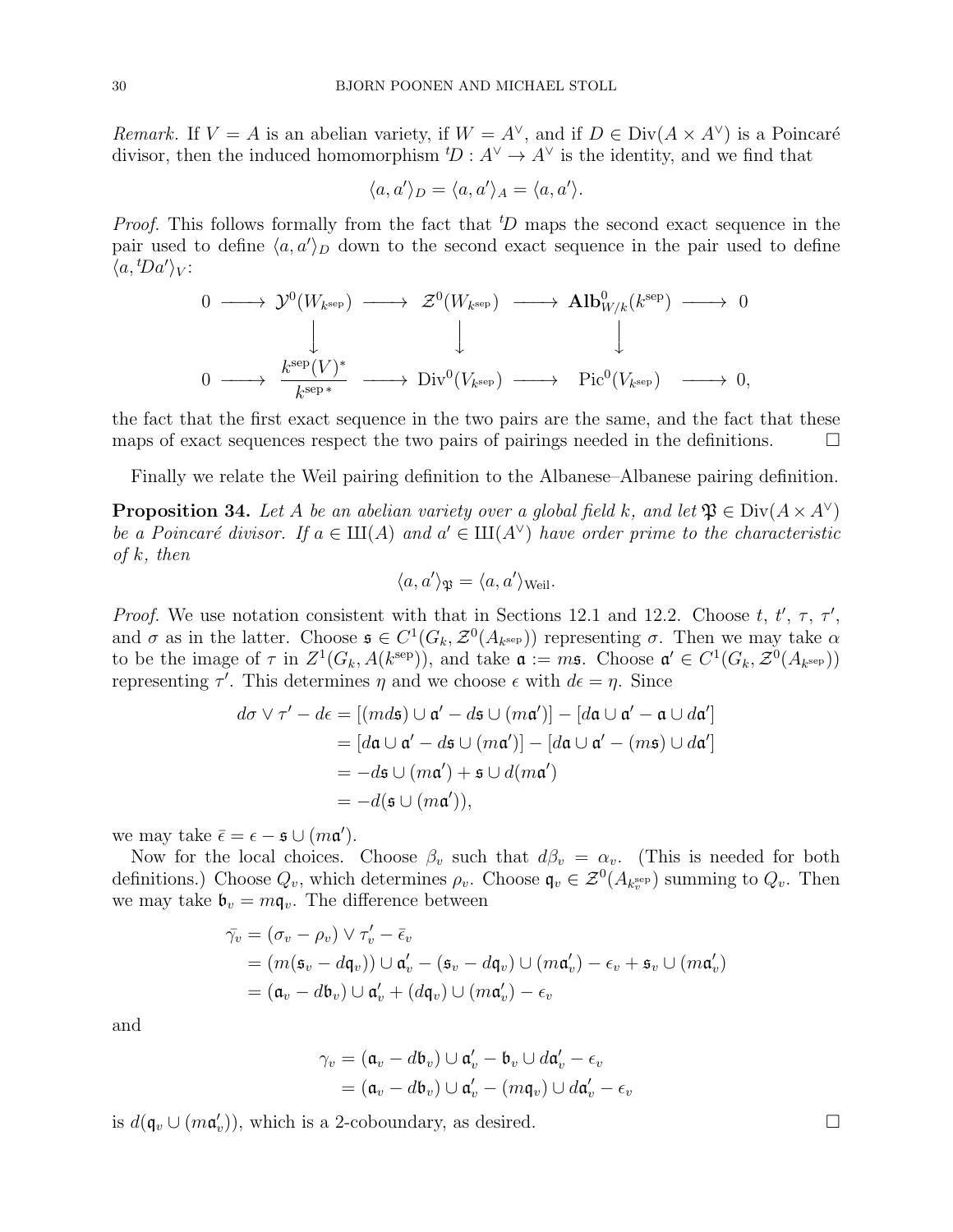#### THE CASSELS–TATE PAIRING 31

#### Acknowledgements

We thank J.-L. Colliot-Thélène, Torsten Ekedahl, Ehud Hrushovski, Bruce Jordan, Nick Katz, Hendrik Lenstra, Bill McCallum, Jim Milne, Peter Sarnak, Joe Silverman, and Jan van Geel for directing us to relevant references. We also thank Bill McCallum for sharing some of his unpublished notes elaborating the homogeneous space definition of the pairing, and J.-L. Colliot-Thélène and Hendrik Lenstra for some comments and corrections.

### **REFERENCES**

- [AW] Atiyah, M. F. and Wall, C. T. C., Cohomology of groups, pp. 94–115 in: Cassels, J. W. S., and Fröhlich, A., eds., Algebraic Number Theory, Academic Press, London, 1967.
- [BL] Bosch, S. and Liu, Q., Rational points of the group of components of a N´eron model, to appear in Manuscripta Math.
- [BS] BHARUCHA-REID, A. T. AND SAMBANDHAM, M., Random polynomials, Probability and Mathematical Statistics, Academic Press, Inc., Orlando, Fla., 1986.
- [Ca] Cassels, J. W. S., Arithmetic on curves of genus 1, IV. Proof of the Hauptvermutung, J. reine angew. Math. 211  $(1962)$ , 95-112.
- $[CTS]$  COLLIOT-THÉLÈNE, J.-L. AND SAITO, S., Zéro-cycles sur les variétés p-adiques et groupe de Brauer, Internat. Math. Res. Notices 1996, no. 4, 151–160.
- [CM] CORAY, D., AND MANOIL, C., On large Picard groups and the Hasse principle for curves and K3 surfaces, Acta Arith. 76 (1996), no. 2, 165–189.
- [Cr] Cremona, J., Algorithms for modular elliptic curves, Cambridge Univ. Press, 1992.
- $[De]$  DENEF, J., The rationality of the Poincaré series associated to the p-adic points on a variety, Invent. Math. 77 (1984), 1–23.
- [EK] EDELMAN, A., AND KOSTLAN, E., How many zeros of a random polynomial are real?, Bull. Amer. Math. Soc. 32 (1995), 1-37. Erratum: 33 (1996), p. 325.
- [Ek] Ekedahl, T., An infinite version of the Chinese remainder theorem, Comment. Math. Univ. St. Paul. 40 (1991), no. 1, 53–59.
- [Fl] Flach, M., A generalisation of the Cassels–Tate pairing, J. reine. angew. Math. 412 (1990), 113– 127.
- [HLP] HOWE, E., LEPRÉVOST, F., AND POONEN, B., Large torsion subgroups of split Jacobians of curves of genus two or three, preprint, 1997.
- [JL1] JORDAN, B. W., AND LIVNÉ, R. A., Divisor classes on Shimura curves rational over local fields, J. reine angew. Math. 378 (1987), 46–52.
- $[JL2]$  JORDAN, B. W., AND LIVNÉ, R. A., On Atkin-Lehner quotients of Shimura curves, preprint, 1998.
- [Ka] Katz, N., p-adic interpolation of real analytic Eisenstein series, Ann. of Math. (2) 104 (1976), 459–571.
- [Ko] KOLYVAGIN, V., Finiteness of  $E(Q)$  and  $\mathop{\rm III}\nolimits(E,Q)$  for a subclass of Weil curves (Russian), Izv. Akad. Nauk SSSR Ser. Mat. **52** (1988), no. 3, 522–540, 670–671; translation in Math. USSR-Izv. **32** (1989), no. 3, 523–541.
- [La1] LANG, S., *Abelian varieties*, Springer-Verlag, New York, 1983.
- [La2] Lang, S. (ed.), Number theory III: Diophantine geometry, Encyclopaedia of Mathematical Sciences, v. 60, Springer-Verlag, Berlin, 1991.
- [Li] LICHTENBAUM, S., Duality theorems for curves over p-adic fields, *Invent. math.* 7 (1969), 120–136.
- [LO1] LITTLEWOOD, J. E. AND OFFORD, A. C., On the number of real roots of a random algebraic equation, *J. London Math. Soc.* **13** (1938),  $288-295$ .
- [LO2] LITTLEWOOD, J. E. AND OFFORD, A. C., On the number of real roots of a random algebraic equation (II), Proc. Cambridge Philos. Soc.  $35$  (1939), 133–148.
- [Mac1] MACINTYRE, A., On definable subsets of p-adic fields, J. of Symbolic Logic 41 (1976), 606–610.
- [Mac2] MACINTYRE, A., Rationality of  $p$ –adic Poincaré series: uniformity in p, Annals of Pure and Applied Logic 49 (1990), 31–74.
- [Mi1] MILNE, J. S., Elements of order p in the Tate-Safarevič group, Bull. London Math. Soc. 2 (1970), 293–296.